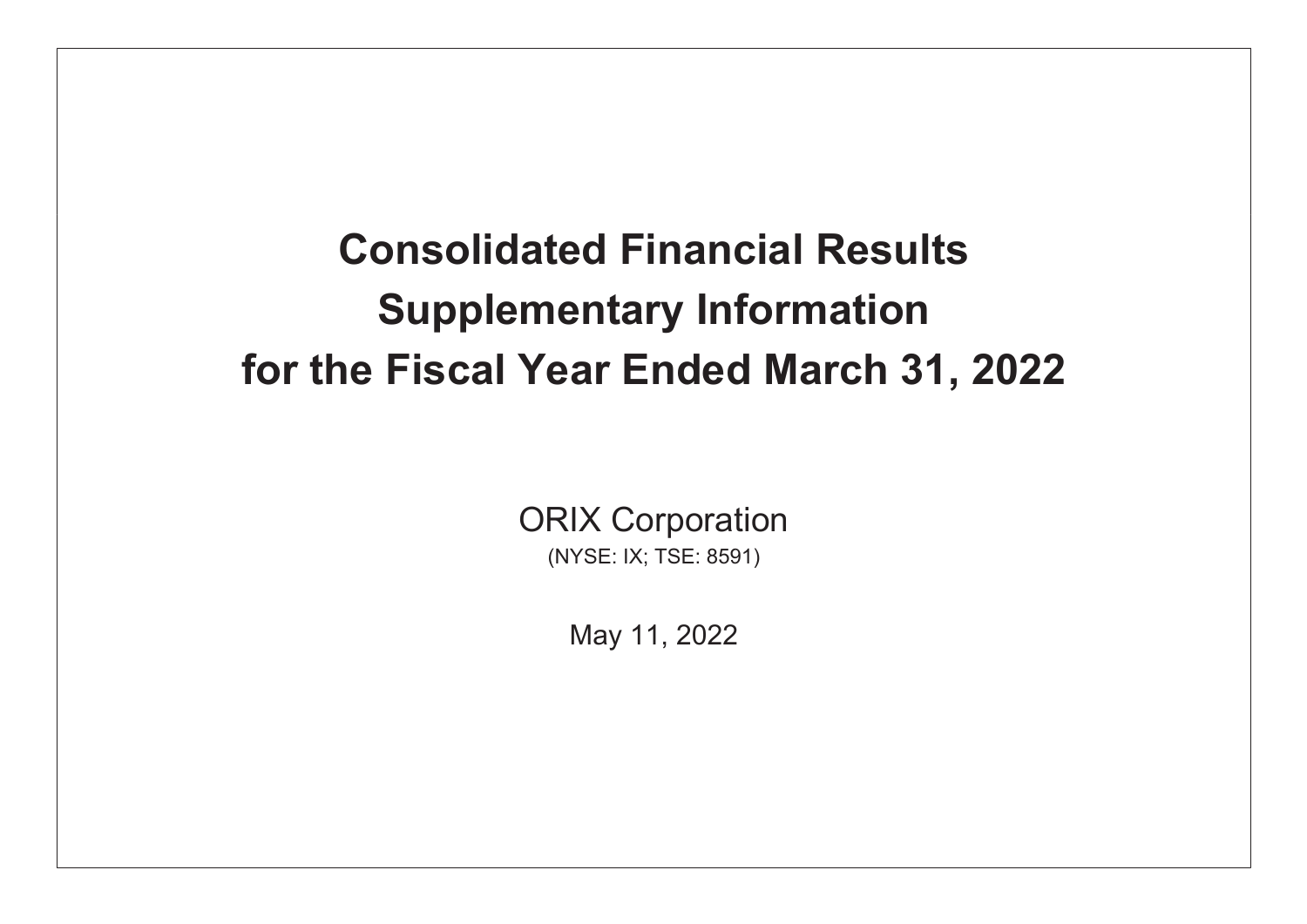| Page      |                                                             |                                                                                            |
|-----------|-------------------------------------------------------------|--------------------------------------------------------------------------------------------|
|           | Financial Highlights                                        | : Financial Highlights, Key Ratios, Per Share Data and Employees                           |
| 2         | Segment Information                                         | : Segment Profits, Assets and ROA                                                          |
| 3         | <b>Segment Asset Details</b>                                | : Assets by Segment                                                                        |
| $4 - 5$   | Corporate Financial Services and Maintenance Leasing (1)(2) | : Segment Revenues, Profits and Assets                                                     |
| $6 - 7$   | Real Estate (1)(2)                                          | : Segment Revenues, Profits and Assets                                                     |
| $8 - 9$   | PE Investment and Concession (1) (2)                        | : Segment Revenues, Profits and Assets                                                     |
| $10 - 11$ | Environment and Energy (1) (2)                              | : Segment Revenues, Profits and Assets                                                     |
| $12 - 13$ | Insurance $(1)$ $(2)$                                       | : Segment Revenues, Profits and Assets                                                     |
| $14 - 15$ | Banking and Credit (1)(2)                                   | : Segment Revenues, Profits and Assets                                                     |
| $16 - 17$ | Aircraft and Ships (1) (2)                                  | : Segment Revenues, Profits and Assets                                                     |
| 18-19     | ORIX USA (1) (2)                                            | : Segment Revenues, Profits and Assets                                                     |
| $20 - 21$ | ORIX Europe (1) (2)                                         | : Segment Revenues, Profits and Assets                                                     |
| $22 - 23$ | Asia and Australia (1) (2)                                  | : Segment Revenues, Profits and Assets                                                     |
| 24        | The Three Categories                                        | : Segment Profits and Assets                                                               |
| 25        | Key Quarterly Financial Information (1)                     | : Income Statement Data, Yields on Assets                                                  |
| 26        | Key Quarterly Financial Information (2)                     | : Balance Sheet Data, Key Exchange Rate                                                    |
| 27        | Information Regarding Major Assets (1)                      | : New Business Volumes, Net Investment in Leases & Installment Loans                       |
| 28        | Information Regarding Major Assets (2)                      | : Operating Leases & Asset Quality (Net Investment in Leases & Installment Loans)          |
| 29        | Information Regarding Major Assets (3)                      | : Allowance for Credit Losses, Provision for Credit Losses                                 |
| 30        | Information Regarding Major Assets (4)                      | : Investment in Securities                                                                 |
| 31        | Funding (1)                                                 | : Funding, Share of Long-Term Debt, Funding Structure & Funding Costs (including Deposits) |
| 32        | Funding (2)                                                 | : Commitment Lines, Liquidity & Credit Ratings                                             |
|           |                                                             |                                                                                            |

This document has been prepared based upon quarterly financial information in accordance with U.S. GAAP.

For annual and more historical data please access our website.

https://www.orix.co.jp/grp/en/ir/ IR Website URL: https://www.orix.co.jp/grp/en/ir/library/ IR Library URL:

#### **Disclaimer**

These documents may contain forward-looking statements about expected future events and financial results that involve risks and uncertainties. Such statements are based on our current expectations and are subject to uncertainties and risks that could cause actual results to differ materially from those described in the forward-looking statements. Factors that could cause such a difference include, but are not limited to, those describ under "Risk Factors" in the Company's annual report on Form 20-F filed with the United States Securities and Exchange Commission and those described under "Business Risk" of the securities report (Yukashoken houkokusho) filed with the Director of the Kanto Local Finance Bureau and financial results filed to Tokyo Stock Exchange.

> **ORIX Corporation** Investor Relations and Sustainability Department World Trade Center Bldg. SOUTH TOWER, 2-4-1 Hamamatsu-cho, Minato-ku Tokyo 105-5135, Japan Tel: +81-3-3435-3121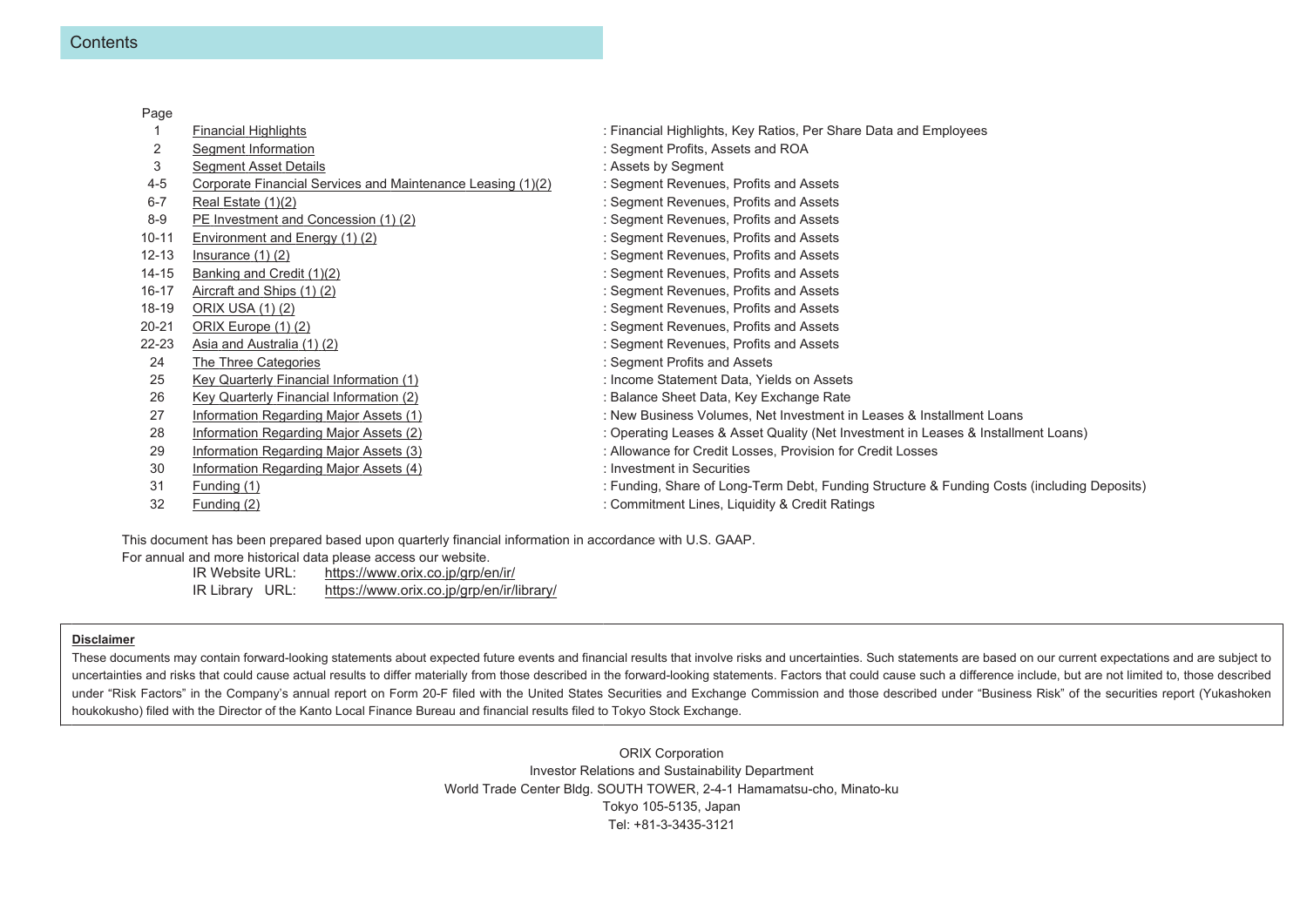|                                                          |               |            |            |            |              |               |            |            |            |              | (Millions of yen) |
|----------------------------------------------------------|---------------|------------|------------|------------|--------------|---------------|------------|------------|------------|--------------|-------------------|
| <b>Financial Highlights</b>                              | 2019.4-2020.3 | 2020.4-6   | 2020.7-9   | 2020.10-12 | $2021.1 - 3$ | 2020.4-2021.3 | 2021.4-6   | 2021.7-9   | 2021.10-12 | $2022.1 - 3$ | 2021.4-2022.3     |
| <b>Total Revenues</b>                                    | 2,280,329     | 537.641    | 547.097    | 580,956    | 627.014      | 2,292,708     | 608.813    | 632,721    | 626,579    | 652,252      | 2,520,365         |
| Income before Income Taxes                               | 412.561       | 67.631     | 66,543     | 75.407     | 77.980       | 287.561       | 100.056    | 120.733    | 95.900     | 188.187      | 504,876           |
| Net Income Attributable to ORIX Corporation Shareholders | 302,700       | 50.048     | 43.794     | 48.173     | 50,369       | 192.384       | 65.216     | 81.466     | 64,659     | 100.794      | 312,135           |
| Total Assets *1                                          | 13.067.528    | 13,092,507 | 13,168,070 | 13,324,491 | 13,563,082   | 13,563,082    | 13,581,966 | 13,834,678 | 14,091,160 | 14,270,672   | 14,270,672        |
| Total Liabilities *1                                     | 9,991,362     | 10,076,751 | 10,127,385 | 10,322,277 | 10,459,938   | 10,459,938    | 10.466.715 | 10,626,179 | 10,846,395 | 10,899,271   | 10,899,271        |
| Total ORIX Corporation Shareholders' Equity *1           | 2,993,608     | 2,935,174  | 2,979,684  | 2,938,261  | 3,028,456    | 3,028,456     | 3,047,532  | 3,117,654  | 3,147,960  | 3,261,419    | 3,261,419         |

\*1 Accounting Standards Update 2016-13 ("Measurement of Credit Losses on Financial Instruments"—ASC 326 ("Financial Instruments—Credit Losses")) has been adopted since the first quarter of fiscal 2021.

| Financial Indicators (1)       | 2019.4-2020.3 | 2020.4-6 | 2020.7-9 | 2020.10-12 | $2021.1 - 3$ | 2020.4-2021.3 | 2021.4-6 | 2021.7-9 | 2021.10-12 | $2022.1 - 3$ | 2021.4-2022.3 |
|--------------------------------|---------------|----------|----------|------------|--------------|---------------|----------|----------|------------|--------------|---------------|
| (ROE)<br>Return on Equity      | 10.3%         | $6.8\%$  | 6.3%     | 6.4%       | 6.4%         | 6.4%          | 8.6%     | 9.5%     | 9.1%       | 9.9%         | $9.9\%$       |
| (ROA)<br>Return on Assets      | 2.40%         | .53%     | .43%     | .43%       | .44%         | .44%          | .92%     | 2.14%    | 2.04%      | 2.24%        | 2.24%         |
| Return on Segment Assets (ROA) | 2.90%         | .84%     | .72%     | .72%       | .73%         | .73%          | 2.30%    | 2.56%    | 2.42%      | 2.67%        | 2.67%         |

※ All of the above are calculated using accumulated Net Income Attributable to ORIX Corporation Shareholders.

| Financial Indicators (2)                                  |         | 2019.4-2020.3 | 2020.4-6 | 2020.7-9 | 2020.10-12 | $2021.1 - 3$ | 2020.4-2021.3 | 2021.4-6 | 2021.7-9 | 2021.10-12 | $2022.1 - 3$ | 2021.4-2022.3 |
|-----------------------------------------------------------|---------|---------------|----------|----------|------------|--------------|---------------|----------|----------|------------|--------------|---------------|
| Shareholders' Equity Ratio                                |         | 22.9%         | 22.4%    | 22.6%    | 22.1%      | 22.3%        | 22.3%         | 22.4%    | 22.5%    | 22.3%      | 22.9%        | 22.9%         |
| Debt-to-Equity Ratio                                      | (times) |               |          |          |            |              |               |          |          |            |              |               |
| (Short- and Long-Term Debt+Deposits)/Shareholders' Equity |         | 2.3           | 2.4      | 2.3      | 2.4        | 2.3          | 2.3           | 2.3      | 2.3      | 2.3        | 2.2          | 2.2           |
| (Short- and Long-Term Debt)/Shareholders' Equity          |         | 1.5           | 1.6      | 1.6      | 1.6        | 1.6          | 1.6           | 1.6      | 1.6      | 1.6        | 1.5          | 1.5           |
| Shareholders' Equity Per Share                            | (yen)   | 2,386.35      | 2,355.21 | 2,392.31 | 2.407.57   | 2.487.77     | 2.487.77      | 2.514.38 | 2.593.96 | 2,638.20   | 2.732.88     | 2,732.88      |
|                                                           |         |               |          |          |            |              |               |          |          |            |              |               |
| Basic EPS                                                 | (yen)   | 237.38        | 40.08    | 35.15    | 39.00      | 41.35        | 155.54        | 53.65    | 67.51    | 54.00      | 84.46        | 259.37        |
| <b>Diluted EPS</b>                                        | (yen)   | 237.17        | 40.05    | 35.12    | 38.97      | 41.31        | 155.39        | 53.61    | 67.43    | 53.94      | 84.36        | 259.07        |
| Number of Employees                                       |         | 31,233        | 31,857   | 31.673   | 33,283     | 33,153       | 33,153        | 33,344   | 33,139   | 32,951     | 32,235       | 32,235        |

※ Shareholders' Equity Ratio, Debt-to-Equity Ratio and Shareholders' Equity Per Share are calculated using Total ORIX Corporation Shareholders' Equity.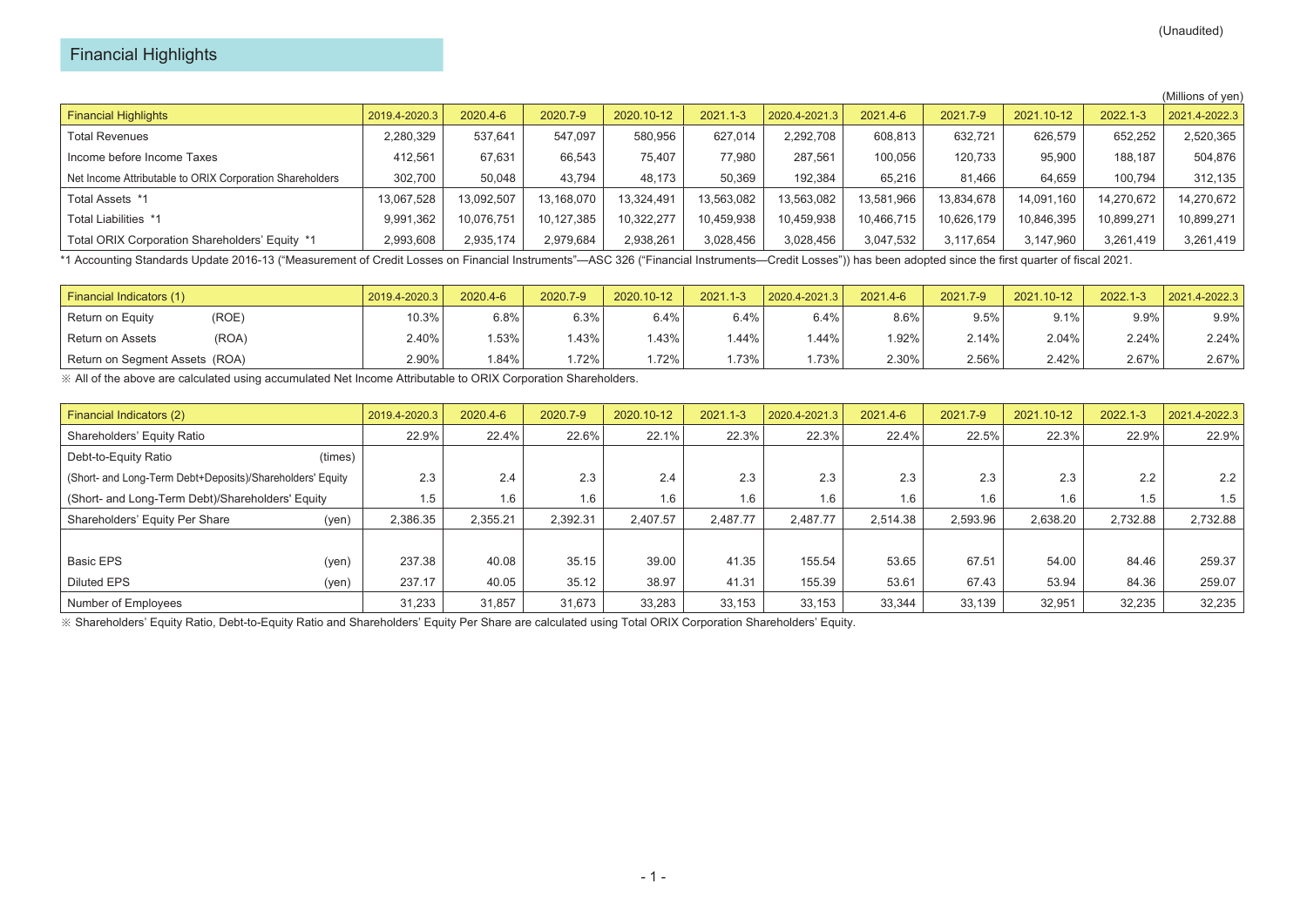## Segment Information

|                                                         |                        |               |            |            |            |              |               |            |            |            |              | (Millions of yen) |
|---------------------------------------------------------|------------------------|---------------|------------|------------|------------|--------------|---------------|------------|------------|------------|--------------|-------------------|
| Segment                                                 | Segment Information    | 2019.4-2020.3 | 2020.4-6   | 2020.7-9   | 2020.10-12 | $2021.1 - 3$ | 2020.4-2021.3 | 2021.4-6   | 2021.7-9   | 2021.10-12 | $2022.1 - 3$ | 2021.4-2022.3     |
| Corporate Financial Services and                        | Segment Profits        | 74,712        | 13,292     | 17,802     | 19,348     | 20,285       | 70,727        | 20,279     | 32,122     | 18,667     | 180,316      | 251,384           |
| Maintenance Leasing                                     | <b>Segment Assets</b>  | 1,804,216     | 1,758,504  | 1,724,711  | 1,707,928  | 1,676,063    | 1,676,063     | 1,635,925  | 1,659,642  | 1,637,034  | 1,516,795    | 1,516,795         |
|                                                         | Segment Asset ROA      | 2.80%         | 2.04%      | 2.41%      | 2.62%      | 2.78%        | 2.78%         | 3.36%      | 4.30%      | 3.92%      | 10.79%       | 10.79%            |
| <b>Real Estate</b>                                      | <b>Segment Profits</b> | 81,513        | 1,850      | 9,159      | 5,566      | 9,311        | 25,886        | 11,013     | 12,847     | 4,001      | 5,697        | 33,558            |
|                                                         | <b>Segment Assets</b>  | 821,194       | 816,468    | 827,330    | 834,678    | 872,095      | 872,095       | 864,348    | 878,068    | 888,077    | 910,101      | 910,101           |
|                                                         | Segment Asset ROA      | 7.06%         | 0.62%      | 1.83%      | 1.83%      | 2.09%        | 2.09%         | 3.48%      | 3.74%      | 2.89%      | 2.58%        | 2.58%             |
| PE Investment and Concession                            | Segment Profits        | 44,508        | 4,601      | (307)      | 286        | (738)        | 3,842         | 268        | 1,566      | (12,077)   | (1,018)      | (11, 261)         |
|                                                         | <b>Segment Assets</b>  | 322,522       | 332,390    | 322,588    | 398,970    | 378,698      | 378,698       | 382,004    | 368,794    | 356,907    | 353,581      | 353,581           |
|                                                         | Segment Asset ROA      | 12.17%        | 3.84%      | 1.16%      | 0.39%      | 0.00%        | 0.00%         | (0.98)%    | (0.39)%    | (3.55)%    | (3.07)%      | (3.07)%           |
| <b>Environment and Energy</b>                           | Segment Profits        | 11,147        | 7,721      | 5,878      | 3,486      | 10,458       | 27,543        | 4,489      | 5.174      | 8,784      | (15, 499)    | 2,948             |
|                                                         | <b>Segment Assets</b>  | 464,273       | 468,203    | 463,334    | 461,938    | 489,174      | 489,174       | 490,892    | 695,445    | 696,957    | 703,608      | 703,608           |
|                                                         | Segment Asset ROA      | 1.80%         | 4.65%      | 4.07%      | 3.42%      | 4.08%        | 4.08%         | 2.51%      | 2.24%      | 2.84%      | 0.34%        | 0.34%             |
| Insurance                                               | <b>Segment Profits</b> | 45,954        | 18,255     | 17,053     | 16,239     | 4,605        | 56,152        | 15,489     | 17,520     | 12,688     | 8,863        | 54,560            |
|                                                         | <b>Segment Assets</b>  | 1,580,158     | 1,663,980  | 1,710,425  | 1,887,966  | 1,959,521    | 1,959,521     | 1,951,533  | 1,962,961  | 2,073,511  | 2,072,145    | 2,072,145         |
|                                                         | Segment Asset ROA      | 2.34%         | 3.22%      | 3.08%      | 2.84%      | 2.28%        | 2.28%         | 2.28%      | 2.42%      | 2.17%      | 1.95%        | 1.95%             |
| <b>Banking and Credit</b>                               | <b>Segment Profits</b> | 40,816        | 11,903     | 13,267     | 13,228     | 11,515       | 49,913        | 12,759     | 9,306      | 12,360     | 9,354        | 43,779            |
|                                                         | <b>Seament Assets</b>  | 2,603,736     | 2,629,450  | 2,676,617  | 2,707,265  | 2,690,627    | 2,690,627     | 2,702,780  | 2,709,991  | 2,698,248  | 2,687,156    | 2,687,156         |
|                                                         | Segment Asset ROA      | 1.14%         | 1.25%      | 1.31%      | 1.32%      | 1.29%        | 1.29%         | 1.30%      | 1.12%      | 1.17%      | 1.12%        | 1.12%             |
| Aircraft and Ships                                      | Segment Profits        | 44,885        | 7,584      | (2,057)    | (1, 183)   | 1,013        | 5,357         | (4, 831)   | 5,449      | 2,592      | (5,048)      | (1,838)           |
|                                                         | <b>Segment Assets</b>  | 585,304       | 586,132    | 568,866    | 559,971    | 601,762      | 601,762       | 593,642    | 615,640    | 645,870    | 684,098      | 684,098           |
|                                                         | Segment Asset ROA      | 6.69%         | 5.09%      | 1.82%      | 0.92%      | 0.82%        | 0.82%         | (3.44)%    | (0.14)%    | 0.30%      | (0.63)%      | (0.63)%           |
| ORIX USA                                                | Segment Profits        | 50,955        | (585)      | 10,466     | 15,239     | 15,176       | 40,296        | 25,163     | 22,451     | 20,602     | 8,047        | 76,263            |
|                                                         | <b>Segment Assets</b>  | 1,374,027     | 1,316,795  | 1,294,184  | 1,235,854  | 1,220,081    | 1,220,081     | 1,209,142  | 1,188,438  | 1,336,869  | 1,364,142    | ,364,142          |
|                                                         | Segment Asset ROA      | 3.19%         | (0.14)%    | 1.17%      | 2.03%      | 2.45%        | 2.45%         | 6.55%      | 6.25%      | 5.62%      | 4.66%        | 4.66%             |
| <b>ORIX Europe</b>                                      | <b>Segment Profits</b> | 45,084        | 7,189      | 9,914      | 9,986      | 12,357       | 39,446        | 13,472     | 15,119     | 27,576     | (6,608)      | 49,559            |
|                                                         | <b>Segment Assets</b>  | 317,847       | 326,740    | 318,682    | 337,172    | 369,546      | 369,546       | 368,030    | 397,073    | 405,055    | 401,869      | 401,869           |
|                                                         | Segment Asset ROA      | 10.23%        | 6.69%      | 8.06%      | 8.27%      | 8.61%        | 8.61%         | 10.96%     | 11.19%     | 14.50%     | 9.64%        | 9.64%             |
| Asia and Australia                                      | Segment Profits        | 11.787        | 6.857      | (3,066)    | 3.457      | 5.876        | 13.124        | 8.780      | 11.705     | 15.448     | 16.322       | 52,255            |
|                                                         | <b>Segment Assets</b>  | 1,010,268     | 1,007,993  | 992,937    | 1,017,211  | 1,084,222    | 1,084,222     | 1.111.153  | 1,125,430  | 1,213,353  | 1,306,089    | 1,306,089         |
|                                                         | Segment Asset ROA      | 0.88%         | 2.04%      | 0.57%      | 0.71%      | 0.94%        | 0.94%         | 2.40%      | 2.78%      | 3.13%      | 3.28%        | 3.28%             |
| Total                                                   | Segment Profits        | 451,361       | 78,667     | 78,109     | 85,652     | 89,858       | 332,286       | 106,881    | 133,259    | 110,641    | 200.426      | 551,207           |
|                                                         | <b>Segment Assets</b>  | 10,883,545    | 10,906,655 | 10,899,674 | 11,148,953 | 11,341,789   | 11.341.789    | 11,309,449 | 11.601.482 | 11,951,881 | 11,999,584   | 11,999,584        |
| Adjustment of Segment Profits to Consolidated Statement |                        |               |            |            |            |              |               |            |            |            |              |                   |
| Amounts                                                 |                        | (38, 800)     | (11,036)   | (11,566)   | (10, 245)  | (11, 878)    | (44, 725)     | (6, 825)   | (12, 526)  | (14, 741)  | (12, 239)    | (46, 331)         |
| Income before Income Taxes                              |                        | 412,561       | 67,631     | 66,543     | 75,407     | 77,980       | 287,561       | 100,056    | 120,733    | 95,900     | 188,187      | 504,876           |

※ Segment Asset ROA is calculated using accumulated Segment Profits (after tax).

Since the first quarter of fiscal 2022, the tax rate used to calculate Segment Asset ROA has been changed based on the company belonging to each segment.

As a result, Segment Asset ROA for the previous fiscal year has been retrospectively restated.

※ Accounting Standards Update 2016-13 ("Measurement of Credit Losses on Financial Instruments"―ASC 326 ("Financial Instruments―Credit Losses")) has been adopted since the first quarter of fiscal 2021.

※ Since the first quarter of fiscal 2021, the operating segments have been reorganized. As a result of this change, segment data for the previous fiscal year has been retrospectively restated.

※ Since the first quarter of fiscal 2021, the method of allocating selling, general and administrative expenses to segments has been changed.

As a result, segment data for the previous fiscal year has been retrospectively restated.

※ Since the first quarter of fiscal 2022, the method of allocating interest expenses and selling, general and administrative expenses to segments has been changed. As a result, segment data for the previous fiscal year has been retrospectively restated.

※ Since the first quarter of fiscal 2022, a portion of the leasing business in the Environment and Energy segment was transferred to the Corporate Financial Services and Maintenance Leasing segment. As a result, segment data for the previous fiscal year has been retrospectively restated.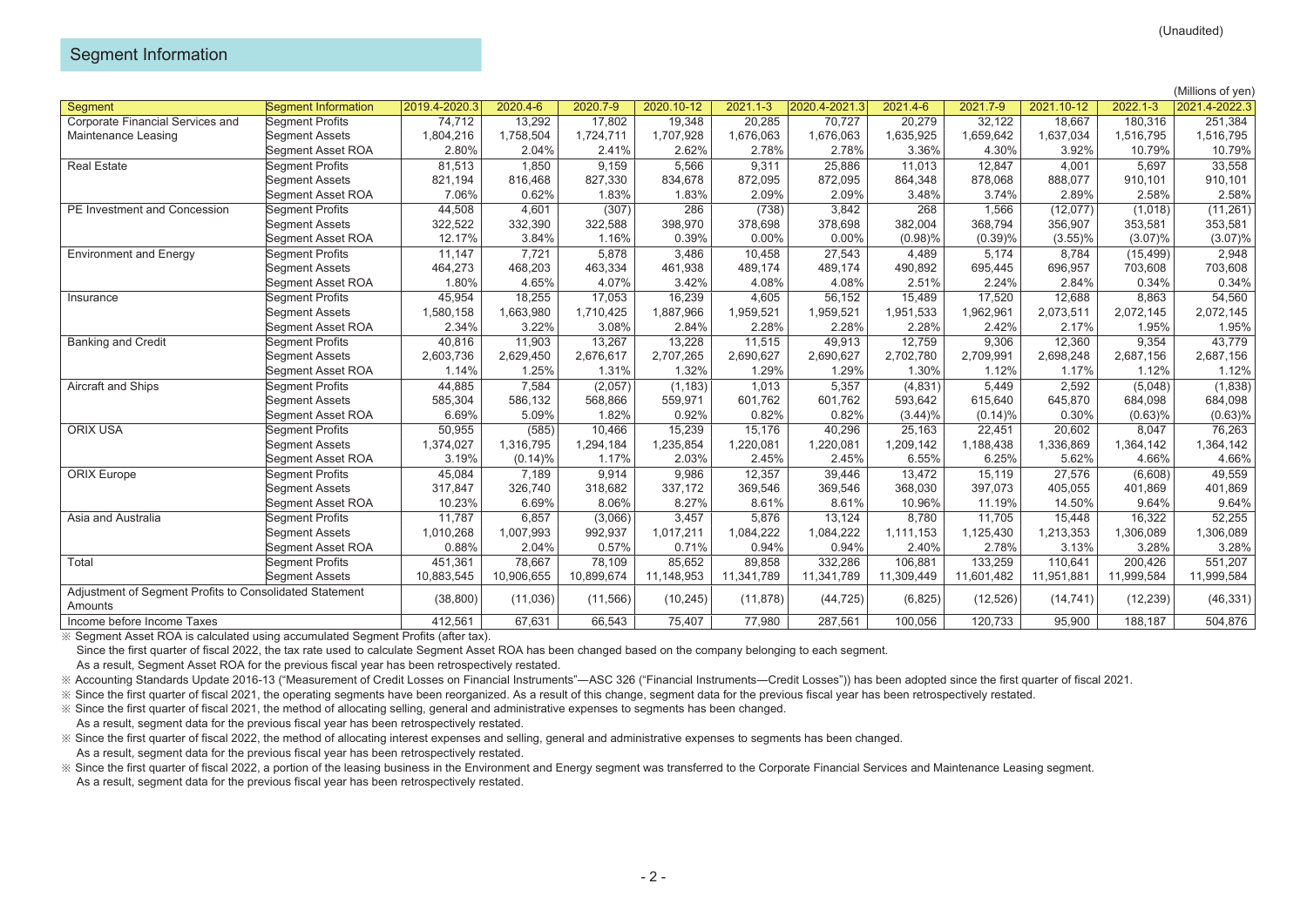# Segment Asset Details

| 2020.3                                                                                                           |                                                                      |                    |                                           |                           |                  |                                     |                              |                 |                    |                       | (Millions of yen) |
|------------------------------------------------------------------------------------------------------------------|----------------------------------------------------------------------|--------------------|-------------------------------------------|---------------------------|------------------|-------------------------------------|------------------------------|-----------------|--------------------|-----------------------|-------------------|
| <b>Assets by Segment</b>                                                                                         | Corporate<br><b>Financial Services</b><br>and Maintenance<br>Leasing | <b>Real Estate</b> | <b>PE</b> Investment<br>and<br>Concession | Environment<br>and Energy | <b>Insurance</b> | <b>Banking and</b><br><b>Credit</b> | Aircraft and<br><b>Ships</b> | <b>ORIX USA</b> | <b>ORIX Europe</b> | Asia and<br>Australia | Total             |
| Net Investment in Leases '                                                                                       | 663,150                                                              | 73,279             | 141                                       | 10,832                    |                  |                                     | 1,839                        | 1,172           |                    | 330,346               | 1,080,759         |
| <b>Installment Loans</b>                                                                                         | 379.541                                                              |                    |                                           |                           | 17.720           | 2.318.347                           | 24,088                       | 778.249         |                    | 222.465               | 3.740.410         |
| Investment in Operating Leases                                                                                   | 572,492                                                              | 319,550            | 9,367                                     | 1,958                     | 29,271           |                                     | 253,717                      | 9,148           |                    | 195,660               | 1,391,163         |
| <b>Investment in Securities</b>                                                                                  | 28,616                                                               | 7.274              | 17,916                                    | 191                       | 1.528.042        | 273,218                             |                              | 320,217         | 38.057             | 29,248                | 2,242,779         |
| Property under Facility Operations and Servicing Assets                                                          | 19,992                                                               | 140,416            | 43,735                                    | 338,695                   |                  |                                     |                              | 66,416          |                    | 2,600                 | 611,854           |
| Inventories                                                                                                      | 736                                                                  | 82,762             | 40,263                                    | 394                       |                  |                                     |                              | 1,442           |                    | 242                   | 125,839           |
| Advances for Finance Lease and Operating Lease                                                                   | 293                                                                  | 37,272             |                                           | 1,861                     |                  |                                     | 4,990                        | 1,259           |                    | 1.742                 | 47,417            |
| <b>Investment in Affiliates</b>                                                                                  | 18,347                                                               | 91,835             | 68,603                                    | 82,253                    |                  | 400                                 | 284,453                      | 52,361          | 1,495              | 221,853               | 821,600           |
| Advances for Property under Facility Operations                                                                  | 760                                                                  | 7,327              | 245                                       | 12,229                    |                  |                                     |                              |                 |                    |                       | 20,561            |
| Goodwill, Intangible Assets Acquired in Business Combinations                                                    | 120,289                                                              | 61,479             | 142,252                                   | 15,860                    | 5,125            | 11,771                              | 16,217                       | 143,763         | 278,295            | 6,112                 | 801,163           |
| Total                                                                                                            | 1,804,216                                                            | 821,194            | 322,522                                   | 464,273                   | 1,580,158        | 2,603,736                           | 585,304                      | 1,374,027       | 317,847            | 1,010,268             | 10,883,545        |
| 2021.3                                                                                                           |                                                                      |                    |                                           |                           |                  |                                     |                              |                 |                    |                       | (Millions of yen) |
|                                                                                                                  | Corporate                                                            |                    |                                           |                           |                  |                                     |                              |                 |                    |                       |                   |
| <b>Assets by Segment</b>                                                                                         | <b>Financial Services</b><br>and Maintenance<br>Leasing              | <b>Real Estate</b> | <b>PE</b> Investment<br>and<br>Concession | Environment<br>and Energy | <b>Insurance</b> | <b>Banking and</b><br><b>Credit</b> | Aircraft and<br><b>Ships</b> | <b>ORIX USA</b> | <b>ORIX Europe</b> | Asia and<br>Australia | <b>Total</b>      |
|                                                                                                                  | 610,366                                                              | 66,371             | 1,541                                     | 8,978                     |                  |                                     | 2,994                        | 458             |                    | 338,603               | 1,029,311         |
| Net Investment in Leases '<br><b>Installment Loans</b>                                                           | 330,917                                                              |                    |                                           |                           | 17,315           | 2.402.916                           | 30,757                       | 617,822         |                    | 271,038               | 3.670.765         |
| Investment in Operating Leases                                                                                   | 548,677                                                              | 291,877            | 23,455                                    | 2,051                     | 28,909           |                                     | 262,482                      | 5,317           |                    | 235,182               | 1,397,950         |
| <b>Investment in Securities</b>                                                                                  | 30,318                                                               | 8,543              | 12,918                                    | 814                       | 1,908,148        | 275,740                             |                              | 342,631         | 45,540             | 32,804                | 2,657,456         |
|                                                                                                                  | 18,726                                                               | 149,479            | 43.972                                    | 262,016                   |                  |                                     |                              | 72,094          |                    | 1,284                 | 547.571           |
| Property under Facility Operations and Servicing Assets                                                          | 630                                                                  | 94,429             | 45,597                                    | 396                       |                  |                                     |                              | 603             |                    | $\overline{377}$      | 142,032           |
| Inventories<br>Advances for Finance Lease and Operating Lease                                                    | 500                                                                  | 98.820             |                                           | 1.392                     |                  |                                     | 578                          | 378             |                    | 3.064                 | 104,732           |
| Investment in Affiliates                                                                                         | 18,049                                                               | 99,105             | 55,421                                    | 180,492                   |                  | 200                                 | 293,469                      | 43,816          | 1,770              | 195,413               | 887,735           |
|                                                                                                                  |                                                                      | 4,089              | 6,732                                     | 19,963                    |                  |                                     |                              |                 |                    |                       | 30,784            |
| Advances for Property under Facility Operations<br>Goodwill, Intangible Assets Acquired in Business Combinations | 117,880                                                              |                    | 189,062                                   | 13,072                    | 5,149            | 11,771                              | 11,482                       | 136,962         | 322,236            | 6,457                 | 873,453           |
|                                                                                                                  | 1.676.063                                                            | 59,382             | 378,698                                   | 489,174                   | 1,959,521        | 2,690,627                           | 601,762                      | 1,220,081       | 369,546            |                       | 11,341,789        |
| Total                                                                                                            |                                                                      | 872,095            |                                           |                           |                  |                                     |                              |                 |                    | 1,084,222             |                   |
| 2022.3                                                                                                           |                                                                      |                    |                                           |                           |                  |                                     |                              |                 |                    |                       | (Millions of yen) |
| <b>Assets by Segment</b>                                                                                         | Corporate<br><b>Financial Services</b><br>and Maintenance<br>Leasing | <b>Real Estate</b> | <b>PE</b> Investment<br>and<br>Concession | Environment<br>and Energy | <b>Insurance</b> | <b>Banking and</b><br>Credit        | Aircraft and<br><b>Ships</b> | <b>ORIX USA</b> | <b>ORIX Europe</b> | Asia and<br>Australia | <b>Total</b>      |
| Net Investment in Leases *                                                                                       | 580,161                                                              | 62,498             | 1,689                                     | 7,910                     |                  |                                     |                              | 475             |                    | 405,043               | 1,057,776         |
| <b>Installment Loans</b>                                                                                         | 325,482                                                              |                    |                                           | 711                       | 17.983           | 2,397,532                           | 81,695                       | 717,183         |                    | 321,994               | 3,862,580         |
| Investment in Operating Leases                                                                                   | 517,233                                                              | 300,460            | 43,686                                    | 279                       | 28,296           |                                     | 271,910                      | 4,653           |                    | 286,214               | 1,452,731         |
| <b>Investment in Securities</b>                                                                                  | 34,987                                                               | 4,289              | 12,129                                    | 961                       | 2,021,134        | 277,786                             |                              | 367,190         | 82,770             | 48,052                | 2,849,298         |
| Property under Facility Operations and Servicing Assets                                                          | 17.199                                                               | 155,750            | 40,725                                    | 330,598                   |                  |                                     |                              | 79,000          |                    | 1.084                 | 624,356           |
| Inventories                                                                                                      | 594                                                                  | 97,667             | 39,554                                    | 356                       |                  |                                     | 113                          | 685             |                    | 483                   | 139,452           |
| Advances for Finance Lease and Operating Lease                                                                   | 1.800                                                                | 112,309            |                                           | 6                         |                  |                                     |                              | 945             |                    | 3,919                 | 118,979           |
| Investment in Affiliates                                                                                         | 16,929                                                               | 113,178            | 43,498                                    | 204,260                   |                  | 67                                  | 320,058                      | 45,337          | 2,221              | 232,471               | 978,019           |
| Advances for Property under Facility Operations                                                                  |                                                                      | 6,857              | 1,323                                     | 57,520                    |                  |                                     |                              |                 |                    |                       | 65,700            |
| Goodwill, Intangible Assets Acquired in Business Combinations                                                    | 22.410                                                               | 57,093             | 170,977                                   | 101.007                   | 4,732            | 11.771                              | 10.322                       | 148.674         | 316.878            | 6.829                 | 850.693           |
| Total                                                                                                            | 1,516,795                                                            | 910,101            | 353,581                                   | 703,608                   | 2,072,145        | 2,687,156                           | 684,098                      | 1,364,142       | 401,869            | 1,306,089             | 11,999,584        |

※ Since the first quarter of fiscal 2021, the operating segments have been reorganized. As a result of this change, segment data for the previous fiscal year has been retrospectively restated.

\* Since the first quarter of fiscal 2022, a portion of the leasing business in the Environment and Energy segment was transferred to the Corporate Financial Services and Maintenance Leasing segment. As a result, segment data for the previous fiscal year has been retrospectively restated.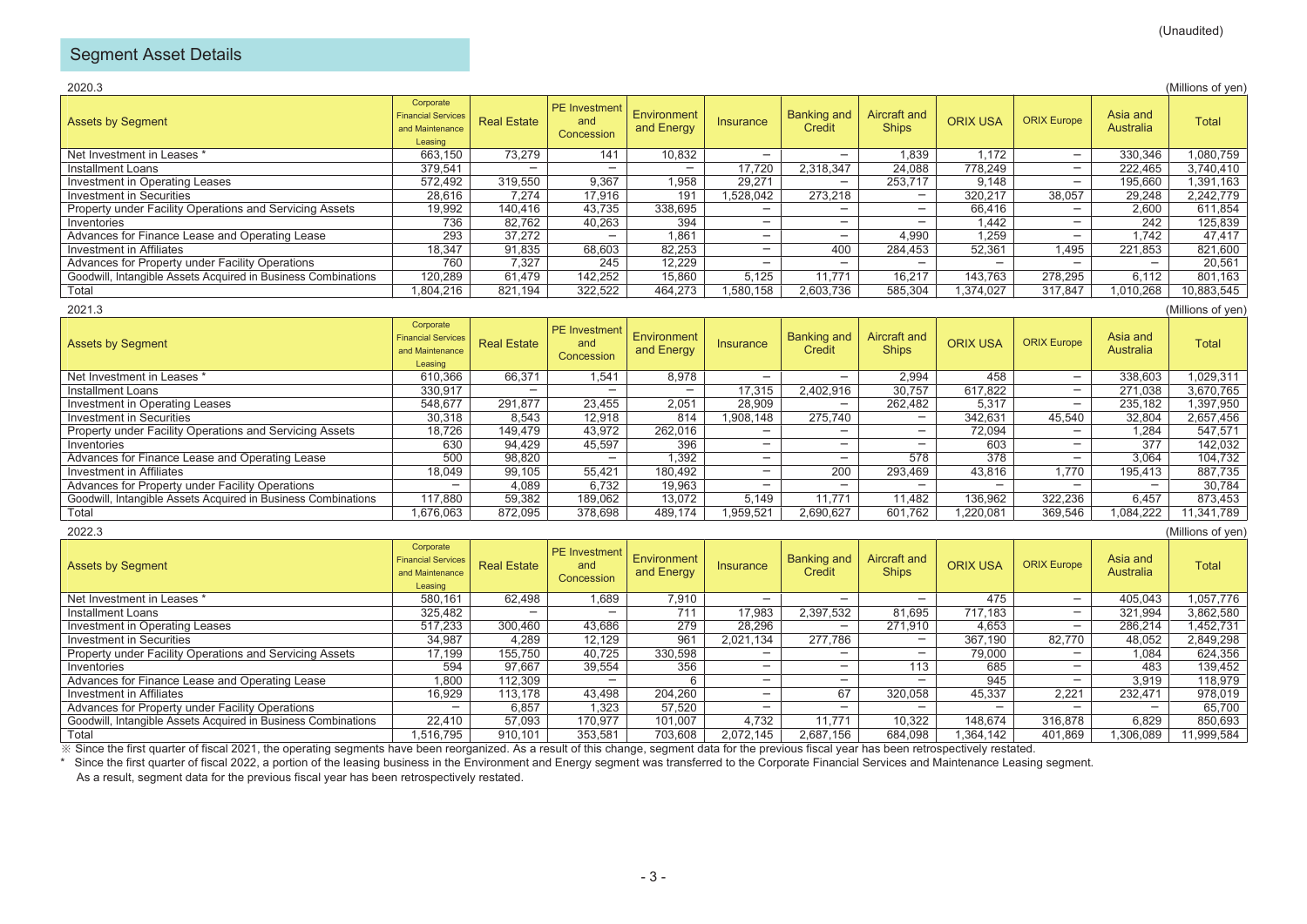$(x_0, y_1, \ldots, y_n)$ 

# Corporate Financial Services and Maintenance Leasing (1)

|                                                                                                                                                     |               |          |          |            |              |               |          |          |            |              | (Millions of yen) |
|-----------------------------------------------------------------------------------------------------------------------------------------------------|---------------|----------|----------|------------|--------------|---------------|----------|----------|------------|--------------|-------------------|
| <b>Segment Income Statement Data</b>                                                                                                                | 2019.4-2020.3 | 2020.4-6 | 2020.7-9 | 2020.10-12 | $2021.1 - 3$ | 2020.4-2021.3 | 2021.4-6 | 2021.7-9 | 2021.10-12 | $2022.1 - 3$ | 2021.4-2022.3     |
| Finance revenues *4                                                                                                                                 | 62,327        | 14,290   | 14,515   | 14,526     | 15,665       | 58,996        | 13,923   | 14,103   | 14,598     | 14,956       | 57,580            |
| Gains on investment securities and dividends                                                                                                        | 111           | 642      | 526      | (255)      | 703          | 1,616         | (53)     | 10,857   | (4,049)    | (2,338)      | 4,417             |
| Operating leases                                                                                                                                    | 243,977       | 58,158   | 61,876   | 63,626     | 63,530       | 247,190       | 62,918   | 64,085   | 64,177     | 63,776       | 254,956           |
| Sales of goods and real estate                                                                                                                      | 11,536        | 2,392    | 2,269    | 2,761      | 2,926        | 10,348        | 3,261    | 2,251    | 2,179      | 2,050        | 9,741             |
| Services income                                                                                                                                     | 111,010       | 26,590   | 27,886   | 29,726     | 28,663       | 112,865       | 29,743   | 29,187   | 30,765     | 28,949       | 118,644           |
| Total Segment Revenues :                                                                                                                            | 428,961       | 102,072  | 107,072  | 110,384    | 111,487      | 431,015       | 109,792  | 120,483  | 107,670    | 107,393      | 445,338           |
| Interest expense *3 *4                                                                                                                              | 6,148         | 1,454    | 1,395    | 1,420      | 1,344        | 5,613         | 1,305    | 1,291    | 1,256      | 1,257        | 5,109             |
| Costs of operating leases                                                                                                                           | 194,162       | 48,773   | 50,577   | 50,798     | 49,626       | 199,774       | 48,132   | 48,527   | 47,191     | 47,441       | 191,291           |
| Costs of goods and real estate sold                                                                                                                 | 6,814         | 1,621    | 1,321    | 1,728      | 2,162        | 6,832         | 2,260    | 1,595    | 1,286      | 1,375        | 6,516             |
| Services expense                                                                                                                                    | 53,020        | 13,713   | 13,447   | 15,021     | 14,266       | 56,447        | 14,269   | 13,863   | 15,640     | 14,376       | 58,148            |
| Selling, general and administrative expenses *1 *3                                                                                                  | 76,275        | 18,972   | 17,938   | 18,522     | 19,450       | 74,882        | 19,075   | 18,891   | 19,070     | 19,809       | 76,845            |
| Provision for doubtful receivables and probable loan losses, provision for<br>credit losses, and write-downs of long-lived assets and securities *2 | 1,189         | 299      | 328      | 184        | 594          | 1,405         | 589      | 132      | 553        | 1,114        | 2,388             |
| Other *4                                                                                                                                            | 17,952        | 3,903    | 4,369    | 4,039      | 4,217        | 16,528        | 3,893    | 4,103    | 4,278      | 4,901        | 17,175            |
| <b>Total Segment Expenses:</b>                                                                                                                      | 355,560       | 88,735   | 89.375   | 91,712     | 91,659       | 361,481       | 89,523   | 88,402   | 89,274     | 90,273       | 357,472           |
| Segment Operating Income                                                                                                                            | 73,401        | 13,337   | 17,697   | 18,672     | 19,828       | 69,534        | 20,269   | 32,081   | 18,396     | 17,120       | 87,866            |
| Equity in Net Income (Loss) of Affiliates and others                                                                                                | 1,311         | (45)     | 105      | 676        | 457          | 1,193         | 10       | 41       | 271        | 163,196      | 163,518           |
| <b>Segment Profits</b>                                                                                                                              | 74,712        | 13,292   | 17,802   | 19,348     | 20,285       | 70,727        | 20,279   | 32,122   | 18,667     | 180,316      | 251,384           |

\*1 Since the first quarter of fiscal 2021, the method of allocating selling, general and administrative expenses to segments has been changed.

As a result, segment data for the previous fiscal year has been retrospectively restated.

\*2 Accounting Standards Update 2016-13 ("Measurement of Credit Losses on Financial Instruments"―ASC 326 ("Financial Instruments―Credit Losses")) has been adopted since the first quarter of fiscal 2021, and the amounts of provision for doubtful receivables and probable loan losses have been reclassified to provision for credit losses.

\*3 Since the first quarter of fiscal 2022, the method of allocating interest expenses and selling, general and administrative expenses to segments has been changed.

As a result, segment data for the previous fiscal year has been retrospectively restated.

\*4 Since the first quarter of fiscal 2022, a portion of the leasing business in the Environment and Energy segment was transferred to the Corporate Financial Services and Maintenance Leasing segment. As a result, segment data for the previous fiscal year has been retrospectively restated.

|                                     |               |          |          |            |              |               |          |          |            |          | (IVIIIIIONS OL VEN) |
|-------------------------------------|---------------|----------|----------|------------|--------------|---------------|----------|----------|------------|----------|---------------------|
| <b>Segment Profits</b>              | 2019.4-2020.3 | 2020.4-6 | 2020.7-9 | 2020.10-12 | $2021.1 - 3$ | 2020.4-2021.3 | 2021.4-6 | 2021.7-9 | 2021.10-12 | 2022.1-3 | 2021.4-2022.3       |
| <b>Corporate Financial Services</b> | 23,303        | 4,314    | 5,940    | 5,260      | 6,145        | 21.659        | 3,575    | 15.795   | 1.181      | 2,692    | 23,243              |
| Yayoi                               | 6,656         | .721     | 1,676    | 440. ا     | 1,212        | 6,049         | .506     | 1.724    | 1,662      | 163,382  | 168,274             |
| Auto                                | 31.164        | 5.251    | 8.134    | 9.429      | 8,527        | 31.341        | 11.180   | 10.461   | 1,283      | 10,297   | 43,221              |
| Rentec                              | 13,589        | 2,006    | 2,052    | 3,219      | 4,401        | 11,678        | 4,018    | 4.142    | 4,541      | 3,945    | 16,646              |
| <b>Total Segment Profits</b>        | 74,712        | 13,292   | 17,802   | 19,348     | 20,285       | 70,727        | 20,279   | 32,122   | 18,667     | 180,316  | 251,384             |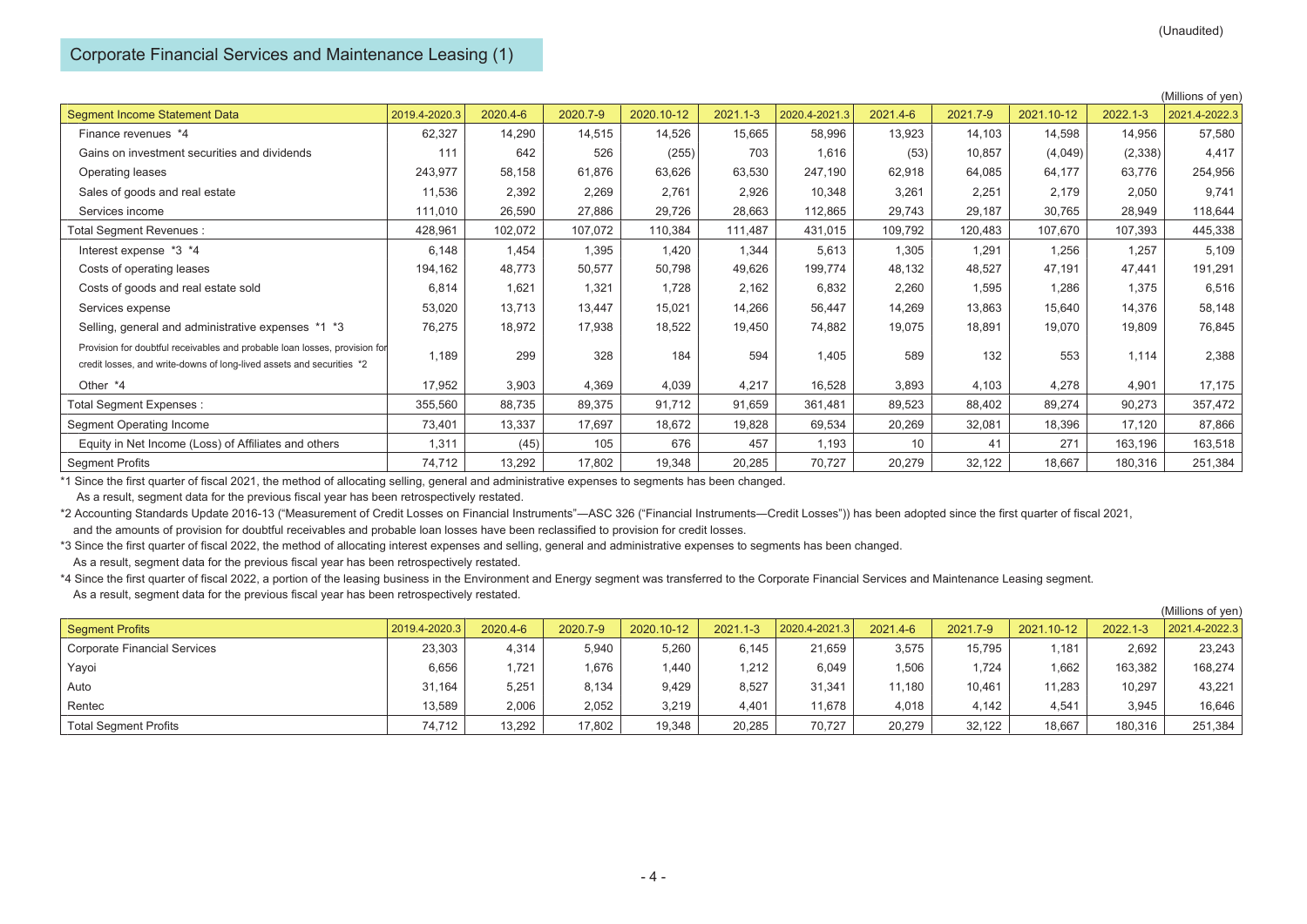# Corporate Financial Services and Maintenance Leasing (2)

|                                                               |           |           |           |           |           |           |           |           | (Millions of yen) |
|---------------------------------------------------------------|-----------|-----------|-----------|-----------|-----------|-----------|-----------|-----------|-------------------|
| <b>Segment Assets</b>                                         | 2020.3    | 2020.6    | 2020.9    | 2020.12   | 2021.3    | 2021.6    | 2021.9    | 2021.12   | 2022.3            |
| Net Investment in Leases *                                    | 663,150   | 644,051   | 628,771   | 629,796   | 610,366   | 597,151   | 597,013   | 601,017   | 580,161           |
| Installment Loans                                             | 379.541   | 362,928   | 348.085   | 329,874   | 330,917   | 316,200   | 334,371   | 321,363   | 325,482           |
| Investment in Operating Leases                                | 572,492   | 561.735   | 559,919   | 561,323   | 548.677   | 537,858   | 534,330   | 526,753   | 517,233           |
| <b>Investment in Securities</b>                               | 28,616    | 28,901    | 29,442    | 29,843    | 30,318    | 30,472    | 40,617    | 36,362    | 34,987            |
| Property under Facility Operations                            | 19,992    | 19,633    | 19,314    | 19,029    | 18,726    | 18,371    | 18,066    | 17,519    | 17,199            |
| Inventories                                                   | 736       | 660       | 676       | 661       | 630       | 616       | 782       | 520       | 594               |
| Advances for Finance Lease and Operating Lease                | 293       | 2,231     | 603       | 436       | 500       | 389       | 304       | 444       | 1,800             |
| Investment in Affiliates                                      | 18.347    | 18,103    | 18,323    | 17,580    | 18.049    | 17.654    | 17,604    | 17,257    | 16,929            |
| Advances for Property under Facility Operations               | 760       | 760       | 760       | 760       |           |           |           |           |                   |
| Goodwill, Intangible Assets Acquired in Business Combinations | 120,289   | 119.502   | 118.818   | 118.626   | 117.880   | 117.214   | 116,555   | 115.799   | 22.410            |
| <b>Total Segment Assets</b>                                   | 1,804,216 | 1,758,504 | 1,724,711 | 1,707,928 | 1,676,063 | 1,635,925 | 1,659,642 | 1,637,034 | 1,516,795         |

(Unaudited)

\* Since the first quarter of fiscal 2022, a portion of the leasing business in the Environment and Energy segment was transferred to the Corporate Financial Services and Maintenance Leasing segment.

|                                     |           |           |           |           |           |           |           |           | (Millions of yen) |
|-------------------------------------|-----------|-----------|-----------|-----------|-----------|-----------|-----------|-----------|-------------------|
| Segment Assets                      | 2020.3    | 2020.6    | 2020.9    | 2020.12   | 2021.3    | 2021.6    | 2021.9    | 2021.12   | 2022.3            |
| <b>Corporate Financial Services</b> | 817.286   | 786.942   | 760,696   | 740,311   | 728.455   | 702.622   | 732.192   | 715,563   | 707,208           |
| Yayoi                               | 97,314    | 96,691    | 96,035    | 95,486    | 94,978    | 94,254    | 93,749    | 93,264    |                   |
| Auto                                | 740.274   | 727.838   | 721.158   | 727.700   | 706.280   | 694.238   | 691.094   | 694.089   | 675,005           |
| Rentec                              | 149.342   | 147.033   | 146.822   | 144.431   | 146.350   | 144.811   | 142.607   | 134.118   | 134,582           |
| <b>Total Segment Assets</b>         | 1,804,216 | 1,758,504 | 1,724,711 | 1,707,928 | 1,676,063 | 1,635,925 | 1,659,642 | 1,637,034 | 1,516,795         |

|                                                 |        |        |        |        | (Thousand Autos) |
|-------------------------------------------------|--------|--------|--------|--------|------------------|
| <b>Automobile Operations</b>                    | 2020.3 | 2020.9 | 2021.3 | 2021.9 | 2022.3           |
| Number of Automobiles Under Management in Japan | .439   | .423   | .416   | .407   | ,409             |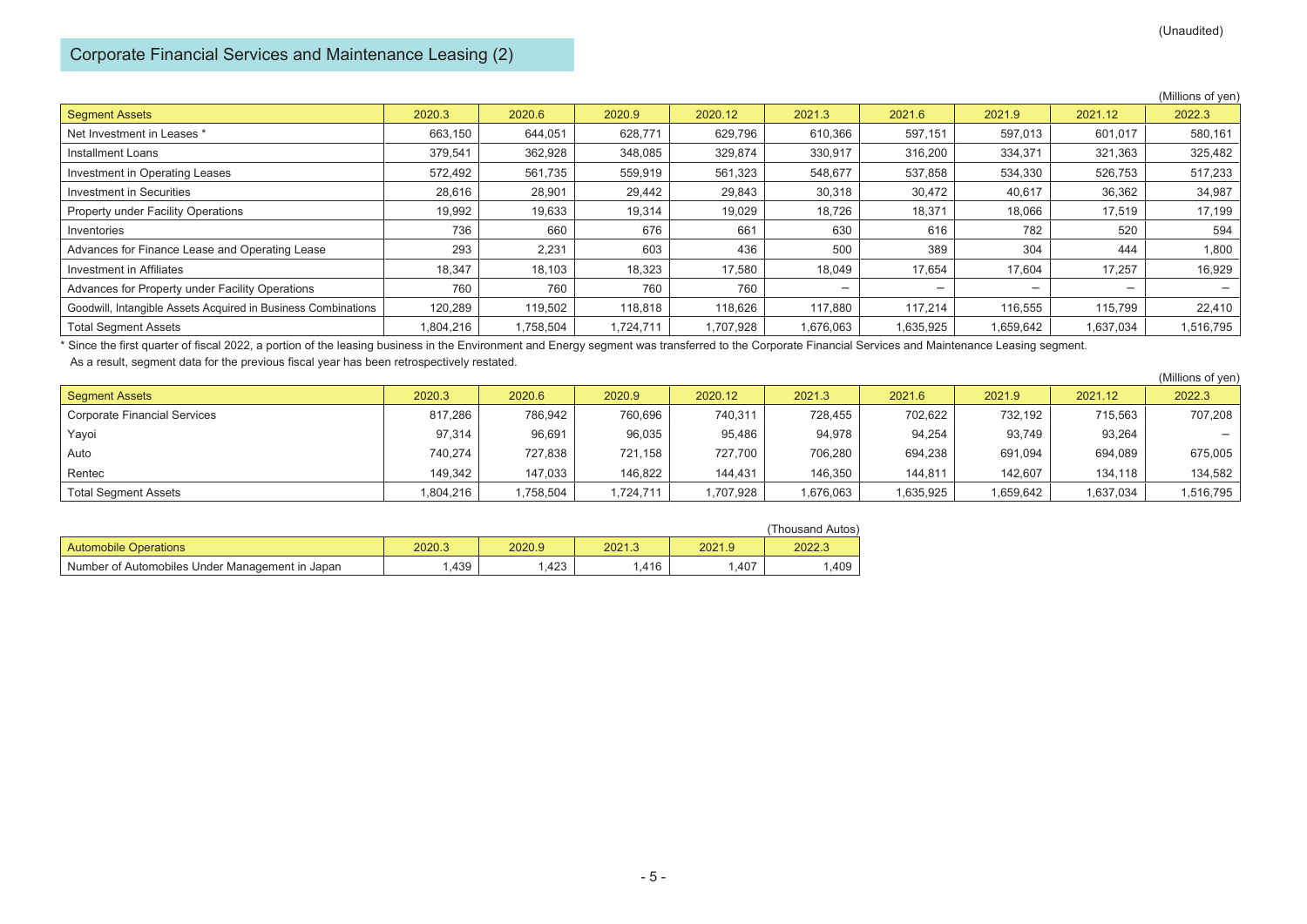|                                                                            |               |          |          |            |              |               |                |          |            |          | (Millions of yen) |
|----------------------------------------------------------------------------|---------------|----------|----------|------------|--------------|---------------|----------------|----------|------------|----------|-------------------|
| <b>Segment Income Statement Data</b>                                       | 2019.4-2020.3 | 2020.4-6 | 2020.7-9 | 2020.10-12 | $2021.1 - 3$ | 2020.4-2021.3 | 2021.4-6       | 2021.7-9 | 2021.10-12 | 2022.1-3 | 2021.4-2022.3     |
| Finance revenues                                                           | 6,723         | 1,592    | 1,521    | 1,628      | 1,465        | 6,206         | 1,461          | 1,286    | 1.449      | 1,406    | 5,602             |
| Operating leases                                                           | 63,149        | 12,568   | 15,543   | 8,688      | 9,223        | 46,022        | 15,902         | 14,976   | 9,288      | 7,925    | 48,091            |
| Sales of goods and real estate                                             | 122,230       | 21,476   | 18,817   | 15,042     | 36,013       | 91,348        | 29,856         | 30,700   | 16,534     | 20,048   | 97,138            |
| Services income                                                            | 276,123       | 43,042   | 52,707   | 61,029     | 59,027       | 215,805       | 49,638         | 58,693   | 64,438     | 62,977   | 235,746           |
| Other                                                                      | (139)         | (29)     | 39       | 258        | 149          | 417           | (95)           | 97       | 34         | 4,075    | 4,111             |
| Total Segment Revenues :                                                   | 468,086       | 78,649   | 88,627   | 86,645     | 105,877      | 359,798       | 96,762         | 105,752  | 91,743     | 96,431   | 390,688           |
| Interest expense *3                                                        | 1,790         | 521      | 561      | 599        | 601          | 2,282         | 602            | 637      | 664        | 681      | 2,584             |
| Costs of operating leases                                                  | 26,654        | 6,235    | 6,291    | 6,083      | 6,320        | 24,929        | 6.177          | 6,074    | 6,106      | 6,649    | 25,006            |
| Costs of goods and real estate sold                                        | 108,637       | 18,279   | 16,547   | 12,945     | 28,300       | 76,071        | 24,166         | 24,387   | 14,240     | 16,819   | 79,612            |
| Services expense *3                                                        | 238,952       | 44,292   | 48,821   | 54,657     | 54,391       | 202,161       | 48,037         | 54,076   | 59,119     | 57,677   | 218,909           |
| Selling, general and administrative expenses *1 *3                         | 37,462        | 9,049    | 8,255    | 8,645      | 8,817        | 34,766        | 8,196          | 8,521    | 7,922      | 8,835    | 33,474            |
| Provision for doubtful receivables and probable loan losses, provision for |               |          |          |            |              |               |                |          |            |          |                   |
| credit losses, and write-downs of long-lived assets and securities *2      | 545           | 93       | 320      | 859        | 722          | 1,994         | 1 <sup>1</sup> |          | 190        | 61       | 262               |
| Other                                                                      | 1.267         | (724)    | (870)    | (488)      | (88)         | (2, 170)      | (739)          | (541)    | (107)      | 237      | (1, 150)          |
| <b>Total Segment Expenses:</b>                                             | 415,307       | 77,745   | 79,925   | 83,300     | 99,063       | 340,033       | 86,450         | 93,154   | 88,134     | 90,959   | 358,697           |
| Segment Operating Income                                                   | 52,779        | 904      | 8,702    | 3,345      | 6,814        | 19,765        | 10,312         | 12,598   | 3,609      | 5,472    | 31,991            |
| Equity in Net Income (Loss) of Affiliates and others                       | 28,734        | 946      | 457      | 2,221      | 2,497        | 6,121         | 701            | 249      | 392        | 225      | 1,567             |
| <b>Segment Profits</b>                                                     | 81,513        | 1,850    | 9,159    | 5,566      | 9,311        | 25,886        | 11,013         | 12,847   | 4,001      | 5,697    | 33,558            |
|                                                                            |               |          |          |            |              |               |                |          |            |          |                   |

As a result, segment data for the previous fiscal year has been retrospectively restated.

\*2 Accounting Standards Update 2016-13 ("Measurement of Credit Losses on Financial Instruments"―ASC 326 ("Financial Instruments―Credit Losses")) has been adopted since the first quarter of fiscal 2021, and the amounts of provision for doubtful receivables and probable loan losses have been reclassified to provision for credit losses.

\*3 Since the first quarter of fiscal 2022, the method of allocating interest expenses and selling, general and administrative expenses, etc., to segments has been changed.

|                                        |               |          |          |            |              |               |          |          |            |          | (Millions of ven) |
|----------------------------------------|---------------|----------|----------|------------|--------------|---------------|----------|----------|------------|----------|-------------------|
| <b>Seament Profits</b>                 | 2019.4-2020.3 | 2020.4-6 | 2020.7-9 | 2020.10-12 | $2021.1 - 3$ | 2020.4-2021.3 | 2021.4-6 | 2021.7-9 | 2021.10-12 | 2022.1-3 | 2021.4-2022.3     |
| RE Investment and Facilities Operation | 60.355        | (721)    | 5,628    | .237       | (2,782)      | 3.362         | 5.257    | 5.173    | .528       | .172     | 13.130            |
| <b>DAIKYO</b>                          | 21.158        | 2.571    | 3,531    | .329       | 12,093       | 22,524        | 5,756    | 7.674    | 2.473      | 4,525    | 20,428            |
| <b>Total Segment Profits</b>           | 81.513        | .850     | 9,159    | 5.566      | 9,311        | 25.886        | 11.013   | 12.847   | 4,001      | 5,697    | 33,558            |

|                                                        |               |              |          |            |              |               |          |          |            |                | (Millions of yen) |
|--------------------------------------------------------|---------------|--------------|----------|------------|--------------|---------------|----------|----------|------------|----------------|-------------------|
| Services income                                        | 2019.4-2020.3 | $2020.4 - 6$ | 2020.7-9 | 2020.10-12 | $2021.1 - 3$ | 2020.4-2021.3 | 2021.4-6 | 2021.7-9 | 2021.10-12 | 2022.1-3       | 2021.4-2022.3     |
| Revenues from real estate management and contract work | 195,897       | 39.506       | 44.382   | 47.896     | 52.128       | 183.912       | 42.272   | 48.784   | 51.806     | 53,092         | 195.954           |
| Facilities operation                                   | 68,834        | 587،،        | 6,493    | 10,760     | 5,332        | 24.172        | 5.296    | 8.145    | 10,887     | 7,964          | 32,292            |
| Other                                                  | 11.392        | 1.949        | .832     | 2.373      | .567         | 7.721         | 2.070    | 1.764    | .745       | $1.92^{\circ}$ | 7,500             |
| <b>Total Services income</b>                           | 276.123       | 43.042       | 52.707   | $31.029$ . | 59.027       | 215.805       | 49,638   | 58,693   | 64.438     | 62,977         | 235.746           |

|                                                                                   |               |          |          |            |              |               |          |          |            |              | (Millions of yen) |
|-----------------------------------------------------------------------------------|---------------|----------|----------|------------|--------------|---------------|----------|----------|------------|--------------|-------------------|
| Gains on sales                                                                    | 2019.4-2020.3 | 2020.4-6 | 2020.7-9 | 2020.10-12 | $2021.1 - 3$ | 2020.4-2021.3 | 2021.4-6 | 2021.7-9 | 2021.10-12 | $2022.1 - 3$ | 2021.4-2022.3     |
| Gains on Rental Property Sales (included in Operating leases)                     | 30.147        | 4.693    | 7.693    | 991        | .432         | 14.809        | 7.934    | 7.339    | .599       | 287          | 17.159            |
| Gains on sales of property under operations (included in Services income)         | 1.438         | 219      | 217      | 218        | 217          | 871           | 219      | 218      | 217        | 217          | 871               |
| Gains on sales (included in Equity in Net Income (Loss) of Affiliates) and others | 23.127        | 428      | 245      | .553       | 478          | 2.704         | (170)    | 97       | 48         | 4.075        | 4.050             |
| Total Gains on sales                                                              | 54.712        | 5.340    | 8.155    | 2.762      | 2,127        | 18.384        | 7,983    | 7.654    | 1.864      | 4,579        | 22,080            |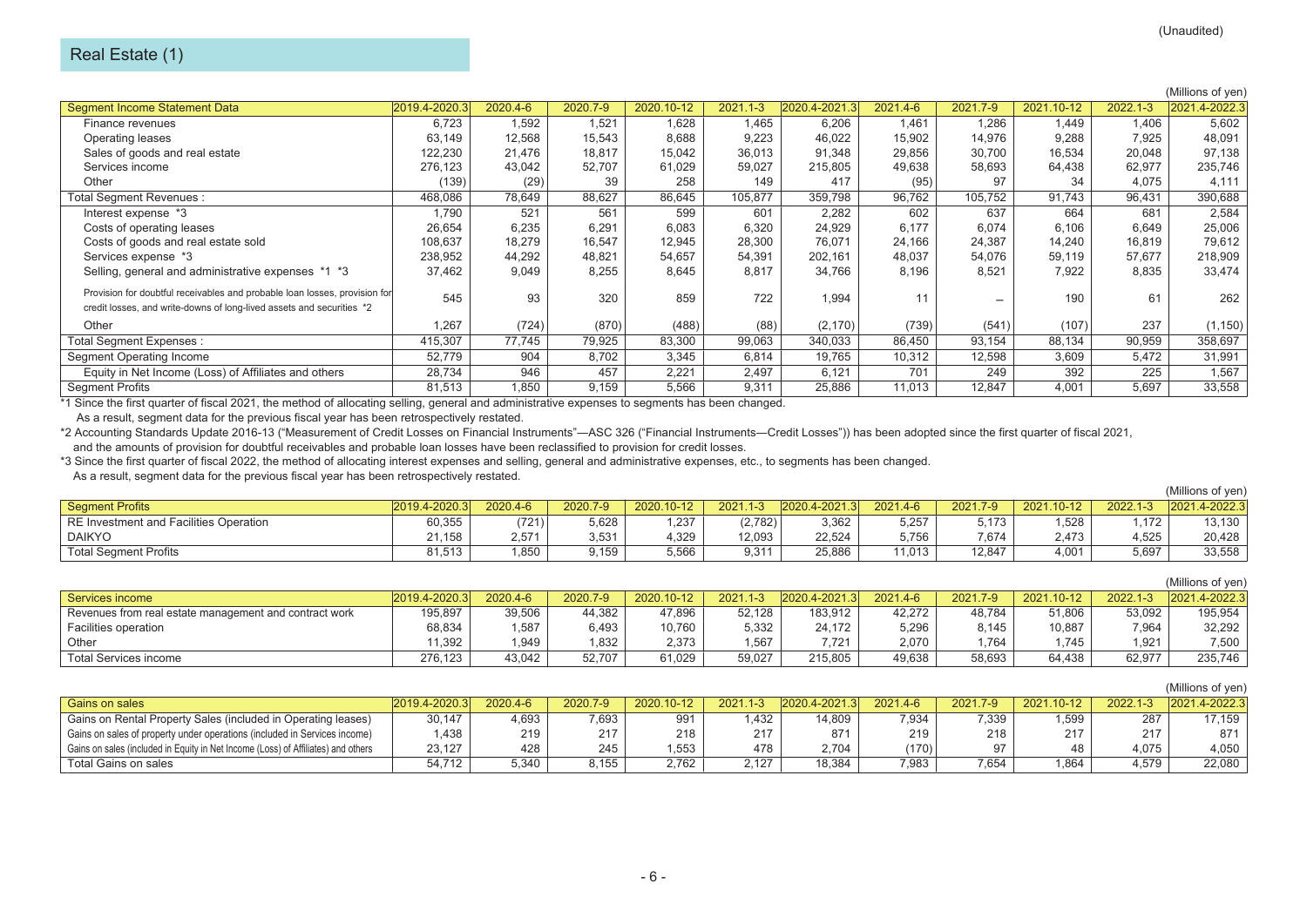|                                                               |         |         |         |         |         |         |         |         | (Millions of yen) |
|---------------------------------------------------------------|---------|---------|---------|---------|---------|---------|---------|---------|-------------------|
| <b>Segment Assets</b>                                         | 2020.3  | 2020.6  | 2020.9  | 2020.12 | 2021.3  | 2021.6  | 2021.9  | 2021.12 | 2022.3            |
| Net Investment in Leases                                      | 73,279  | 72,107  | 70,493  | 69,098  | 66,371  | 64,517  | 62,335  | 63,139  | 62,498            |
| Investment in Operating Leases                                | 319,550 | 304,869 | 292,746 | 293,264 | 291,877 | 282,180 | 292,185 | 284,121 | 300,460           |
| <b>Investment in Securities</b>                               | 7,274   | 8,047   | 8,048   | 8,285   | 8,543   | 8,404   | 7,642   | 7,669   | 4,289             |
| Property under Facility Operations                            | 140.416 | 139,593 | 138,228 | 149,188 | 149,479 | 149,008 | 147,959 | 157,024 | 155,750           |
| Inventories                                                   | 82,762  | 85,882  | 91,594  | 99,761  | 94,429  | 89,089  | 94,121  | 97,102  | 97,667            |
| Advances for Finance Lease and Operating Lease                | 37,272  | 43,764  | 47,055  | 49,782  | 98,820  | 107,056 | 106,979 | 112,301 | 112,309           |
| Investment in Affiliates                                      | 91,835  | 93,694  | 105,439 | 100,753 | 99,105  | 100,708 | 101,835 | 102,149 | 113,178           |
| Advances for Property under Facility Operations               | 7,327   | 7,557   | 13,297  | 4,641   | 4,089   | 4,529   | 6,679   | 6,764   | 6,857             |
| Goodwill, Intangible Assets Acquired in Business Combinations | 61,479  | 60,955  | 60,430  | 59,906  | 59,382  | 58,857  | 58,333  | 57,808  | 57,093            |
| <b>Total Segment Assets</b>                                   | 821,194 | 816,468 | 827,330 | 834,678 | 872,095 | 864,348 | 878,068 | 888,077 | 910,101           |
|                                                               |         |         |         |         |         |         |         |         | (Millions of yen) |
| <b>Segment Assets</b>                                         | 2020.3  | 2020.6  | 2020.9  | 2020.12 | 2021.3  | 2021.6  | 2021.9  | 2021.12 | 2022.3            |
| RE Investment and Facilities Operation                        | 611,462 | 603,050 | 606,029 | 609,646 | 654,341 | 651,377 | 652,667 | 657,457 | 670,035           |
| <b>DAIKYO</b>                                                 | 209,732 | 213,418 | 221,301 | 225,032 | 217,754 | 212,971 | 225,401 | 230,620 | 240,066           |
| <b>Total Segment Assets</b>                                   | 821,194 | 816,468 | 827,330 | 834,678 | 872,095 | 864,348 | 878,068 | 888,077 | 910,101           |

|                                                         |         |         |         |         | (Billions of yen) |
|---------------------------------------------------------|---------|---------|---------|---------|-------------------|
| <b>Asset Management Business AUM</b>                    | 2020.3  | 2020.9  | 2021.3  | 2021.9  | 2022.3            |
| ORIX Asset Management Corporation *                     | 681.0   | 678.7   | 684.2   | 684.4   | 682.9             |
| <b>ORIX Real Estate Investment Advisors Corporation</b> | 633.8   | 691.4   | 665.5   | 599.3   | 595.6             |
| End of Period Total AUM                                 | 1.314.8 | 1.370.1 | 1.349.7 | 1.283.7 | 1.278.5           |

\* For ORIX Asset Management Corporation, the end of period AUM for February and August are shown in the columns of the end of period AUM for March and September correspondingly.

|                                                         |               |          |               |          | (Millions of ven) |
|---------------------------------------------------------|---------------|----------|---------------|----------|-------------------|
| <b>Asset Management Business Revenues</b>               | 2019.4-2020.3 | 2020.4-9 | 2020.4-2021.3 | 2021.4-9 | 2021.4-2022.3     |
| <b>ORIX Asset Management Corporation</b>                | 3.340         | 1,610    | 3,254         | .629     | 3,230             |
| <b>ORIX Real Estate Investment Advisors Corporation</b> | 4.769         | .420     | 3.310         | .556     | 3.011             |
| <b>Total Revenues</b>                                   | 8.109         | 3.030    | 6.564         | 3.185    | 6.241             |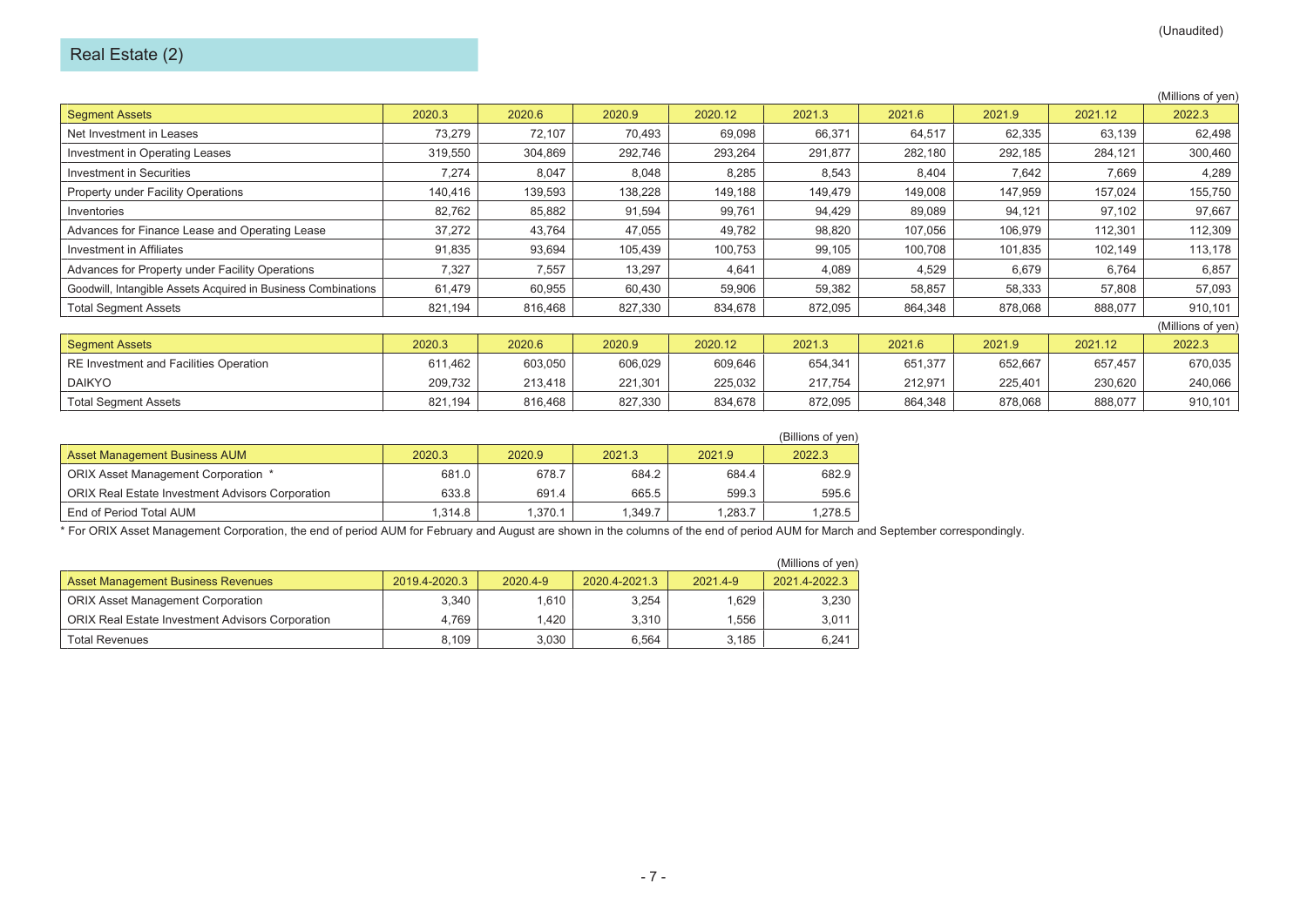|                                                                                                                                                     |               |          |          |            |              |               |          |          |            |          | (Millions of yen) |
|-----------------------------------------------------------------------------------------------------------------------------------------------------|---------------|----------|----------|------------|--------------|---------------|----------|----------|------------|----------|-------------------|
| <b>Segment Income Statement Data</b>                                                                                                                | 2019.4-2020.3 | 2020.4-6 | 2020.7-9 | 2020.10-12 | $2021.1 - 3$ | 2020.4-2021.3 | 2021.4-6 | 2021.7-9 | 2021.10-12 | 2022.1-3 | 2021.4-2022.3     |
| Finance revenues                                                                                                                                    | 124           | 37       | 43       | 29         | 43           | 152           | 81       | 43       | 54         | 59       | 237               |
| Gains on investment securities and dividends                                                                                                        | 585           | (44)     | 586      | 460        | (156)        | 846           | 401      | 706      | 1,102      | 346      | 2,555             |
| Operating leases                                                                                                                                    | 1,716         | 1,640    | 1,596    | 1,641      | 1,585        | 6,462         | 7,899    | 8,228    | 8,508      | 9,235    | 33,870            |
| Sales of goods and real estate                                                                                                                      | 261,475       | 83,035   | 61,382   | 77,910     | 79,405       | 301,732       | 84,442   | 76,664   | 71,958     | 87,040   | 320,104           |
| Services income                                                                                                                                     | 32,465        | 5,105    | 4,446    | 6,037      | 6,442        | 22,030        | 6,801    | 6,885    | 7,237      | 8,050    | 28,973            |
| Total Segment Revenues :                                                                                                                            | 296,365       | 89,773   | 68,053   | 86,077     | 87,319       | 331,222       | 99,624   | 92,526   | 88,859     | 104,730  | 385,739           |
| Interest expense *3                                                                                                                                 | 911           | 321      | 411      | 362        | 361          | 1,455         | 778      | 557      | 478        | 455      | 2,268             |
| Costs of operating leases                                                                                                                           | 852           | 734      | 897      | 741        | 727          | 3,099         | 5,789    | 5,978    | 6,155      | 5,721    | 23,643            |
| Costs of goods and real estate sold                                                                                                                 | 229,905       | 71,940   | 51,568   | 67,504     | 68,728       | 259,740       | 71,746   | 77,846   | 63,726     | 76,204   | 289,522           |
| Services expense                                                                                                                                    | 22,021        | 3,552    | 3,275    | 4,300      | 4,820        | 15,947        | 4,825    | 4,363    | 4,546      | 5,416    | 19,150            |
| Selling, general and administrative expenses *1 *3                                                                                                  | 33,395        | 8,484    | 8,577    | 9,548      | 8,715        | 35,324        | 12,513   | 12,688   | 12,532     | 14,867   | 52,600            |
| Provision for doubtful receivables and probable loan losses, provision for<br>credit losses, and write-downs of long-lived assets and securities *2 | 98            | 11       | 2        |            | 3,603        | 3,622         | 149      | 802      | 11,710     | (62)     | 12,599            |
| Other                                                                                                                                               | (50)          | (107)    | (69)     | 73         | 369          | 266           | 386      | (14,096) | 883        | 983      | (11, 844)         |
| Total Segment Expenses :                                                                                                                            | 287,132       | 84,935   | 64,661   | 82,534     | 87,323       | 319,453       | 96,186   | 88,138   | 100,030    | 103,584  | 387,938           |
| Segment Operating Income                                                                                                                            | 9,233         | 4,838    | 3,392    | 3,543      | (4)          | 11,769        | 3,438    | 4,388    | (11, 171)  | 1,146    | (2, 199)          |
| Equity in Net Income (Loss) of Affiliates and others                                                                                                | 35,275        | (237)    | (3,699)  | (3,257)    | (734)        | (7, 927)      | (3, 170) | (2,822)  | (906)      | (2, 164) | (9,062)           |
| <b>Segment Profits</b>                                                                                                                              | 44,508        | 4,601    | (307)    | 286        | (738)        | 3,842         | 268      | 1,566    | (12, 077)  | (1,018)  | (11, 261)         |

As a result, segment data for the previous fiscal year has been retrospectively restated.

\*2 Accounting Standards Update 2016-13 ("Measurement of Credit Losses on Financial Instruments"―ASC 326 ("Financial Instruments―Credit Losses")) has been adopted since the first quarter of fiscal 2021, and the amounts of provision for doubtful receivables and probable loan losses have been reclassified to provision for credit losses.

\*3 Since the first quarter of fiscal 2022, the method of allocating interest expenses and selling, general and administrative expenses to segments has been changed.

|                              |                    |          |          |            |              |               |          |          |            |          | (Millions of yen) |
|------------------------------|--------------------|----------|----------|------------|--------------|---------------|----------|----------|------------|----------|-------------------|
| Segment Profits              | $12019.4 - 2020.3$ | 2020.4-6 | 2020.7-9 | 2020.10-12 | $2021.1 - 3$ | 2020.4-2021.3 | 2021.4-6 | 2021.7-9 | 2021.10-12 | 2022.1-3 | 2021.4-2022.3     |
| <b>PE</b> Investment         | 24.912             | 1.639    | 3,063    | 3,499      | 1,009        | 12.210        | 3,796    | 4,317    | (9,540)    | 1,388    | (39)              |
| Concession                   | 19,596             | (38)     | (3,370)  | (3,213)    | 1,747        | (8,368)       | (3,528)  | (2.751)  | (2,537)    | (2.406)  | (11, 222)         |
| <b>Total Segment Profits</b> | 44,508             | 4,601    | (307)    | 286        | (738)        | 3.842         | 268      | .566     | (12,077)   | (1,018)  | (11, 261)         |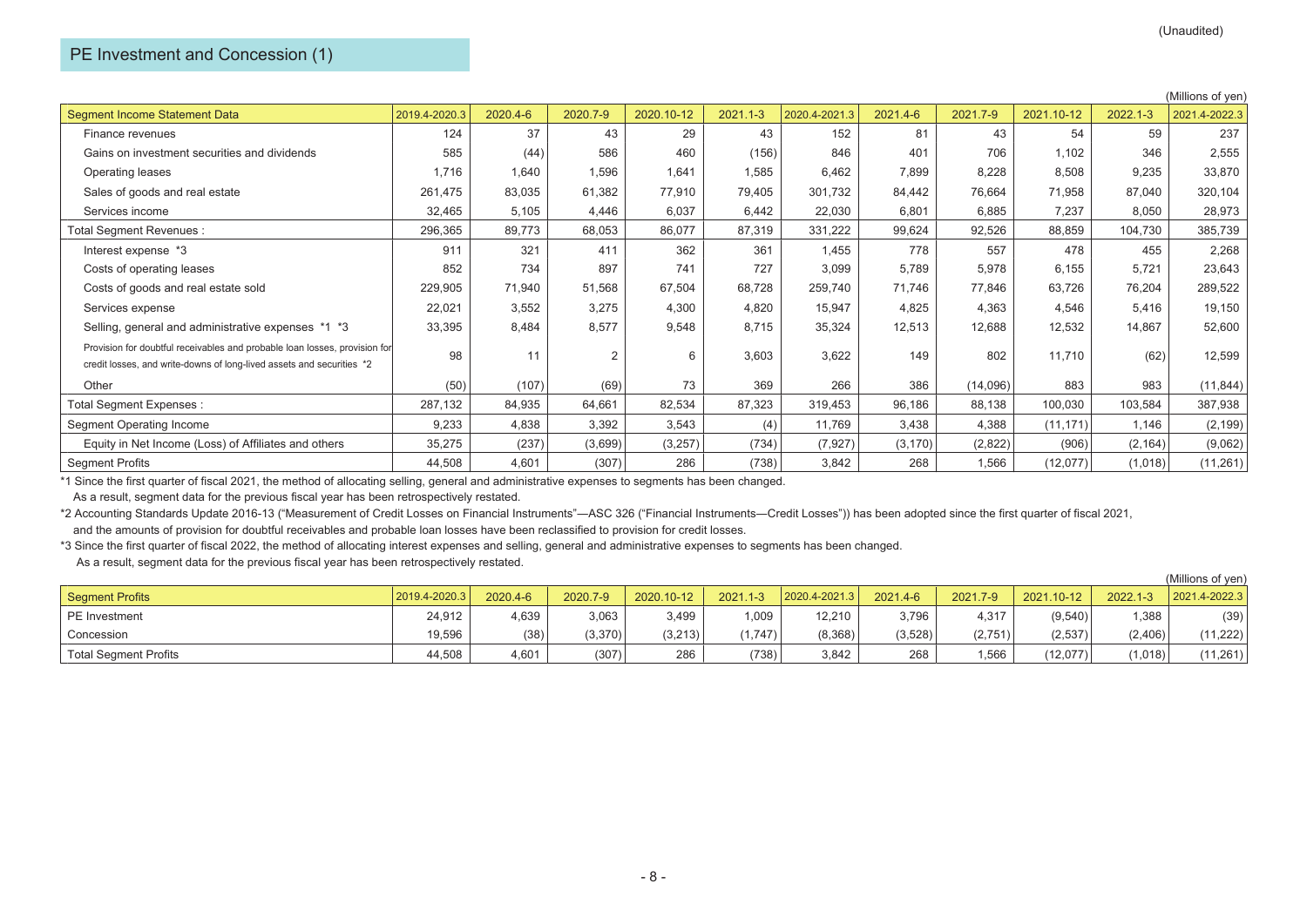|                                                               |         |         |         |         |         |         |         |         | (Millions of yen) |
|---------------------------------------------------------------|---------|---------|---------|---------|---------|---------|---------|---------|-------------------|
| <b>Segment Assets</b>                                         | 2020.3  | 2020.6  | 2020.9  | 2020.12 | 2021.3  | 2021.6  | 2021.9  | 2021.12 | 2022.3            |
| Net Investment in Leases                                      | 141     | 134     | 128     | 121     | 1,541   | 1,421   | 1,365   | 1,487   | 1,689             |
| Investment in Operating Leases                                | 9,367   | 9,574   | 10,843  | 24,328  | 23,455  | 47,072  | 45,593  | 43,965  | 43,686            |
| <b>Investment in Securities</b>                               | 17,916  | 21,212  | 14,976  | 15,496  | 12,918  | 11,715  | 12,465  | 12,534  | 12,129            |
| <b>Property under Facility Operations</b>                     | 43,735  | 43,352  | 44,594  | 45,609  | 43,972  | 45,357  | 46,809  | 40,241  | 40,725            |
| Inventories                                                   | 40,263  | 41,083  | 41,303  | 45,298  | 45,597  | 45,612  | 36,666  | 38,827  | 39,554            |
| Investment in Affiliates                                      | 68,603  | 64,671  | 60,713  | 57,438  | 55,421  | 52,064  | 48,619  | 46,180  | 43,498            |
| Advances for Property under Facility Operations               | 245     | 4,480   | 5,532   | 6,978   | 6,732   | 4,390   | 4,245   | 1,187   | 1,323             |
| Goodwill, Intangible Assets Acquired in Business Combinations | 142,252 | 147,884 | 144,499 | 203,702 | 189,062 | 174,373 | 173,032 | 172,486 | 170,977           |
| <b>Total Segment Assets</b>                                   | 322,522 | 332,390 | 322,588 | 398,970 | 378,698 | 382,004 | 368,794 | 356,907 | 353,581           |
|                                                               |         |         |         |         |         |         |         |         | (Millions of yen) |
| <b>Segment Assets</b>                                         | 2020.3  | 2020.6  | 2020.9  | 2020.12 | 2021.3  | 2021.6  | 2021.9  | 2021.12 | 2022.3            |
| <b>PE</b> Investment                                          | 262,413 | 272,430 | 266,362 | 346,141 | 328,092 | 334,717 | 324,931 | 315,545 | 315,014           |
| Concession                                                    | 60,109  | 59,960  | 56,226  | 52,829  | 50,606  | 47,287  | 43,863  | 41,362  | 38,567            |
| <b>Total Segment Assets</b>                                   | 322,522 | 332,390 | 322,588 | 398,970 | 378,698 | 382,004 | 368,794 | 356,907 | 353,581           |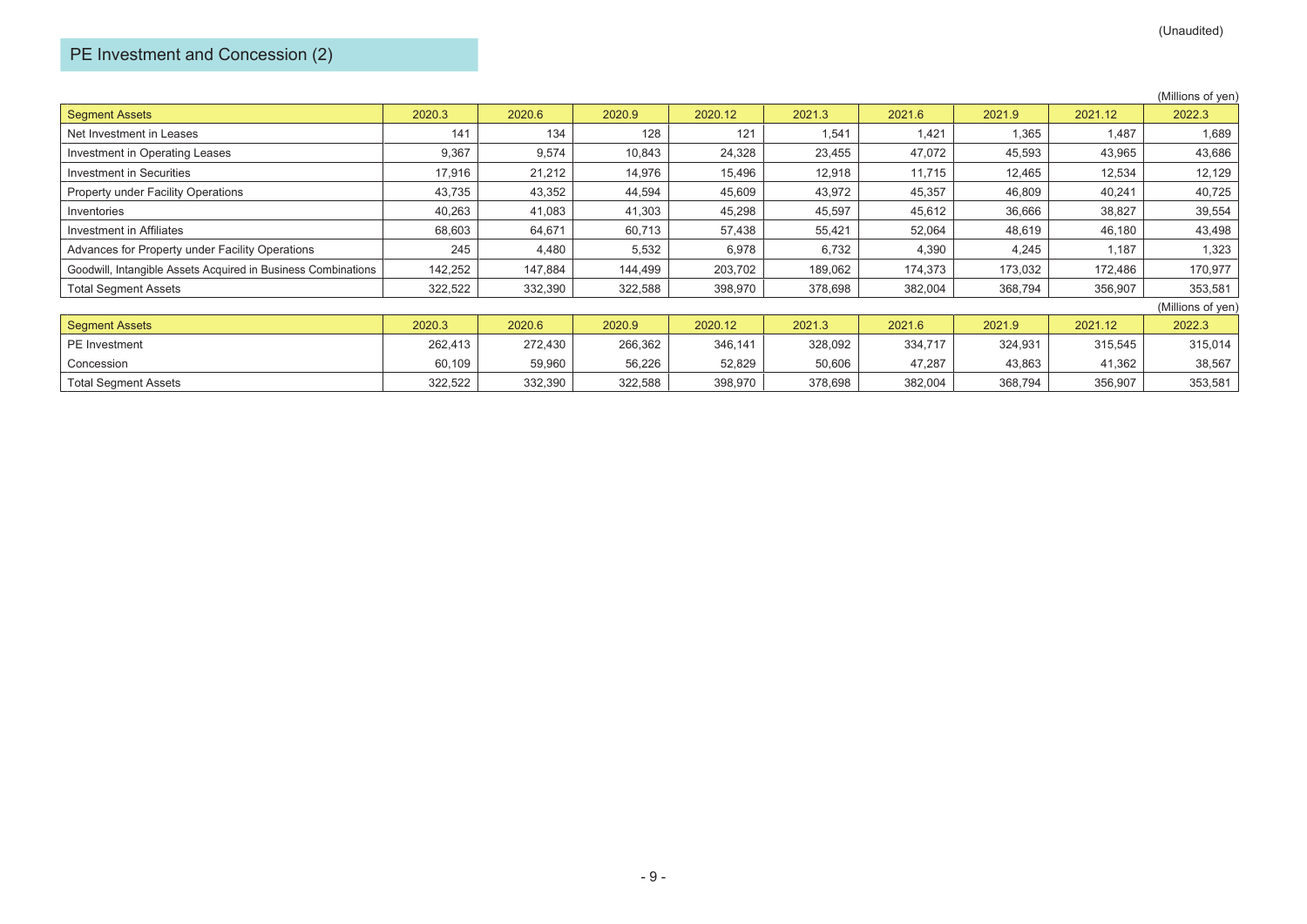|                                                                                                                                                     |               |          |          |            |              |               |          |          |            |              | (Millions of yen) |
|-----------------------------------------------------------------------------------------------------------------------------------------------------|---------------|----------|----------|------------|--------------|---------------|----------|----------|------------|--------------|-------------------|
| <b>Segment Income Statement Data</b>                                                                                                                | 2019.4-2020.3 | 2020.4-6 | 2020.7-9 | 2020.10-12 | $2021.1 - 3$ | 2020.4-2021.3 | 2021.4-6 | 2021.7-9 | 2021.10-12 | $2022.1 - 3$ | 2021.4-2022.3     |
| Finance revenues *4                                                                                                                                 | 1,034         | 309      | 294      | 388        | 324          | 1,315         | 239      | 235      | 254        | 273          | 1,001             |
| Services income                                                                                                                                     | 141,714       | 32,952   | 35,844   | 29,931     | 37,633       | 136,360       | 28,300   | 33,399   | 42,020     | 51,584       | 155,303           |
| Other                                                                                                                                               | 4,750         | 695      | 771      | 1,410      | 1,420        | 4,296         | 790      | 935      | 995        | 1,208        | 3,928             |
| Total Segment Revenues :                                                                                                                            | 147,498       | 33,956   | 36,909   | 31,729     | 39,377       | 141,971       | 29,329   | 34,569   | 43,269     | 53,065       | 160,232           |
| Interest expense *3 *4                                                                                                                              | 8,403         | 3,303    | 2,918    | 2,864      | 2,384        | 11,469        | 1,312    | 1,406    | 1,772      | 2,161        | 6,651             |
| Services expense *4                                                                                                                                 | 111,436       | 23,054   | 25,161   | 22,908     | 35,454       | 106,577       | 20,423   | 26,652   | 34,543     | 42,363       | 123,981           |
| Selling, general and administrative expenses *1 *3                                                                                                  | 10,699        | 2,845    | 2,407    | 2,544      | 3,014        | 10,810        | 2,276    | 2,312    | 2,826      | 4,214        | 11,628            |
| Provision for doubtful receivables and probable loan losses, provision for<br>credit losses, and write-downs of long-lived assets and securities *2 | 2,081         | 463      | 12       | 9          | 83           | 567           | (1)      | (3)      | 6          | 19,562       | 19,564            |
| Other *4                                                                                                                                            | 2,744         | 562      | 487      | 1,046      | (1,487)      | 608           | 450      | (62)     | 655        | 475          | 1,518             |
| Total Segment Expenses :                                                                                                                            | 135,363       | 30,227   | 30,985   | 29,371     | 39,448       | 130,031       | 24,460   | 30,305   | 39,802     | 68,775       | 163,342           |
| Segment Operating Income                                                                                                                            | 12,135        | 3,729    | 5,924    | 2,358      | (71)         | 11,940        | 4,869    | 4,264    | 3,467      | (15, 710)    | (3, 110)          |
| Equity in Net Income (Loss) of Affiliates and others                                                                                                | (988)         | 3,992    | (46)     | 1,128      | 10,529       | 15,603        | (380)    | 910      | 5,317      | 211          | 6,058             |
| <b>Segment Profits</b>                                                                                                                              | 11,147        | 7,721    | 5,878    | 3,486      | 10,458       | 27,543        | 4,489    | 5,174    | 8,784      | (15, 499)    | 2,948             |

As a result, segment data for the previous fiscal year has been retrospectively restated.

\*2 Accounting Standards Update 2016-13 ("Measurement of Credit Losses on Financial Instruments"―ASC 326 ("Financial Instruments―Credit Losses")) has been adopted since the first quarter of fiscal 2021, and the amounts of provision for doubtful receivables and probable loan losses have been reclassified to provision for credit losses.

\*3 Since the first quarter of fiscal 2022, the method of allocating interest expenses and selling, general and administrative expenses to segments has been changed.

As a result, segment data for the previous fiscal year has been retrospectively restated.

\*4 Since the first quarter of fiscal 2022, a portion of the leasing business in the Environment and Energy segment was transferred to the Corporate Financial Services and Maintenance Leasing segment. As a result, segment data for the previous fiscal year has been retrospectively restated.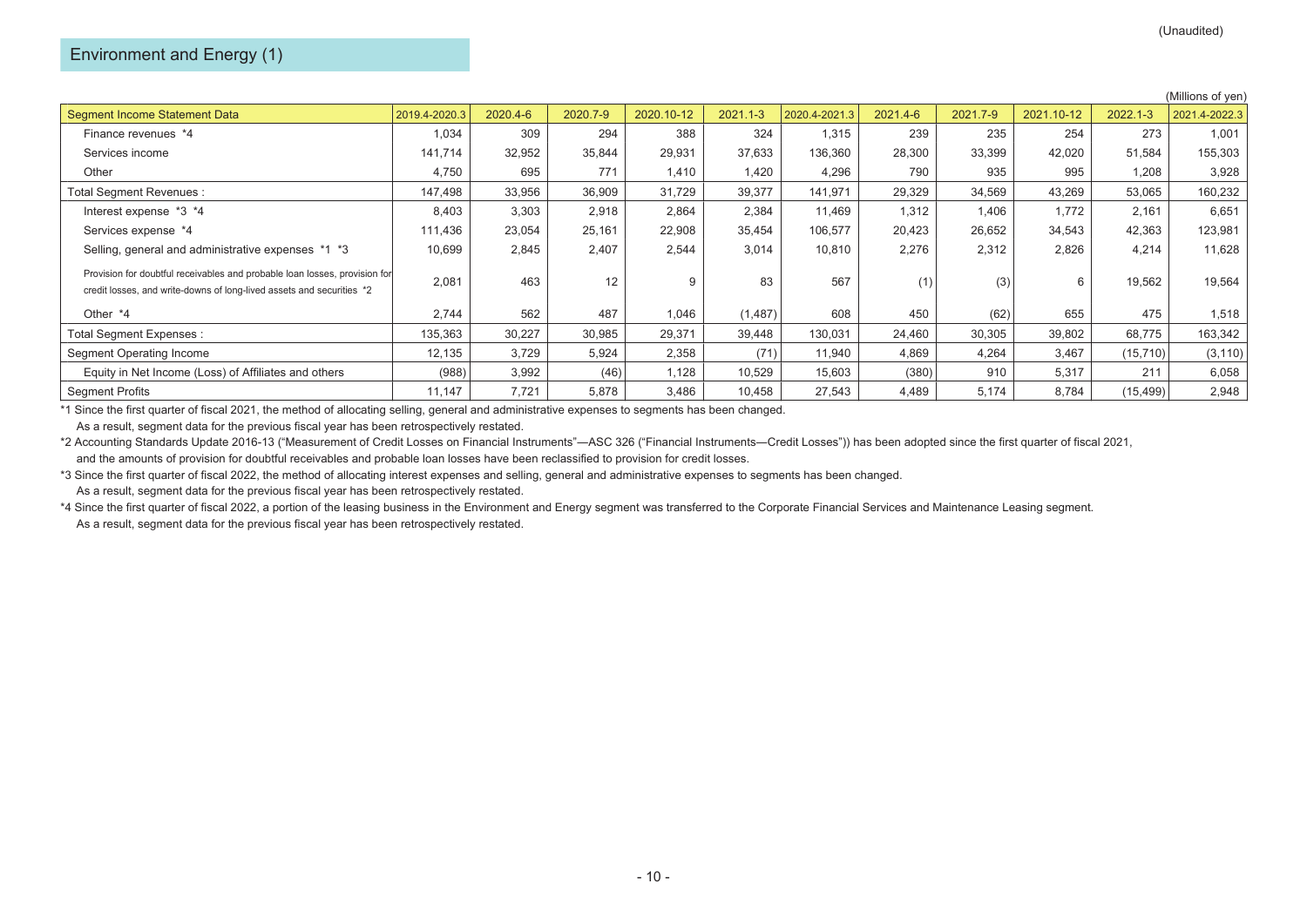|                                                               |         |         |         |         |         |         |         |         | (Millions of yen) |
|---------------------------------------------------------------|---------|---------|---------|---------|---------|---------|---------|---------|-------------------|
| <b>Segment Assets</b>                                         | 2020.3  | 2020.6  | 2020.9  | 2020.12 | 2021.3  | 2021.6  | 2021.9  | 2021.12 | 2022.3            |
| Net Investment in Leases *                                    | 10,832  | 10,619  | 10,539  | 10,388  | 8,978   | 9,188   | 8,757   | 8,702   | 7,910             |
| Installment Loans                                             |         |         |         |         |         |         | 699     | 701     | 711               |
| Investment in Operating Leases                                | 1,958   | .893    | 2.092   | 1.986   | 2.051   | 132     | 131     | 204     | 279               |
| Investment in Securities                                      | 191     | 75      | 28      | 737     | 814     | 813     | 834     | 874     | 961               |
| Property under Facility Operations                            | 338,695 | 347.663 | 342.425 | 337,802 | 262,016 | 258,078 | 372,456 | 372,339 | 330,598           |
| Inventories                                                   | 394     | 403     | 338     | 368     | 396     | 384     | 412     | 368     | 356               |
| Advances for Finance Lease and Operating Lease                | 1,861   | 1.084   | 56      | 56      | 1,392   | 19      | 19      | 14      | 6                 |
| Investment in Affiliates                                      | 82,253  | 81,573  | 80.947  | 79.749  | 180.492 | 187.212 | 195,880 | 197.094 | 204,260           |
| Advances for Property under Facility Operations               | 12,229  | 13,120  | 15,256  | 19,345  | 19,963  | 22,176  | 16,574  | 17.296  | 57,520            |
| Goodwill, Intangible Assets Acquired in Business Combinations | 15.860  | 11.773  | 11.653  | 11.507  | 13.072  | 12,890  | 99,683  | 99,365  | 101,007           |
| <b>Total Segment Assets</b>                                   | 464,273 | 468,203 | 463,334 | 461,938 | 489,174 | 490,892 | 695,445 | 696,957 | 703,608           |

\* Since the first quarter of fiscal 2022, a portion of the leasing business in the Environment and Energy segment was transferred to the Corporate Financial Services and Maintenance Leasing segment.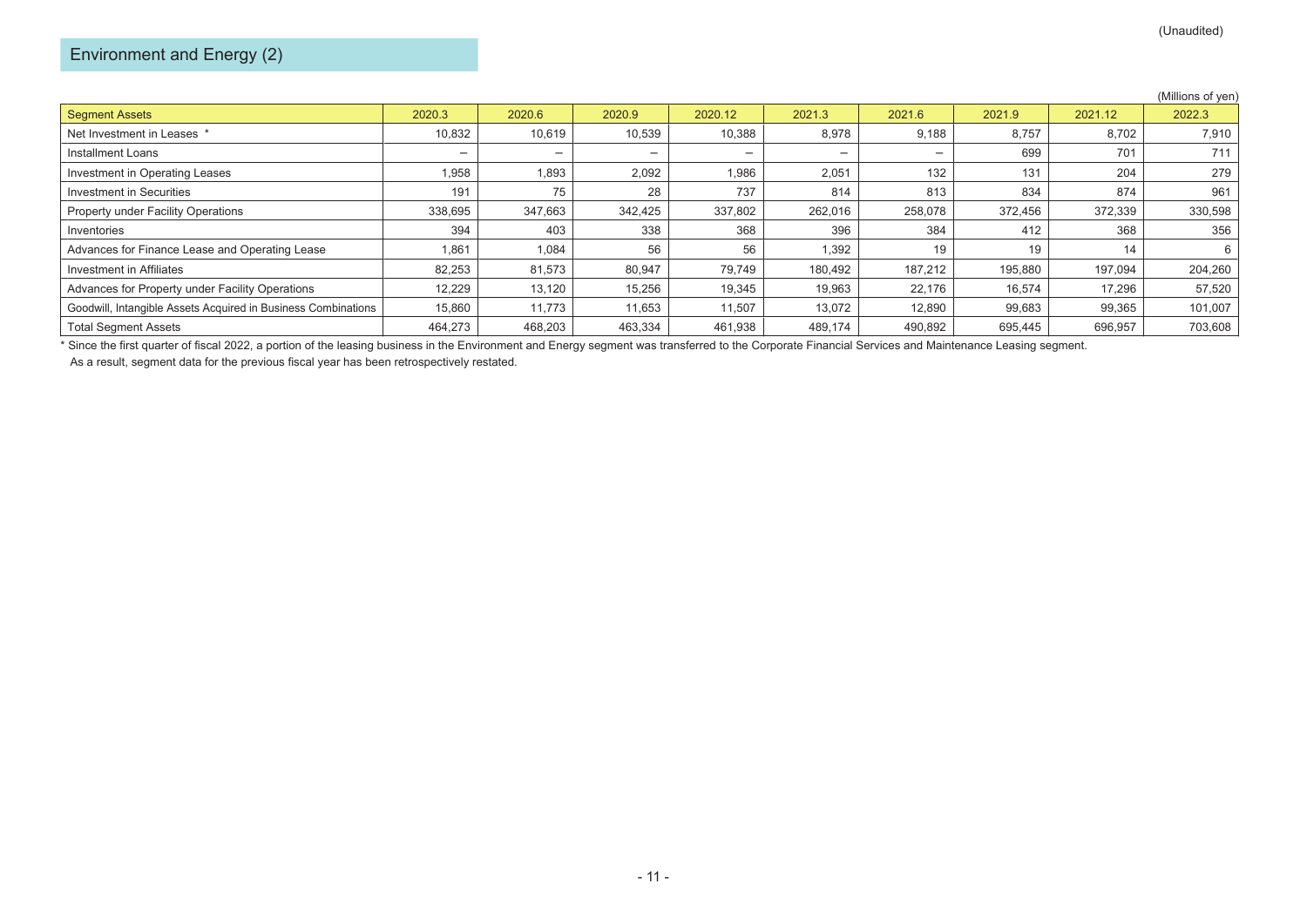|                                                                                                                                                     |               |          |          |            |              |               |          |          |            |              | (Millions of yen) |
|-----------------------------------------------------------------------------------------------------------------------------------------------------|---------------|----------|----------|------------|--------------|---------------|----------|----------|------------|--------------|-------------------|
| <b>Segment Income Statement Data</b>                                                                                                                | 2019.4-2020.3 | 2020.4-6 | 2020.7-9 | 2020.10-12 | $2021.1 - 3$ | 2020.4-2021.3 | 2021.4-6 | 2021.7-9 | 2021.10-12 | $2022.1 - 3$ | 2021.4-2022.3     |
| Finance revenues                                                                                                                                    | 220           | 58       | 59       | 37         | 88           | 242           | 62       | 64       | 65         | 74           | 265               |
| Life insurance premiums and related investment income                                                                                               | 370,144       | 116,631  | 118,226  | 123,006    | 132,122      | 489,985       | 108,631  | 125,329  | 116,544    | 133,873      | 484,377           |
| Other                                                                                                                                               | 1,023         | 383      | 397      | 411        | 476          | 1,667         | 488      | 514      | 495        | 565          | 2,062             |
| Total Segment Revenues :                                                                                                                            | 371,387       | 117,072  | 118.682  | 123,454    | 132,686      | 491,894       | 109,181  | 125,907  | 117,104    | 134,512      | 486,704           |
| Interest expense                                                                                                                                    |               |          |          |            |              |               |          |          |            |              | 9                 |
| Life insurance costs                                                                                                                                | 271,943       | 85,380   | 87,560   | 92,433     | 109,021      | 374,394       | 80,052   | 94,714   | 89,120     | 105,040      | 368,926           |
| Selling, general and administrative expenses *1 *3                                                                                                  | 53,095        | 13,440   | 13,885   | 14,788     | 19,047       | 61,160        | 13,641   | 13,768   | 15,299     | 20,295       | 63,003            |
| Provision for doubtful receivables and probable loan losses, provision for<br>credit losses, and write-downs of long-lived assets and securities *2 |               |          |          | (1),       | -9           |               |          |          | (1)        |              |                   |
| Other                                                                                                                                               | 408           |          | 187      | (1)        | (1)          | 184           | (1)      | (91)     |            | 380          | 288               |
| Total Segment Expenses :                                                                                                                            | 325,447       | 98,818   | 101,632  | 107.219    | 128,082      | 435,751       | 93,693   | 108,391  | 104,419    | 125,723      | 432,226           |
| Segment Operating Income                                                                                                                            | 45,940        | 18,254   | 17,050   | 16,235     | 4,604        | 56,143        | 15,488   | 17,516   | 12,685     | 8,789        | 54,478            |
| Equity in Net Income (Loss) of Affiliates and others                                                                                                | 14            |          |          |            |              |               |          |          |            | 74           | 82                |
| <b>Segment Profits</b>                                                                                                                              | 45,954        | 18,255   | 17,053   | 16,239     | 4,605        | 56,152        | 15,489   | 17,520   | 12,688     | 8,863        | 54,560            |
| of which Hartford                                                                                                                                   | (6, 161)      | 4,336    | 562      | 1,495      | 1,433        | 7,826         | (756)    | 245      | (158)      | 1,425        | 756               |

As a result, segment data for the previous fiscal year has been retrospectively restated.

\*2 Accounting Standards Update 2016-13 ("Measurement of Credit Losses on Financial Instruments"―ASC 326 ("Financial Instruments―Credit Losses")) has been adopted since the first quarter of fiscal 2021, and the amounts of provision for doubtful receivables and probable loan losses have been reclassified to provision for credit losses.

\*3 Since the first quarter of fiscal 2022, the method of allocating selling, general and administrative expenses to segments has been changed.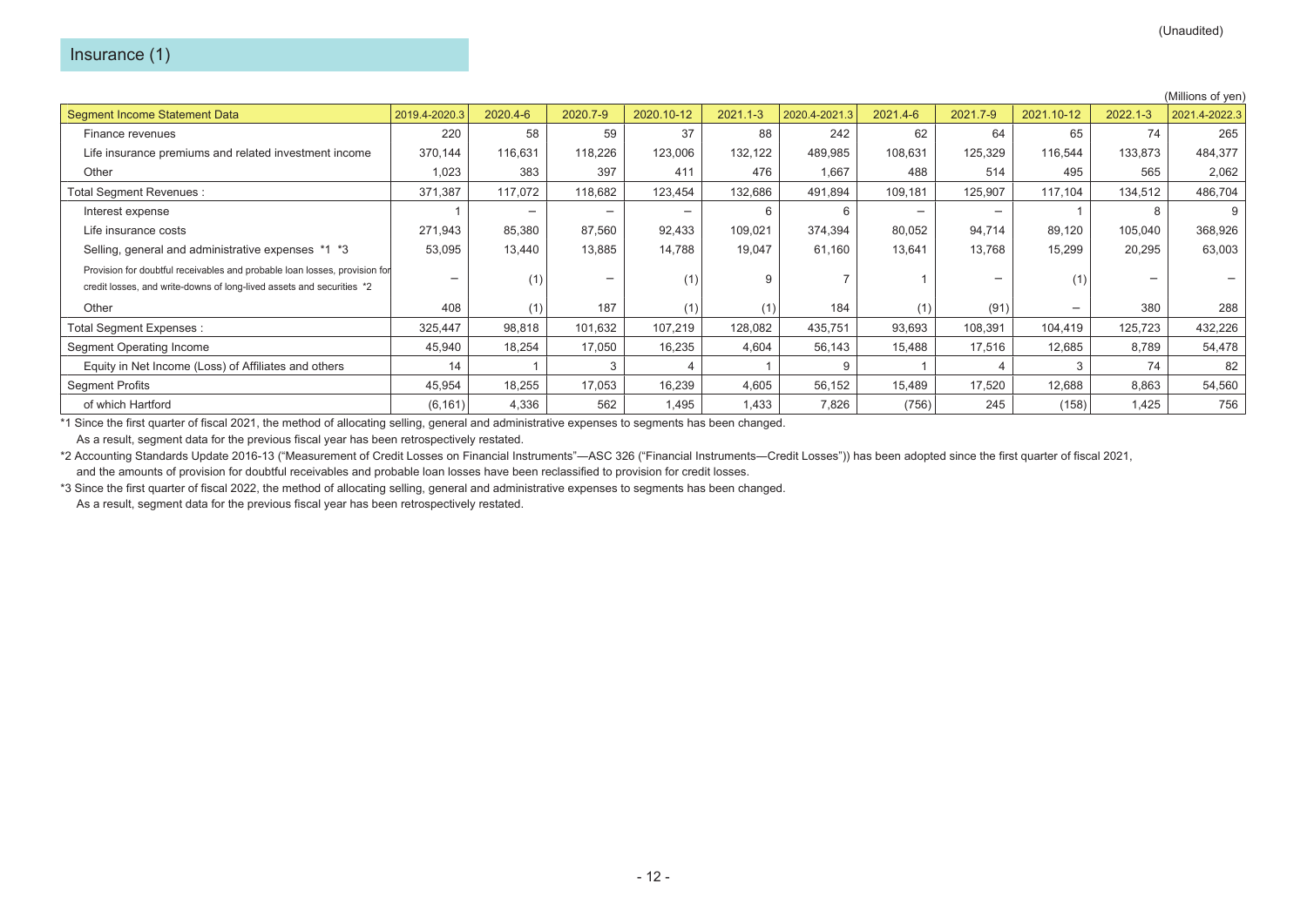|                                                               |           |           |           |           |           |           |           |           | (Millions of yen) |
|---------------------------------------------------------------|-----------|-----------|-----------|-----------|-----------|-----------|-----------|-----------|-------------------|
| <b>Segment Assets</b>                                         | 2020.3    | 2020.6    | 2020.9    | 2020.12   | 2021.3    | 2021.6    | 2021.9    | 2021.12   | 2022.3            |
| Installment Loans                                             | 17.720    | 18,794    | 17,761    | 17.280    | 17,315    | 17,317    | 17.458    | 17.693    | 17,983            |
| Investment in Operating Leases                                | 29,271    | 29,219    | 29,055    | 29,115    | 28,909    | 28,850    | 28,638    | 28,550    | 28,296            |
| Investment in Securities                                      | 1,528,042 | 1,610,842 | 1,658,437 | 1,836,410 | 1,908,148 | 1,900,228 | 1,911,739 | 2,022,153 | 2,021,134         |
| Goodwill, Intangible Assets Acquired in Business Combinations | 5,125     | 5,125     | 5,172     | 5,161     | 5,149     | 5,138     | 5,126     | 5,115     | 4,732             |
| <b>Total Segment Assets</b>                                   | 1,580,158 | 1,663,980 | 1,710,425 | 1,887,966 | 1,959,521 | 1,951,533 | 1,962,961 | 2,073,511 | 2,072,145         |
|                                                               |           |           |           |           |           |           |           |           | (Thousands)       |
| Life Insurance Business                                       | 2020.3    | 2020.6    | 2020.9    | 2020.12   | 2021.3    | 2021.6    | 2021.9    | 2021.12   | 2022.3            |
| Number of Insurance Policies in Force                         | 4,526     | 4,582     | 4,684     | 4,735     | 4,792     | 4,823     | 4,841     | 4,861     | 4,882             |
| Number of New Insurance Policies in Force (accumulated)       | 496       | 102       | 253       | 363       | 483       | 94        | 170       | 249       | 331               |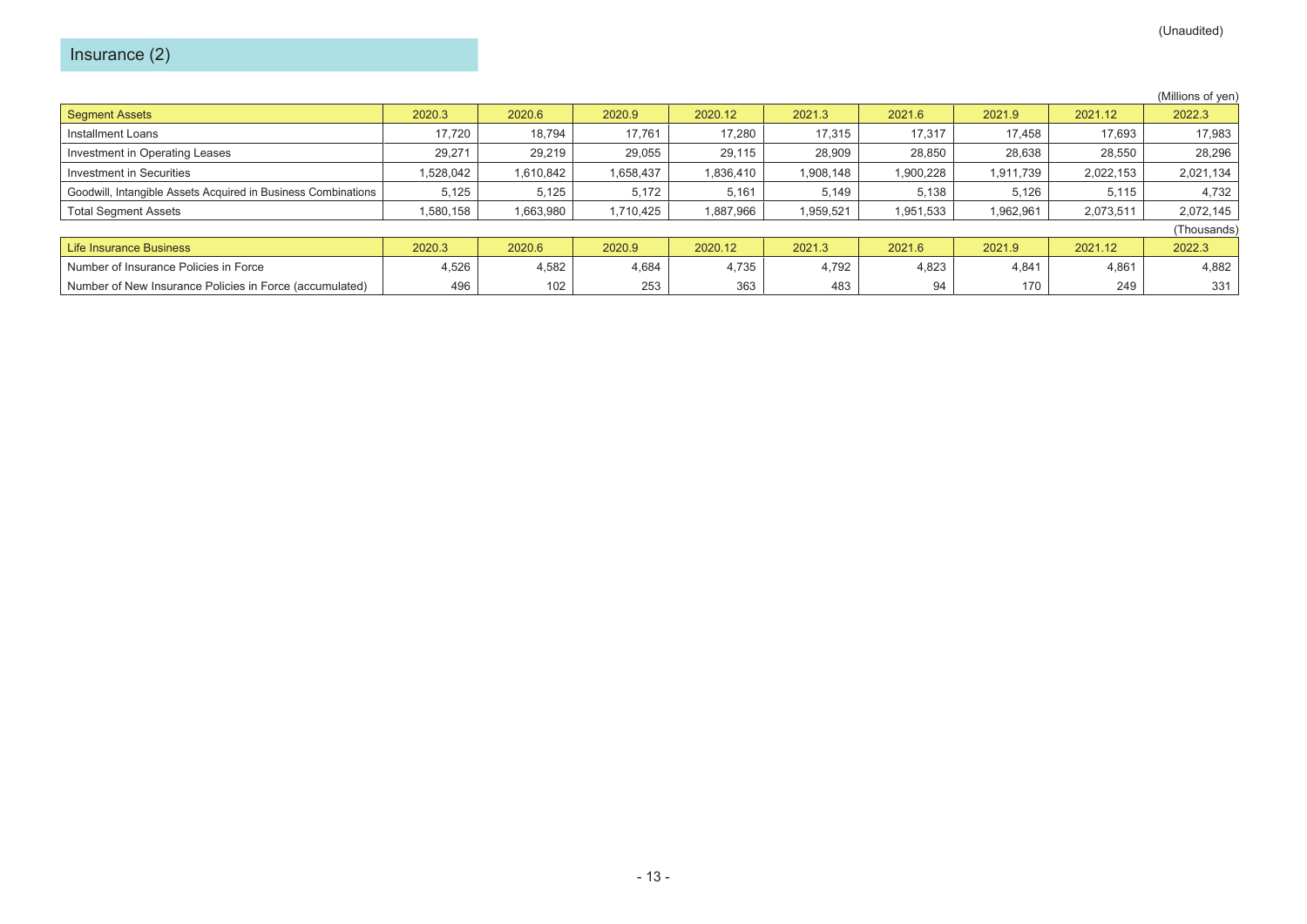|                                                                                                                                                     |               |          |          |            |              |               |          |          |            |              | (Millions of yen) |
|-----------------------------------------------------------------------------------------------------------------------------------------------------|---------------|----------|----------|------------|--------------|---------------|----------|----------|------------|--------------|-------------------|
| <b>Segment Income Statement Data</b>                                                                                                                | 2019.4-2020.3 | 2020.4-6 | 2020.7-9 | 2020.10-12 | $2021.1 - 3$ | 2020.4-2021.3 | 2021.4-6 | 2021.7-9 | 2021.10-12 | $2022.1 - 3$ | 2021.4-2022.3     |
| Finance revenues                                                                                                                                    | 80,868        | 19,594   | 19,670   | 19,838     | 18,969       | 78,071        | 19,096   | 19,699   | 19,438     | 17,957       | 76,190            |
| Gains on investment securities and dividends                                                                                                        | 196           | 183      | 86       | 204        | 202          | 675           | 2,276    | (941)    | 765        | 104          | 2,204             |
| Services income                                                                                                                                     | 3,291         | 887      | 1,241    | 1,368      | 1,482        | 4,978         | 1,454    | 1,513    | 1,719      | 1,741        | 6,427             |
| Total Segment Revenues :                                                                                                                            | 84,355        | 20,664   | 20,997   | 21,410     | 20,653       | 83,724        | 22,826   | 20,271   | 21,922     | 19,802       | 84,821            |
| Interest expense                                                                                                                                    | 4,488         | 1,229    | 1,250    | 1,253      | 1,199        | 4,931         | 1,224    | 1,233    | 1,242      | 1,247        | 4,946             |
| Services expense                                                                                                                                    | 5,156         | 1,684    | 1,661    | 407        | 2,039        | 5,791         | 2,019    | 1,958    | 618        | 2,131        | 6,726             |
| Selling, general and administrative expenses *1 *3                                                                                                  | 21,919        | 5,336    | 5,130    | 5,442      | 6,713        | 22,621        | 6,032    | 6,694    | 6,141      | 8,277        | 27,144            |
| Provision for doubtful receivables and probable loan losses, provision for<br>credit losses, and write-downs of long-lived assets and securities *2 | 11,971        | 514      | (292)    | 1,093      | (807)        | 508           | 786      | 1,108    | 1,614      | (1, 113)     | 2,395             |
| Other                                                                                                                                               |               | (1)      | (19)     | (11)       | (6)          | (37)          | -        | (28)     | (53)       | (94)         | (168)             |
| Total Segment Expenses :                                                                                                                            | 43,542        | 8,762    | 7,730    | 8,184      | 9,138        | 33,814        | 10,068   | 10,965   | 9,562      | 10,448       | 41,043            |
| Segment Operating Income                                                                                                                            | 40,813        | 11,902   | 13,267   | 13,226     | 11,515       | 49,910        | 12,758   | 9,306    | 12,360     | 9,354        | 43,778            |
| Equity in Net Income (Loss) of Affiliates and others                                                                                                |               |          |          |            |              |               |          |          |            |              |                   |
| <b>Segment Profits</b>                                                                                                                              | 40.816        | 11,903   | 13,267   | 13,228     | 11,515       | 49,913        | 12,759   | 9,306    | 12,360     | 9,354        | 43,779            |

As a result, segment data for the previous fiscal year has been retrospectively restated.

\*2 Accounting Standards Update 2016-13 ("Measurement of Credit Losses on Financial Instruments"―ASC 326 ("Financial Instruments―Credit Losses")) has been adopted since the first quarter of fiscal 2021, and the amounts of provision for doubtful receivables and probable loan losses have been reclassified to provision for credit losses.

\*3 Since the first quarter of fiscal 2022, the method of allocating selling, general and administrative expenses to segments has been changed.

|                              |               |          |          |            |              |               |          |          |            |          | (Millions of yen) |
|------------------------------|---------------|----------|----------|------------|--------------|---------------|----------|----------|------------|----------|-------------------|
| Segment Profits              | 2019.4-2020.3 | 2020.4-6 | 2020.7-9 | 2020.10-12 | $2021.1 - 3$ | 2020.4-2021.3 | 2021.4-6 | 2021.7-9 | 2021.10-12 | 2022.1-3 | 2021.4-2022.3     |
| Banking                      | 27,251        | 6,258    | 6,878    | 8,872      | 7,045        | 29,053        | 8,702    | 5,366    | 8,870      | 5,949    | 28,887            |
| Credit                       | 13.565        | 5.645    | 6,389    | 1.356      | 4.470        | 20,860        | 4,057    | 3.940    | 3.490      | 3.405    | 14,892            |
| <b>Total Segment Profits</b> | 40,816        | 11.903   | 13,267   | 13,228     | 11,515       | 49,913        | 12,759   | 9,306    | 12,360     | 9,354    | 43,779            |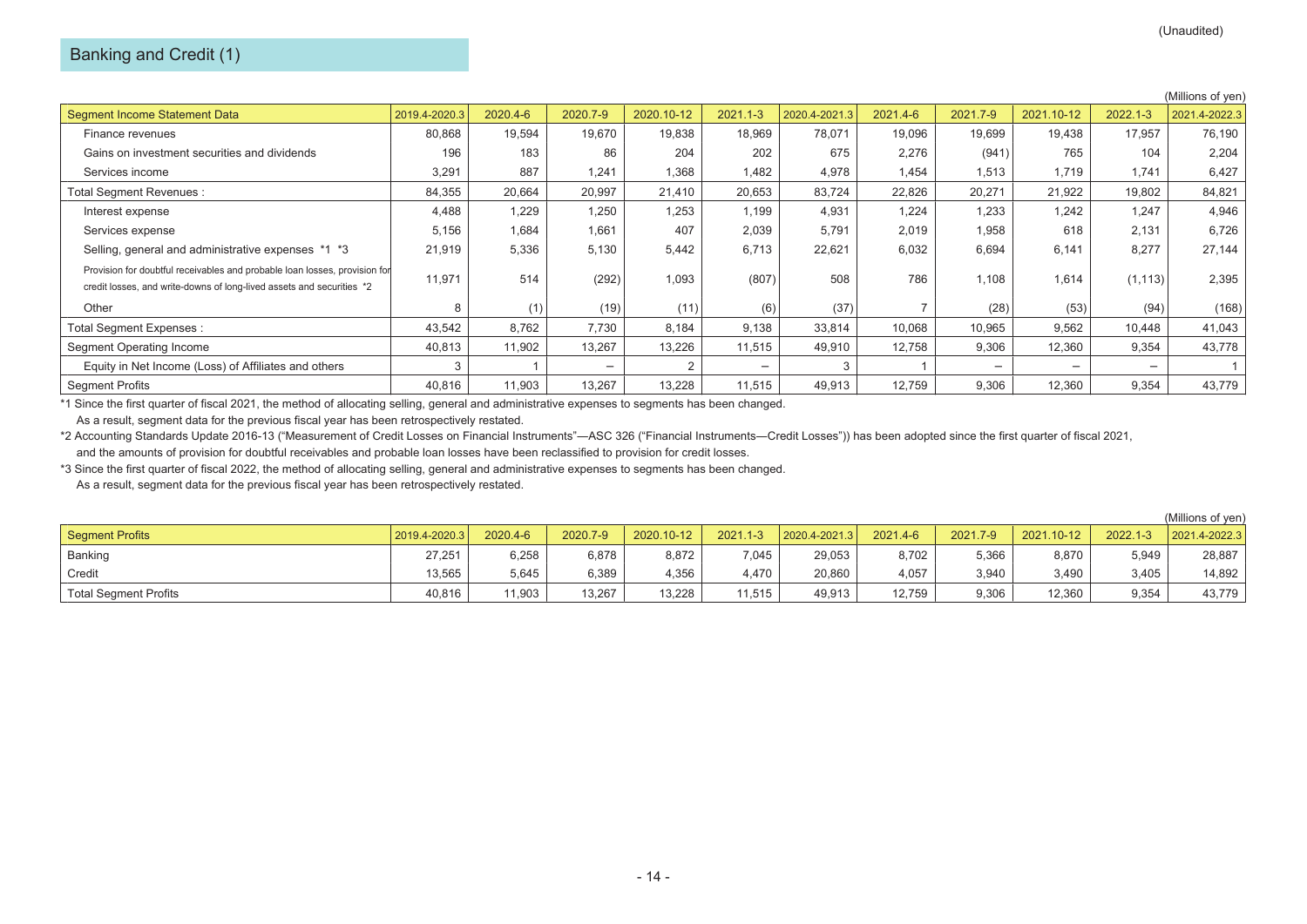# Banking and Credit (2)

#### (Millions of yen)

| <b>Seament Assets</b>                                         | 2020.3    | 2020.6    | 2020.9    | 2020.12   | 2021.3    | 2021.6    | 2021.9    | 2021.12   | 2022.3    |
|---------------------------------------------------------------|-----------|-----------|-----------|-----------|-----------|-----------|-----------|-----------|-----------|
| Installment Loans                                             | 2,318,347 | 2,347,904 | 2,392,439 | 2,423,362 | 2,402,916 | 2,414,432 | 2,420,740 | 2,407,866 | 2,397,532 |
| Investment in Securities                                      | 273.218   | 269.425   | 272.107   | 271.882   | 275.740   | 276.410   | 277.347   | 278.511   | 277.786   |
| Investment in Affiliates                                      | 400       | 350       | 300       | 250       | 200       | 167       | 133       | 100       | 67        |
| Goodwill, Intangible Assets Acquired in Business Combinations | 11.771    | 11.771    | 11.771    | 11.771    | 11.771    | 11.771    | 11.771    | 11.771    | 11.771    |
| <b>Total Segment Assets</b>                                   | 2,603,736 | 2,629,450 | 2,676,617 | 2,707,265 | 2,690,627 | 2,702,780 | 2,709,991 | 2.698.248 | 2,687,156 |

#### (Millions of yen)

| <b>Segment Assets</b>       | 2020.3    | 2020.6    | 2020.9    | 2020.12   | 2021.3    | 2021.6    | 2021.9    | 2021.12   | 2022.3    |
|-----------------------------|-----------|-----------|-----------|-----------|-----------|-----------|-----------|-----------|-----------|
| Banking                     | 2.421.516 | 2,450,356 | 2,498,809 | 2,527,372 | 2,512,706 | 2.521.674 | 2,523,529 | 2,504,842 | 2,496,431 |
| Credit                      | 182.220   | 179.094   | 177.808   | 179.893   | 177.921   | 181,106   | 186,462   | 193,406   | 190,725   |
| <b>Total Segment Assets</b> | 2,603,736 | 2.629.450 | 2,676,617 | 2,707,265 | 2,690,627 | 2,702,780 | 2,709,991 | 2,698,248 | 2,687,156 |

## (Millions of yen) 2020.3 2020.6 2020.9 2020.12 2021.3 2021.6 2021.9 2021.12 2022.3 Credit - Consumer loans guarantee 341,466 324,094 307,407 298,624 294,250 286,994 284,050 281,176 284,891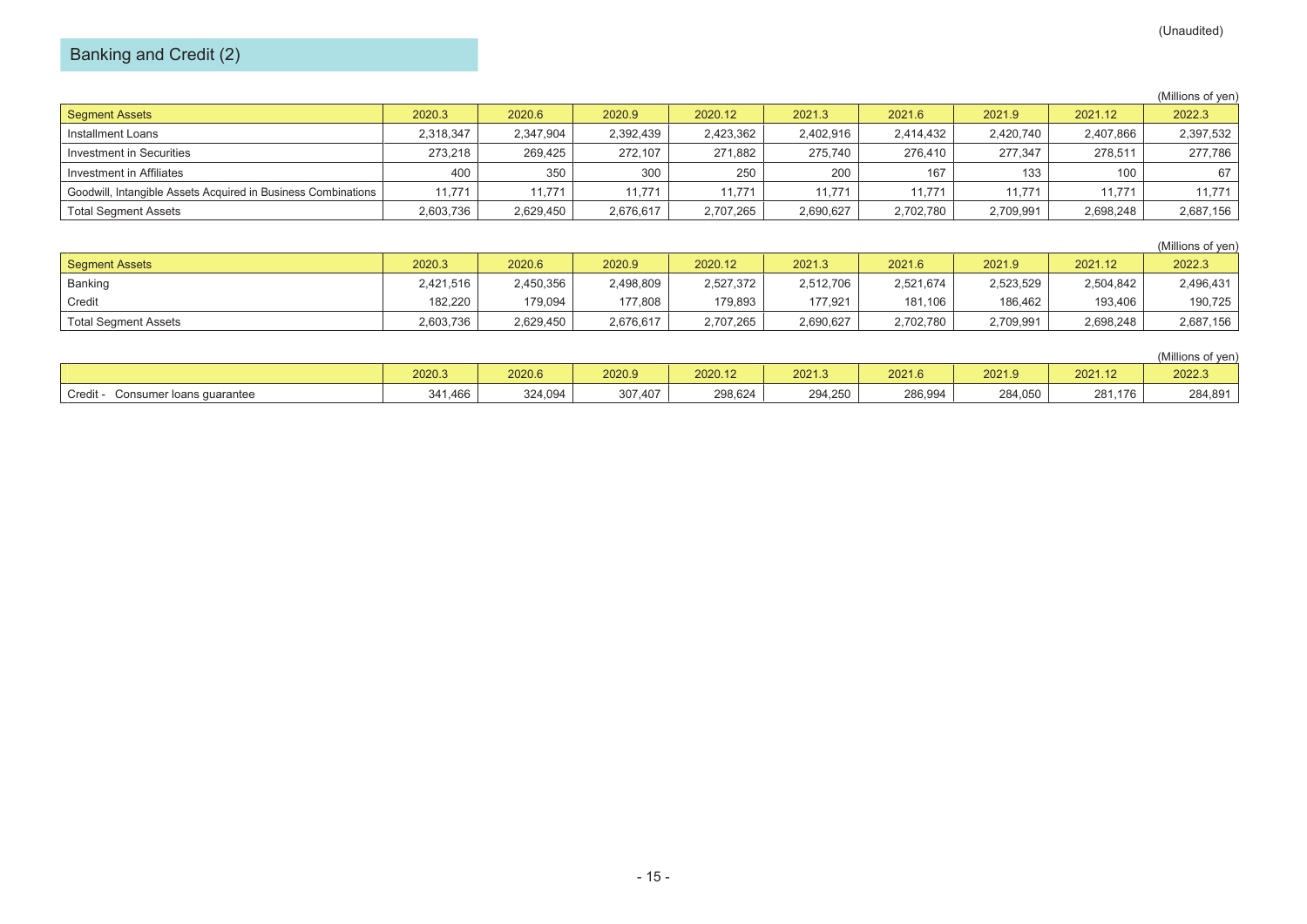|                                                                                                                                                     |               |          |          |            |              |               |          |          |            |              | (Millions of yen) |
|-----------------------------------------------------------------------------------------------------------------------------------------------------|---------------|----------|----------|------------|--------------|---------------|----------|----------|------------|--------------|-------------------|
| Segment Income Statement Data                                                                                                                       | 2019.4-2020.3 | 2020.4-6 | 2020.7-9 | 2020.10-12 | $2021.1 - 3$ | 2020.4-2021.3 | 2021.4-6 | 2021.7-9 | 2021.10-12 | $2022.1 - 3$ | 2021.4-2022.3     |
| Finance revenues                                                                                                                                    | 2,478         | 296      | 271      | 200        | 405          | 1,172         | 375      | 430      | 900        | 875          | 2,580             |
| Operating leases                                                                                                                                    | 49,271        | 6,455    | 6,349    | 6,749      | 7,552        | 27,105        | 6,797    | 6,974    | 7,973      | 6,876        | 28,620            |
| Services income                                                                                                                                     | 10,216        | 796      | 709      | 744        | 1,091        | 3,340         | 1,291    | 1,881    | 2,684      | 1,583        | 7,439             |
| Other                                                                                                                                               | 2,685         |          |          |            |              |               |          |          |            |              |                   |
| <b>Total Segment Revenues:</b>                                                                                                                      | 64,650        | 7,547    | 7,329    | 7,693      | 9,048        | 31,617        | 8,463    | 9,285    | 11,557     | 9,334        | 38,639            |
| Interest expense *3                                                                                                                                 | 18,866        | 3,558    | 3,185    | 3,072      | 2,945        | 12,760        | 2,994    | 2,846    | 2,701      | 2,462        | 11,003            |
| Costs of operating leases                                                                                                                           | 15,070        | 3,480    | 3,393    | 3,522      | 3,793        | 14,188        | 4,533    | 4,076    | 5,304      | 4,052        | 17,965            |
| Services expense                                                                                                                                    | 4,379         | 48       | 80       | 79         | 448          | 655           | 230      | 251      | 341        | 43           | 865               |
| Selling, general and administrative expenses *1 *3                                                                                                  | 9,337         | 1,650    | 1,825    | .799       | 1,519        | 6,793         | 1,701    | 1,633    | 1,775      | 2,132        | 7,241             |
| Provision for doubtful receivables and probable loan losses, provision for<br>credit losses, and write-downs of long-lived assets and securities *2 |               | (19)     | (141)    |            |              | (159)         |          |          | 2,331      |              | 2,331             |
| Other                                                                                                                                               | 789           | 505      | (22)     | (92)       | (19)         | 372           | (1, 377) | (1, 357) | (2, 156)   | (42)         | (4,932)           |
| Total Segment Expenses :                                                                                                                            | 48,441        | 9,222    | 8,320    | 8,380      | 8,687        | 34,609        | 8,081    | 7,449    | 10,296     | 8,647        | 34,473            |
| Segment Operating Income                                                                                                                            | 16,209        | (1,675)  | (991)    | (687)      | 361          | (2,992)       | 382      | 1,836    | 1,261      | 687          | 4,166             |
| Equity in Net Income (Loss) of Affiliates and others                                                                                                | 28,676        | 9,259    | (1,066)  | (496)      | 652          | 8,349         | (5,213)  | 3,613    | 1,331      | (5,735)      | (6,004)           |
| <b>Segment Profits</b>                                                                                                                              | 44,885        | 7,584    | (2,057)  | (1, 183)   | 1,013        | 5,357         | (4,831)  | 5,449    | 2,592      | (5,048)      | (1,838)           |
| of which Avolon                                                                                                                                     | 17,673        | 6,303    | (2,714)  | (2,054)    | (298)        | 1,237         | (6,679)  | 2,187    | 474        | (7, 519)     | (11, 537)         |

As a result, segment data for the previous fiscal year has been retrospectively restated.

\*2 Accounting Standards Update 2016-13 ("Measurement of Credit Losses on Financial Instruments"―ASC 326 ("Financial Instruments―Credit Losses")) has been adopted since the first quarter of fiscal 2021, and the amounts of provision for doubtful receivables and probable loan losses have been reclassified to provision for credit losses.

\*3 Since the first quarter of fiscal 2022, the method of allocating interest expenses and selling, general and administrative expenses to segments has been changed.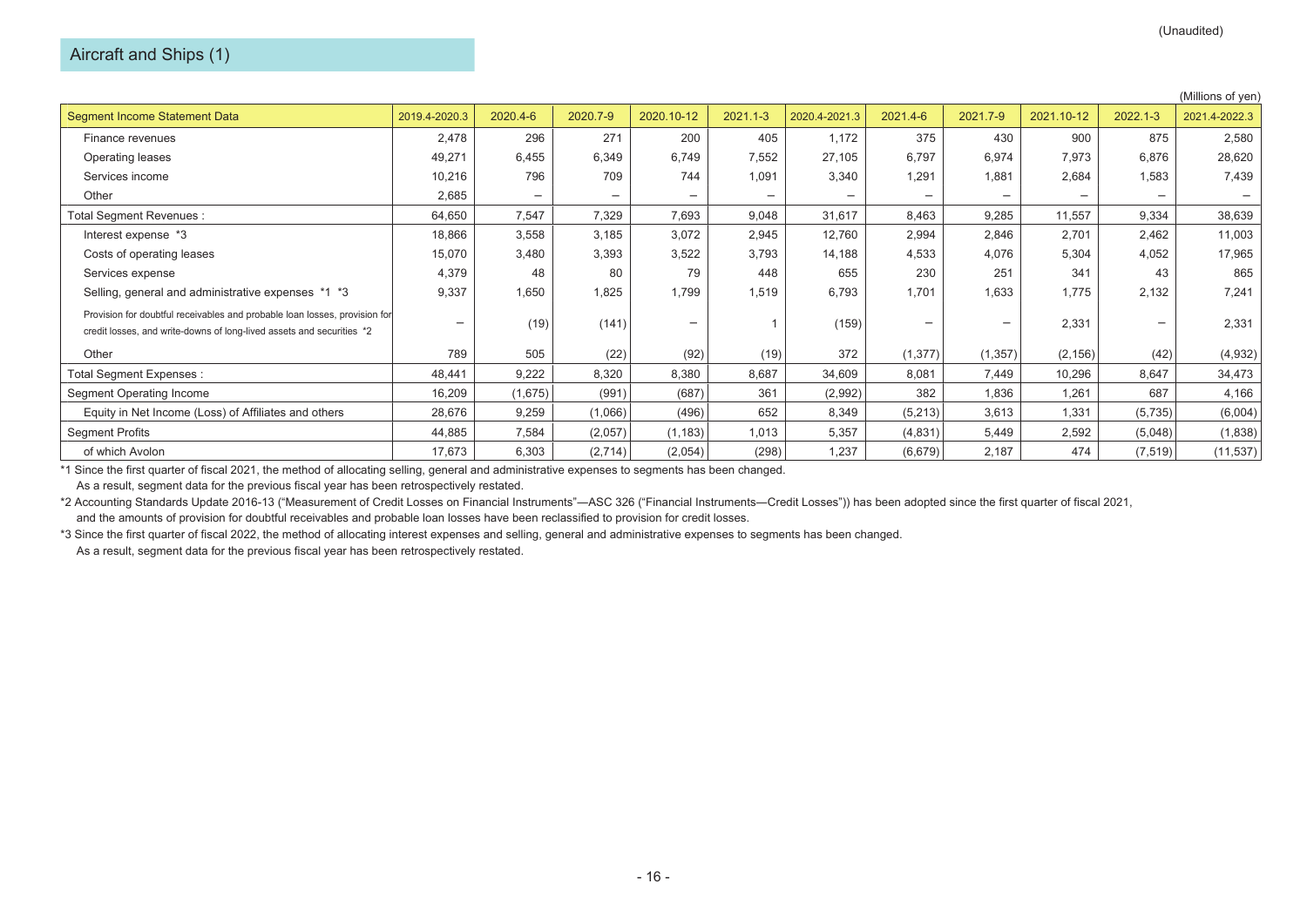# Aircraft and Ships (2)

|                                                               |         |         |         |         |         |         |         |         | (Millions of yen) |
|---------------------------------------------------------------|---------|---------|---------|---------|---------|---------|---------|---------|-------------------|
| <b>Segment Assets</b>                                         | 2020.3  | 2020.6  | 2020.9  | 2020.12 | 2021.3  | 2021.6  | 2021.9  | 2021.12 | 2022.3            |
| Net Investment in Leases                                      | 1,839   | 4,775   | 4,637   | 4,497   | 2,994   | 2,968   | 2,980   | 1,571   |                   |
| Installment Loans                                             | 24,088  | 19,774  | 13,428  | 15,500  | 30,757  | 36,602  | 36,648  | 80,901  | 81,695            |
| Investment in Operating Leases                                | 253.717 | 255,863 | 254,042 | 251,842 | 262,482 | 254,060 | 269,008 | 247,575 | 271,910           |
| Investment in Securities                                      |         |         |         |         |         |         | 25      |         |                   |
| Inventories                                                   |         | 10      |         |         |         |         |         | 73      | 113               |
| Advances for Finance Lease and Operating Lease                | 4,990   | 5,726   | 3,876   | 3,029   | 578     | 828     | 1,378   |         |                   |
| Investment in Affiliates                                      | 284,453 | 285.138 | 278,952 | 273.044 | 293,469 | 288,321 | 295,358 | 305.548 | 320,058           |
| Goodwill, Intangible Assets Acquired in Business Combinations | 16.217  | 14,846  | 13,931  | 12.056  | 11,482  | 10,863  | 10.243  | 10,202  | 10,322            |
| <b>Total Segment Assets</b>                                   | 585,304 | 586,132 | 568,866 | 559.971 | 601.762 | 593.642 | 615.640 | 645.870 | 684.098           |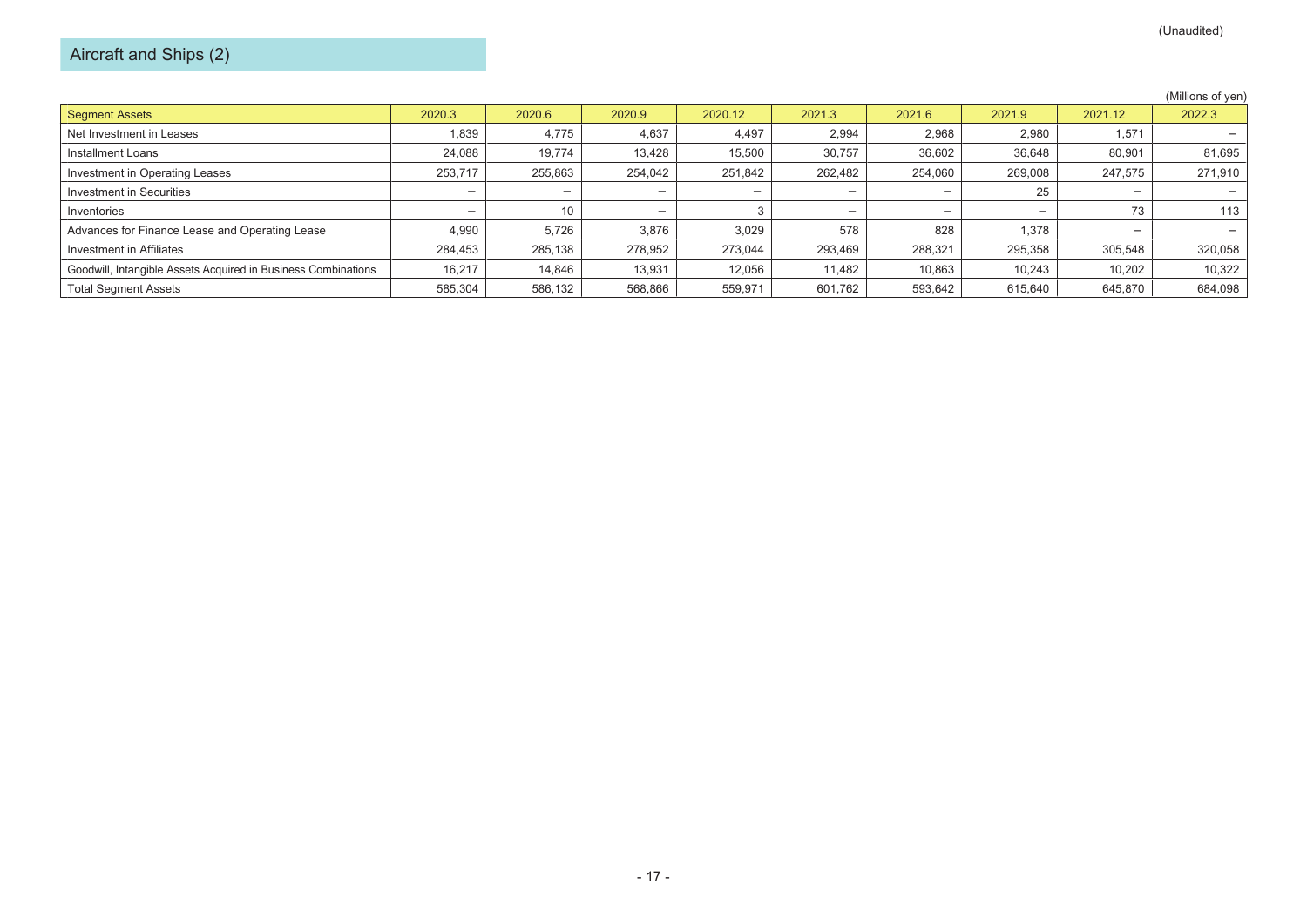|                                                                                                                                                     |               |          |          |            |              |               |          |          |            |              | (Millions of yen) |
|-----------------------------------------------------------------------------------------------------------------------------------------------------|---------------|----------|----------|------------|--------------|---------------|----------|----------|------------|--------------|-------------------|
| Segment Income Statement Data                                                                                                                       | 2019.4-2020.3 | 2020.4-6 | 2020.7-9 | 2020.10-12 | $2021.1 - 3$ | 2020.4-2021.3 | 2021.4-6 | 2021.7-9 | 2021.10-12 | $2022.1 - 3$ | 2021.4-2022.3     |
| Finance revenues                                                                                                                                    | 79,973        | 19,854   | 20,811   | 23,399     | 23,108       | 87,172        | 22,250   | 22,011   | 23,490     | 22,957       | 90,708            |
| Gains on investment securities and dividends                                                                                                        | 15,956        | (2,386)  | 6,488    | 7,390      | 13,018       | 24,510        | 18,864   | 8,221    | 4,385      | 6,332        | 37,802            |
| Services income                                                                                                                                     | 37,116        | 6,394    | 4,460    | 5,554      | 6,138        | 22,546        | 5,856    | 6,196    | 9,023      | 8,624        | 29,699            |
| Other                                                                                                                                               | 2,664         | 907      | 1,331    | 882        | 669          | 3,789         | 724      | 866      | 811        | 734          | 3,135             |
| Total Segment Revenues :                                                                                                                            | 135,709       | 24,769   | 33,090   | 37,225     | 42,933       | 138,017       | 47,694   | 37,294   | 37,709     | 38,647       | 161,344           |
| Interest expense *3                                                                                                                                 | 30,878        | 6,266    | 4,682    | 4,535      | 4,115        | 19,598        | 3,914    | 3,818    | 3,921      | 4,464        | 16,117            |
| Services expense                                                                                                                                    | 3,235         | 597      | 153      | 1,030      | 985          | 2,765         | 978      | 681      | 1,439      | 1,051        | 4,149             |
| Selling, general and administrative expenses *1                                                                                                     | 66,931        | 15,171   | 18,156   | 17,350     | 17,404       | 68,081        | 18,274   | 17,498   | 21,055     | 22,572       | 79,399            |
| Provision for doubtful receivables and probable loan losses, provision for<br>credit losses, and write-downs of long-lived assets and securities *2 | 8,251         | 4,921    | 2,784    | 249        | 5,526        | 13,480        | (1,755)  | 255      | 1,553      | (141)        | (88)              |
| Other                                                                                                                                               | (219)         | (485)    | (1,017)  | 1,642      | 1,356        | 1,496         | (485)    | 103      | (939)      | 3,310        | 1,989             |
| Total Segment Expenses :                                                                                                                            | 109,076       | 26,470   | 24,758   | 24,806     | 29,386       | 105,420       | 20,926   | 22,355   | 27,029     | 31,256       | 101,566           |
| Segment Operating Income                                                                                                                            | 26,633        | (1,701)  | 8,332    | 12,419     | 13,547       | 32,597        | 26,768   | 14,939   | 10,680     | 7,391        | 59,778            |
| Equity in Net Income (Loss) of Affiliates and others                                                                                                | 24,322        | 1,116    | 2,134    | 2,820      | 1,629        | 7,699         | (1,605)  | 7,512    | 9,922      | 656          | 16,485            |
| <b>Segment Profits</b>                                                                                                                              | 50,955        | (585)    | 10,466   | 15,239     | 15,176       | 40,296        | 25,163   | 22,451   | 20,602     | 8,047        | 76,263            |

As a result, segment data for the previous fiscal year has been retrospectively restated.

\*2 Accounting Standards Update 2016-13 ("Measurement of Credit Losses on Financial Instruments"―ASC 326 ("Financial Instruments―Credit Losses")) has been adopted since the first quarter of fiscal 2021, and the amounts of provision for doubtful receivables and probable loan losses have been reclassified to provision for credit losses.

\*3 Since the first quarter of fiscal 2022, the method of allocating interest expenses to segments has been changed.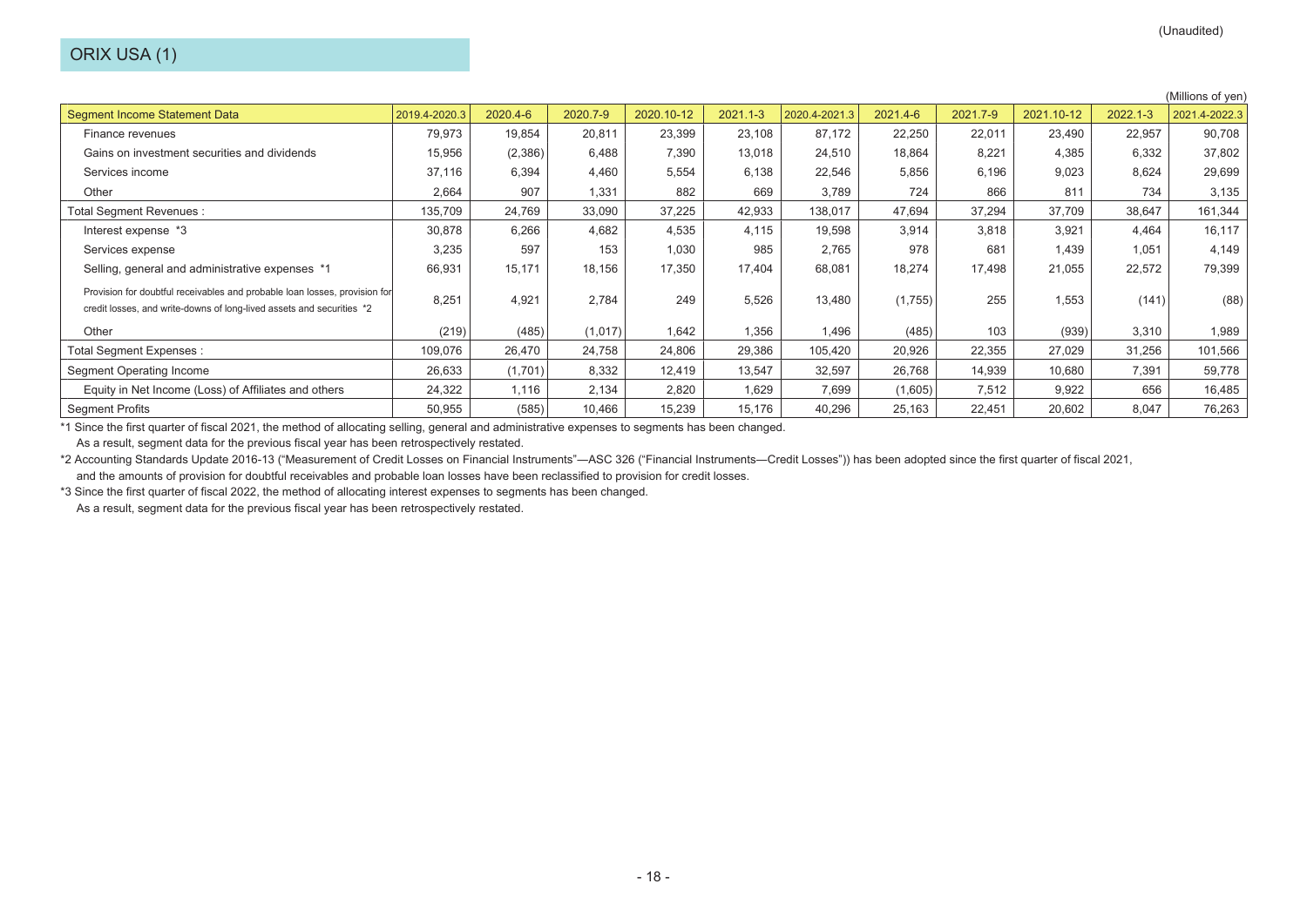|                                                               |           |           |           |           |           |           |           |           | (Millions of yen) |
|---------------------------------------------------------------|-----------|-----------|-----------|-----------|-----------|-----------|-----------|-----------|-------------------|
| <b>Segment Assets</b>                                         | 2020.3    | 2020.6    | 2020.9    | 2020.12   | 2021.3    | 2021.6    | 2021.9    | 2021.12   | 2022.3            |
| Net Investment in Leases                                      | 1.172     | 1,084     | 450       | 434       | 458       | 450       | 449       | 454       | 475               |
| Installment Loans                                             | 778,249   | 731,928   | 733,331   | 677,261   | 617,822   | 617,908   | 587,536   | 720,049   | 717,183           |
| Investment in Operating Leases                                | 9,148     | 7,466     | 7,270     | 6,482     | 5,317     | 5,854     | 6,108     | 5,027     | 4,653             |
| Investment in Securities                                      | 320.217   | 313.474   | 302.944   | 306,554   | 342,631   | 334.244   | 340.113   | 354.827   | 367,190           |
| Property under Facility Operations and Servicing Assets       | 66,416    | 66,324    | 65,876    | 65,503    | 72,094    | 71,947    | 73,455    | 74,391    | 79,000            |
| Inventories                                                   | 1.442     | 1,061     | 825       | 734       | 603       | 682       | 567       | 606       | 685               |
| Advances for Finance Lease and Operating Lease                | 259. ا    | 1,344     | 680       | 445       | 378       | 1,006     | 538       | 753       | 945               |
| Investment in Affiliates                                      | 52.361    | 54.027    | 49.164    | 48.378    | 43,816    | 41.449    | 42,868    | 40,615    | 45,337            |
| Goodwill, Intangible Assets Acquired in Business Combinations | 143,763   | 140,087   | 133,644   | 130,063   | 136,962   | 135,602   | 136,804   | 140.147   | 148,674           |
| <b>Total Segment Assets</b>                                   | 1,374,027 | 1,316,795 | 1,294,184 | 1,235,854 | 1,220,081 | 1,209,142 | 1,188,438 | 1,336,869 | 1,364,142         |
|                                                               |           |           |           |           |           |           |           |           |                   |

|                           |        |               |        |                                           |        |              |                            |         | (Billions of USD) |
|---------------------------|--------|---------------|--------|-------------------------------------------|--------|--------------|----------------------------|---------|-------------------|
| Asset Management Business | 2020.3 | 2020.6        | 2020.9 | 2020.12                                   | 2021.3 | 2021.6       | 2021.9                     | 2021.12 | 2022.3            |
| End of Period AUM         | 76.5   | $\rightarrow$ | 68.3   | $\rightarrow$ $\rightarrow$ $\rightarrow$ | 78.    | 707<br>1 Z.I | <b>ر د ح</b><br><b>U.U</b> | 73.6    | 73.9              |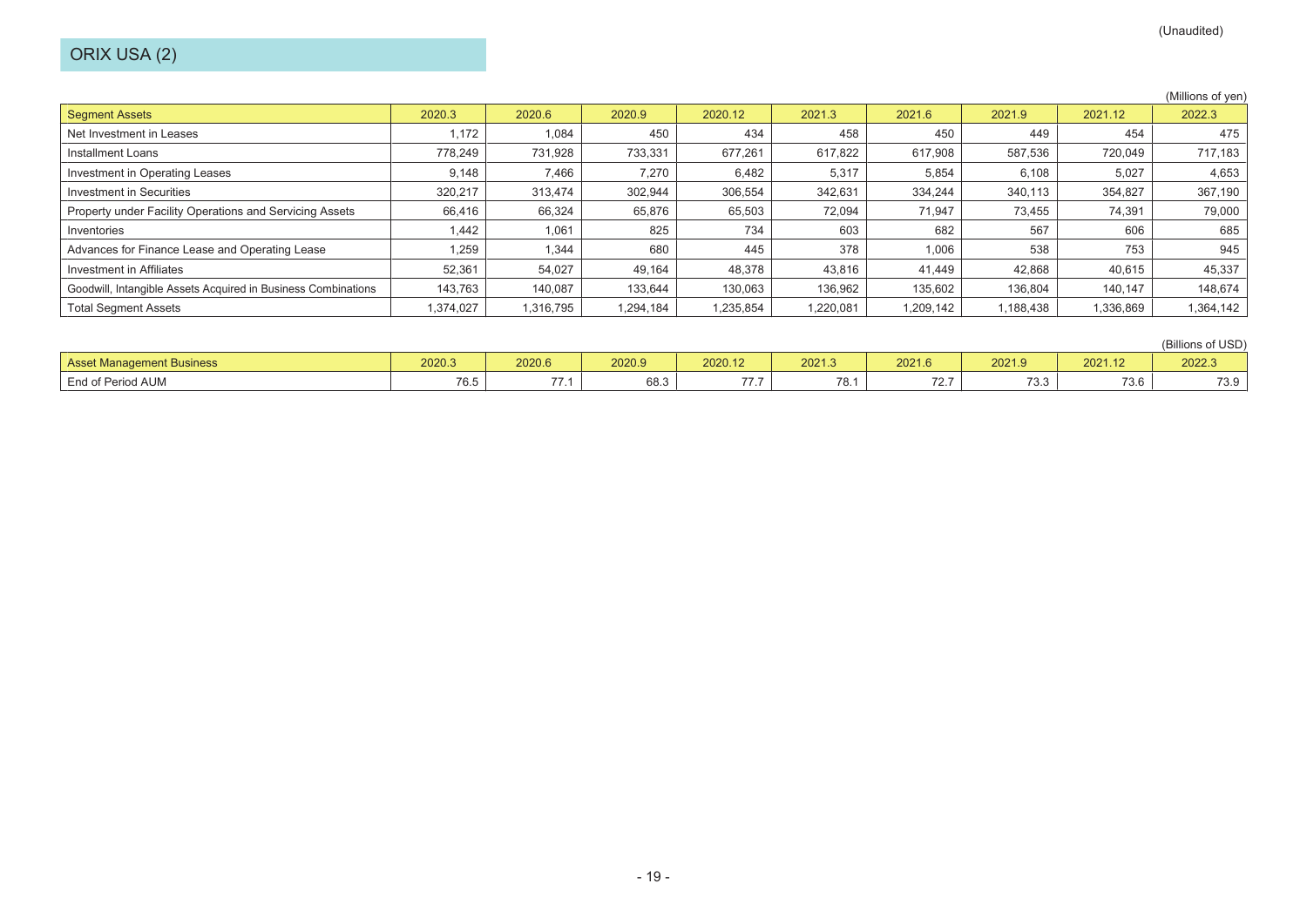|                                                                                                                                                     |               |          |          |            |              |               |          |          |            |          | (Millions of yen) |
|-----------------------------------------------------------------------------------------------------------------------------------------------------|---------------|----------|----------|------------|--------------|---------------|----------|----------|------------|----------|-------------------|
| <b>Segment Income Statement Data</b>                                                                                                                | 2019.4-2020.3 | 2020.4-6 | 2020.7-9 | 2020.10-12 | $2021.1 - 3$ | 2020.4-2021.3 | 2021.4-6 | 2021.7-9 | 2021.10-12 | 2022.1-3 | 2021.4-2022.3     |
| Finance revenues                                                                                                                                    | 559           | 50       | (4)      | 48         | 77           | 171           | 9        | (2)      | 23         | 26       | 56                |
| Gains on investment securities and dividends                                                                                                        | (2,079)       | 4,436    | 1,610    | 3,124      | 1,069        | 10,239        | 1,893    | (72)     | 1,924      | (1,896)  | 1,849             |
| Services income                                                                                                                                     | 150,044       | 31,679   | 35,275   | 40,541     | 42,893       | 150,388       | 48,554   | 50,722   | 67,966     | 51,965   | 219,207           |
| Total Segment Revenues :                                                                                                                            | 148,524       | 36,165   | 36,881   | 43,713     | 44,039       | 160,798       | 50,456   | 50,648   | 69,913     | 50,095   | 221,112           |
| Interest expense *3                                                                                                                                 | (170)         | 26       | (130)    | (157)      | (174)        | (435)         | (215)    | (223)    | (220)      | (182)    | (840)             |
| Services expense                                                                                                                                    | 35,624        | 8,450    | 9,388    | 10,240     | 11,799       | 39,877        | 12,849   | 13,617   | 13,913     | 12,820   | 53,199            |
| Selling, general and administrative expenses *1                                                                                                     | 81,383        | 16,996   | 16,699   | 20,530     | 19,301       | 73,526        | 22,279   | 22,206   | 26,925     | 24,178   | 95,588            |
| Provision for doubtful receivables and probable loan losses, provision for<br>credit losses, and write-downs of long-lived assets and securities *2 | (17)          |          |          | 34         |              | 34            |          |          |            |          |                   |
| Other                                                                                                                                               | (62)          | 2,767    | 880      | 2,598      | 591          | 6,836         | 1,561    | (85)     | 1,399      | 20,240   | 23,115            |
| Total Segment Expenses :                                                                                                                            | 116,758       | 28,239   | 26,837   | 33,245     | 31,517       | 119,838       | 36,474   | 35,515   | 42,017     | 57,056   | 171,062           |
| Segment Operating Income                                                                                                                            | 31,766        | 7,926    | 10,044   | 10,468     | 12,522       | 40,960        | 13,982   | 15,133   | 27,896     | (6,961)  | 50,050            |
| Equity in Net Income (Loss) of Affiliates and others                                                                                                | 13,318        | (737)    | (130)    | (482)      | (165)        | (1, 514)      | (510)    | (14)     | (320)      | 353      | (491)             |
| <b>Segment Profits</b>                                                                                                                              | 45,084        | 7,189    | 9,914    | 9,986      | 12,357       | 39,446        | 13,472   | 15,119   | 27,576     | (6,608)  | 49,559            |

As a result, segment data for the previous fiscal year has been retrospectively restated.

\*2 Accounting Standards Update 2016-13 ("Measurement of Credit Losses on Financial Instruments"―ASC 326 ("Financial Instruments―Credit Losses")) has been adopted since the first quarter of fiscal 2021, and the amounts of provision for doubtful receivables and probable loan losses have been reclassified to provision for credit losses.

\*3 Since the first quarter of fiscal 2022, the method of allocating interest expenses to segments has been changed.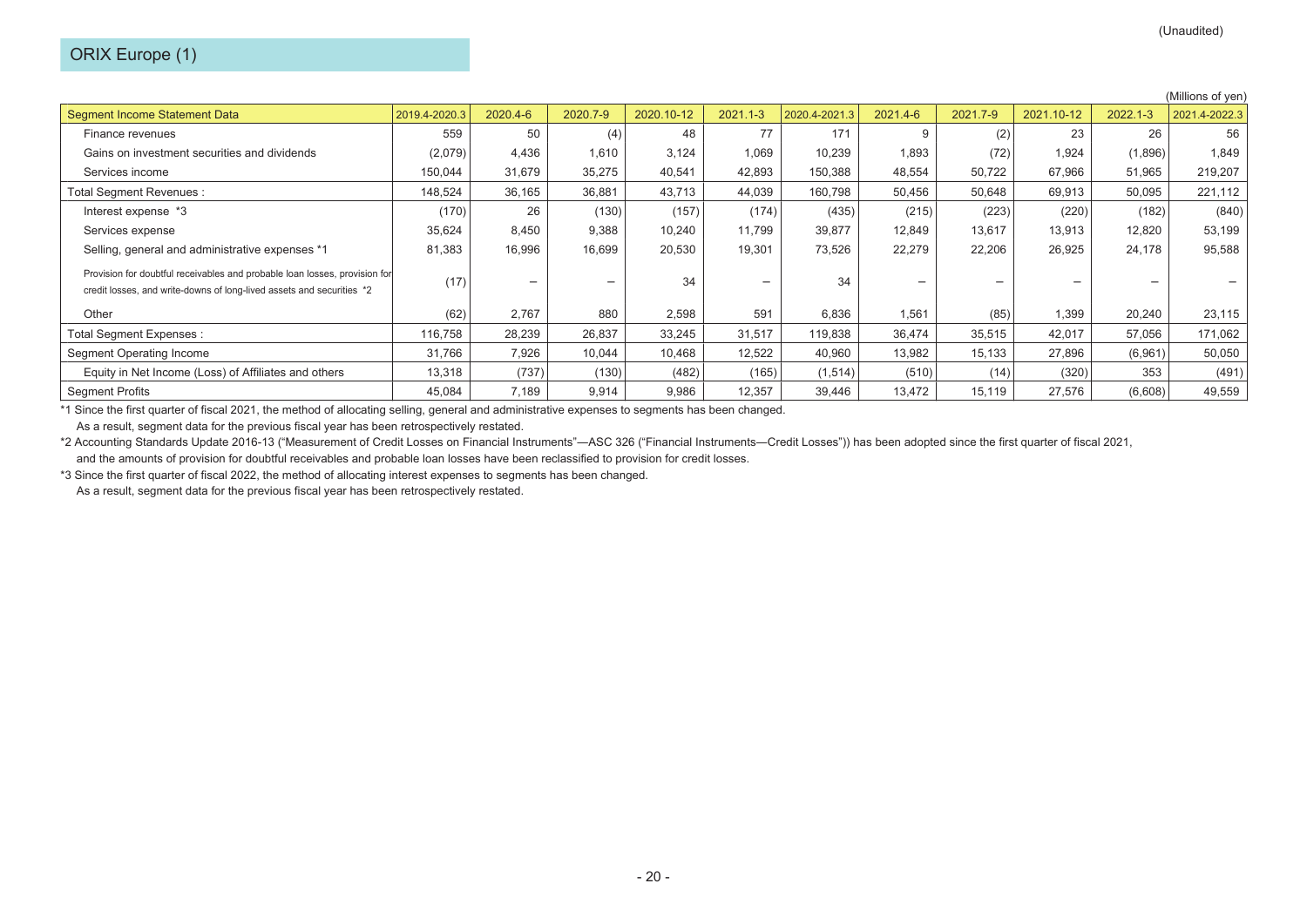# ORIX Europe (2)

|                                                               |         |         |         |         |         |         |         |         | (Millions of yen) |
|---------------------------------------------------------------|---------|---------|---------|---------|---------|---------|---------|---------|-------------------|
| <b>Segment Assets</b>                                         | 2020.3  | 2020.6  | 2020.9  | 2020.12 | 2021.3  | 2021.6  | 2021.9  | 2021.12 | 2022.3            |
| Investment in Securities                                      | 38.057  | 44.519  | 29.360  | 41.493  | 45.540  | 39.878  | 73.412  | 79.460  | 82,770            |
| Investment in Affiliates                                      | .495    | .479    | .540    | 1.581   | 1.770   | 1.823   | .884    | 1.996   | 2.221             |
| Goodwill, Intangible Assets Acquired in Business Combinations | 278.295 | 280.742 | 287.782 | 294.098 | 322.236 | 326.329 | 321.777 | 323.599 | 316,878           |
| <b>Total Segment Assets</b>                                   | 317.847 | 326.740 | 318,682 | 337,172 | 369,546 | 368,030 | 397,073 | 405,055 | 401,869           |

(Billions of euro)

| <b>Asset Management Business</b> | 2019.4-2020.3 | 2020.4-6 | 2020.7-9  | 2020.10-12 | 2021.1-3 | 2020.4-2021.3 | 2021.4-6 | 2021.7-9 | 2021.10-12 | $2022.1 - 3$ | 2021.4-2022.3 |
|----------------------------------|---------------|----------|-----------|------------|----------|---------------|----------|----------|------------|--------------|---------------|
| End of Period AUM                | 232.8         | 255.2    | 259.9     | 285.1      | 307.4    | 307.4         | 325.6    | 328.2    | 339.0      | 327.9        | 327.9         |
| Net New Money                    | (4.9)         | (4.4)    | (3.1)     | 2.3        |          | (4.1)         | 3.7      | (0.3)    | (7.1)      | 2.2          | (1.5)         |
| NNM as % of BoP AUM              | $(1.6)\%$     | (1.9)%   | $(1.3)\%$ | 1.0%       | 0.4%     | (1.8)%        | 1.2%     | (0.1)%   | (2.3)%     | $0.7\%$      | (0.5)%        |
| Institutional AUM                | 118.2         | 125.6    | 127.7     | 139.9      | 148.7    | 148.7         | 157.8    | 159.1    | 161.4      | 160.7        | 160.7         |
| <b>Retail AUM</b>                | 114.6         | 129.6    | 132.2     | 145.2      | 158.7    | 158.7         | 167.8    | 169.1    | 177.6      | 167.2        | 167.2         |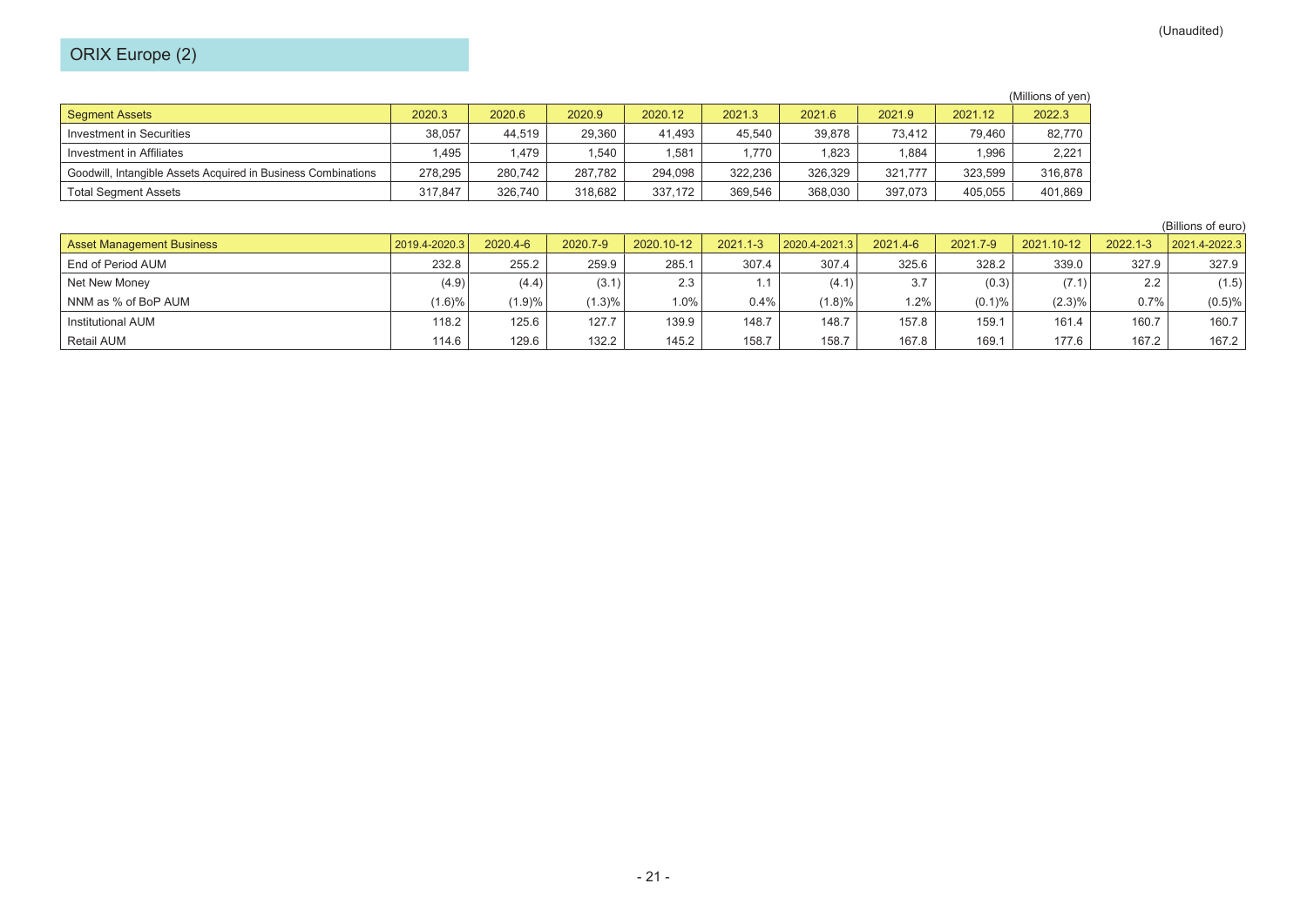## Asia and Australia (1)

|                                                                                                                                                     |               |          |          |            |              |               |          |          |            |              | (Millions of yen) |
|-----------------------------------------------------------------------------------------------------------------------------------------------------|---------------|----------|----------|------------|--------------|---------------|----------|----------|------------|--------------|-------------------|
| <b>Segment Income Statement Data</b>                                                                                                                | 2019.4-2020.3 | 2020.4-6 | 2020.7-9 | 2020.10-12 | $2021.1 - 3$ | 2020.4-2021.3 | 2021.4-6 | 2021.7-9 | 2021.10-12 | $2022.1 - 3$ | 2021.4-2022.3     |
| Finance revenues                                                                                                                                    | 43,694        | 9,838    | 9,828    | 9,796      | 10,469       | 39,931        | 11,253   | 11,375   | 12,126     | 12,412       | 47,166            |
| Gains on investment securities and dividends                                                                                                        | 8,971         | (469)    | 1,200    | 3,475      | 3,372        | 7,578         | 818      | 2,712    | (1, 397)   | 1,540        | 3,673             |
| Operating leases                                                                                                                                    | 66,322        | 15,738   | 16,791   | 17,358     | 18,217       | 68,104        | 19,323   | 19,371   | 22,279     | 21,031       | 82,004            |
| Services income                                                                                                                                     | 18,323        | 3,167    | 2,812    | 3,225      | 3,427        | 12,631        | 3,253    | 3,572    | 3,818      | 3,992        | 14,635            |
| Other                                                                                                                                               | 487           | 53       |          |            |              | 65            |          | 27       | 347        | 202          | 577               |
| Total Segment Revenues :                                                                                                                            | 137,797       | 28,327   | 30,635   | 33,856     | 35,491       | 128,309       | 34,648   | 37,057   | 37,173     | 39,177       | 148,055           |
| Interest expense *3                                                                                                                                 | 26,316        | 5,642    | 4,883    | 4,586      | 4,567        | 19,678        | 4,597    | 4,692    | 5,073      | 5,297        | 19,659            |
| Costs of operating leases                                                                                                                           | 49,529        | 12,043   | 12,528   | 12,800     | 13,583       | 50,954        | 14,366   | 14,476   | 16,411     | 16,342       | 61,595            |
| Services expense                                                                                                                                    | 13,082        | 2,067    | 2,201    | 2,321      | 2,292        | 8,881         | 2,278    | 2,339    | 2,603      | 2,452        | 9,672             |
| Selling, general and administrative expenses *1 *3                                                                                                  | 26,911        | 6,686    | 6,091    | 6,487      | 6,491        | 25,755        | 6,899    | 7,192    | 7,661      | 7,758        | 29,510            |
| Provision for doubtful receivables and probable loan losses, provision for<br>credit losses, and write-downs of long-lived assets and securities *2 | 15,318        | 1,981    | 515      | 745        | 273          | 3,514         | 58       | 125      | (261)      | 969          | 891               |
| Other                                                                                                                                               | 1,986         | 192      | 459      | 497        | (145)        | 1,003         | 296      | 225      | (1, 364)   | (45)         | (888)             |
| Total Segment Expenses :                                                                                                                            | 133,142       | 28,611   | 26,677   | 27,436     | 27,061       | 109,785       | 28,494   | 29,049   | 30,123     | 32,773       | 120,439           |
| Segment Operating Income                                                                                                                            | 4,655         | (284)    | 3,958    | 6,420      | 8,430        | 18,524        | 6,154    | 8,008    | 7,050      | 6,404        | 27,616            |
| Equity in Net Income (Loss) of Affiliates and others                                                                                                | 7,132         | 7,141    | (7,024)  | (2,963)    | (2, 554)     | (5,400)       | 2,626    | 3,697    | 8,398      | 9,918        | 24,639            |
| <b>Segment Profits</b>                                                                                                                              | 11,787        | 6,857    | (3,066)  | 3,457      | 5,876        | 13,124        | 8,780    | 11,705   | 15,448     | 16,322       | 52,255            |

\*1 Since the first quarter of fiscal 2021, the method of allocating selling, general and administrative expenses to segments has been changed.

As a result, segment data for the previous fiscal year has been retrospectively restated.

\*2 Accounting Standards Update 2016-13 ("Measurement of Credit Losses on Financial Instruments"―ASC 326 ("Financial Instruments―Credit Losses")) has been adopted since the first quarter of fiscal 2021, and the amounts of provision for doubtful receivables and probable loan losses have been reclassified to provision for credit losses.

\*3 Since the first quarter of fiscal 2022, the method of allocating interest expenses and selling, general and administrative expenses to segments has been changed.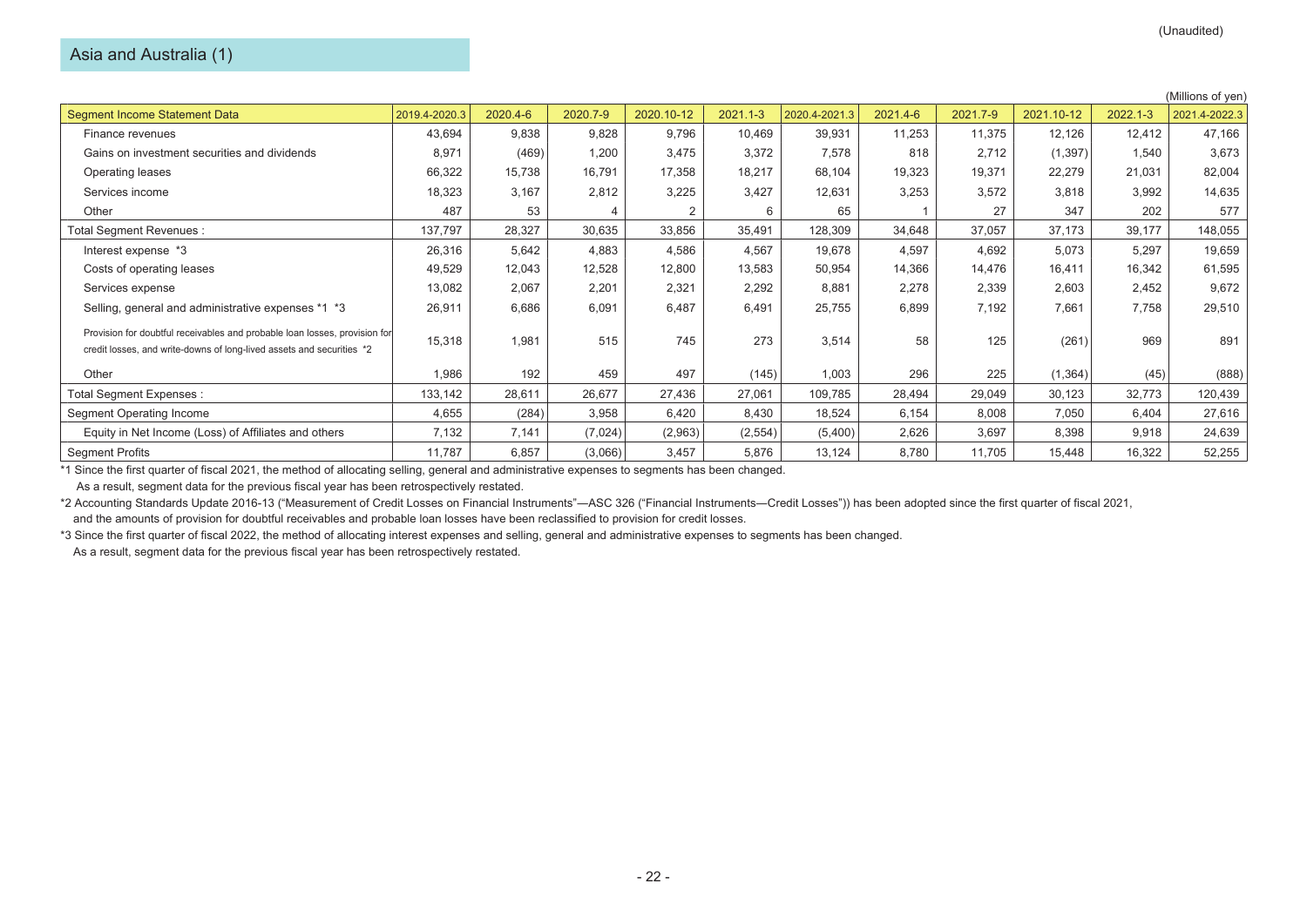# Asia and Australia (2)

|                                                               |           |           |         |           |           |           |          |           | (Millions of yen) |
|---------------------------------------------------------------|-----------|-----------|---------|-----------|-----------|-----------|----------|-----------|-------------------|
| <b>Segment Assets</b>                                         | 2020.3    | 2020.6    | 2020.9  | 2020.12   | 2021.3    | 2021.6    | 2021.9   | 2021.12   | 2022.3            |
| Net Investment in Leases                                      | 330,346   | 326,587   | 318,756 | 318,974   | 338,603   | 349,863   | 360,583  | 375.447   | 405,043           |
| Installment Loans                                             | 222,465   | 229,691   | 227,195 | 236,515   | 271,038   | 277.004   | 275.043  | 303.047   | 321,994           |
| Investment in Operating Leases                                | 195,660   | 205,803   | 209,862 | 221,890   | 235,182   | 240,093   | 240,132  | 263,710   | 286,214           |
| Investment in Securities                                      | 29,248    | 27,276    | 29,385  | 33,306    | 32,804    | 32,153    | 33,843   | 33,145    | 48,052            |
| Property under Facility Operations                            | 2,600     | 1,963     | 1,683   | 1,362     | 1,284     | 1,181     | 1,070    | 1,046     | 1,084             |
| Inventories                                                   | 242       | 267       | 341     | 378       | 377       | 395       | 244      | 430       | 483               |
| Advances for Finance Lease and Operating Lease                | 1,742     | 2,020     | 1,479   | 3,106     | 3,064     | 3,129     | 4,058    | 6,088     | 3,919             |
| Investment in Affiliates                                      | 221.853   | 208,259   | 198,085 | 195,595   | 195.413   | 200.986   | 204.144  | 223,972   | 232,471           |
| Goodwill, Intangible Assets Acquired in Business Combinations | 6,112     | 6,127     | 6,151   | 6,085     | 6,457     | 6,349     | 6,313    | 6,468     | 6,829             |
| <b>Total Segment Assets</b>                                   | 1.010.268 | 1,007,993 | 992.937 | 1.017.211 | 1.084.222 | 1.111.153 | ,125,430 | 1,213,353 | ,306,089          |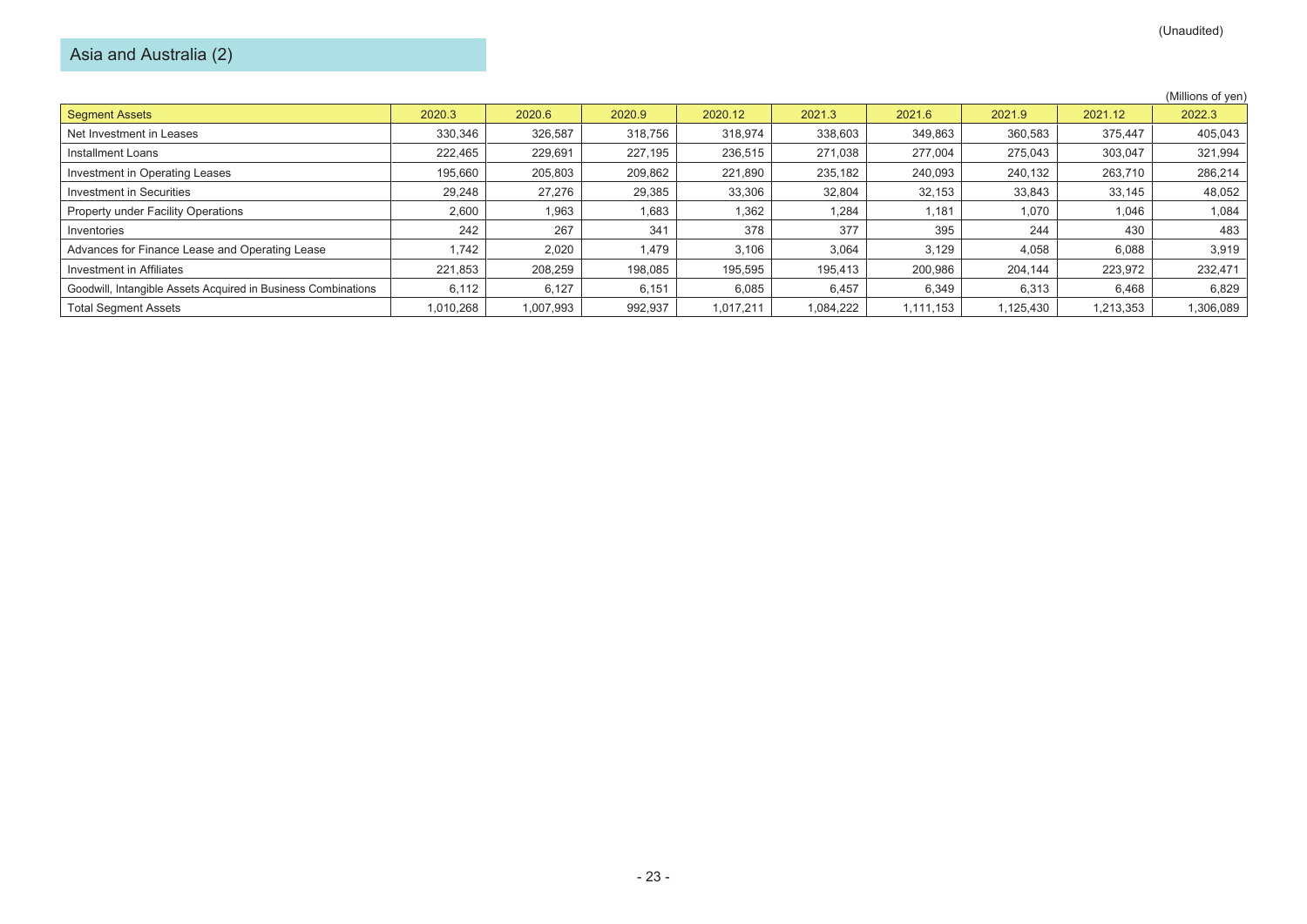# The Three Categories

| Segment Profits              |               |                |               |               |                |               |               |                | (Millions of yen) |
|------------------------------|---------------|----------------|---------------|---------------|----------------|---------------|---------------|----------------|-------------------|
| The Three Categories         | 2019.4-2019.9 | 2019.10-2020.3 | 2019.4-2020.3 | 2020.4-2020.9 | 2020.10-2021.3 | 2020.4-2021.3 | 2021.4-2021.9 | 2021.10-2022.3 | 2021.4-2022.3     |
| Financing                    | 38,785        | 29,063         | 67,848        | 41,048        | 45,774         | 86,822        | 53,917        | 39,010         | 92,927            |
| Asset Management & Insurance | 73,634        | 61,755         | 135,389       | 68,925        | 63,829         | 132.754       | 91,905        | 62,645         | 154,550           |
| Operation & Investments      | 133.832       | 114.292        | 248.124       | 46.803        | 65,907         | 112.710       | 94.318        | 209.412        | 303,730           |
| <b>Total Segment Profits</b> | 246.251       | 205.110        | 451,361       | 156,776       | 175,510        | 332,286       | 240.140       | 311.067        | 551,207           |

| Segment Assets               |            |            |            |            |            | (Millions of yen) |
|------------------------------|------------|------------|------------|------------|------------|-------------------|
| The Three Categories         | 2019.9     | 2020.3     | 2020.9     | 2021.3     | 2021.9     | 2022.3            |
| Financing                    | 4,101,203  | 4,178,047  | 4,201,920  | 4,260,600  | 4,316,554  | 4,433,411         |
| Asset Management & Insurance | 2,826,794  | 3,161,901  | 3,219,440  | 3,434,264  | 3.441.451  | 3,714,234         |
| Operation & Investments      | 3,483,373  | 3.543.597  | 3.478.314  | 3.646.925  | 3.843.477  | 3,851,939         |
| <b>Total Segment Assets</b>  | 10.411.370 | 10,883,545 | 10,899,674 | 11,341,789 | 11.601.482 | 11,999,584        |

※ This document classifies segment profits and segment assets into three categories based on their business characteristics.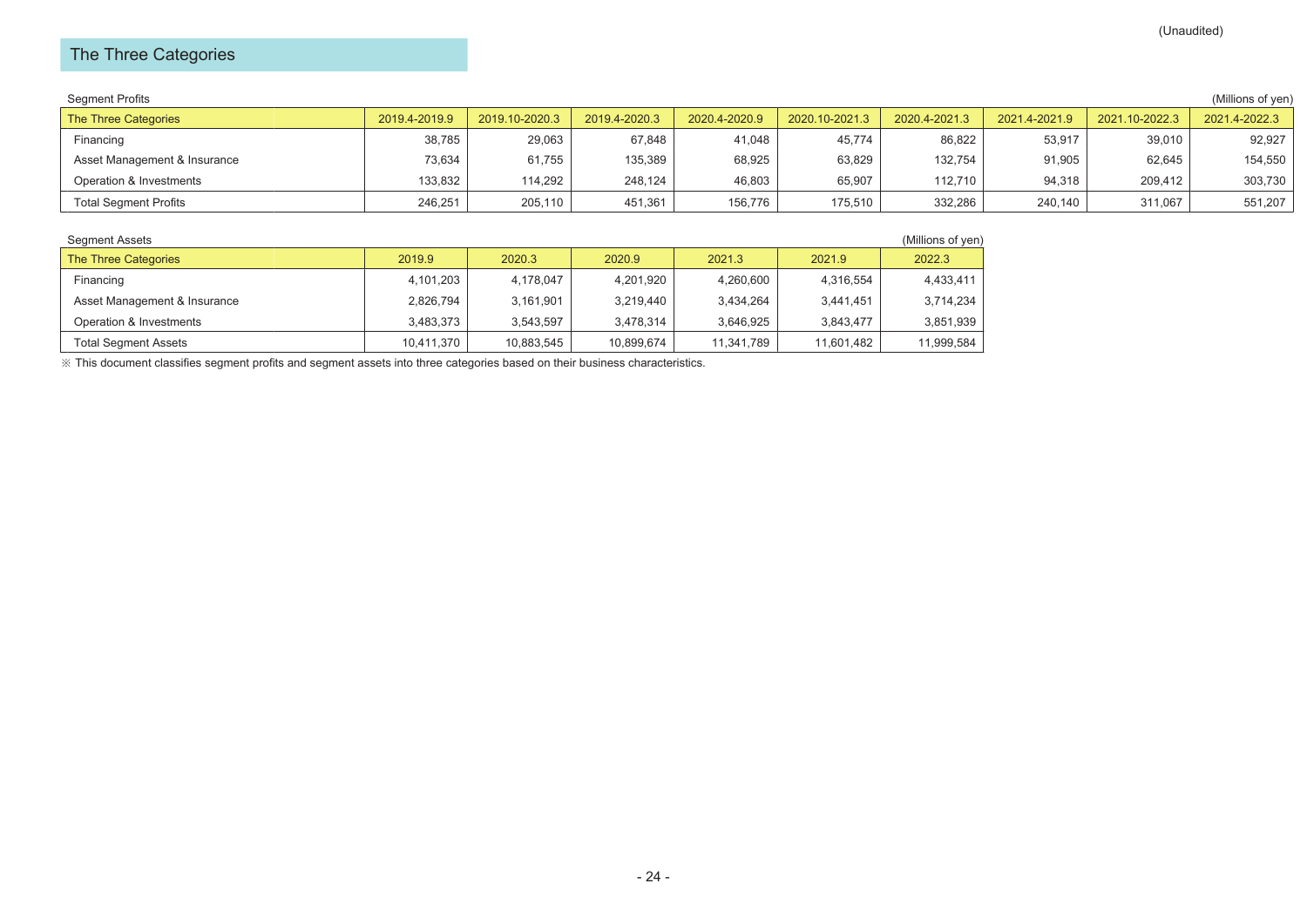# Key Quarterly Financial Information (1)

|                                                                           |               |          |           |            |              |               |          |          |            |              | (Millions of yen) |
|---------------------------------------------------------------------------|---------------|----------|-----------|------------|--------------|---------------|----------|----------|------------|--------------|-------------------|
| <b>Income Statement Data</b>                                              | 2019.4-2020.3 | 2020.4-6 | 2020.7-9  | 2020.10-12 | $2021.1 - 3$ | 2020.4-2021.3 | 2021.4-6 | 2021.7-9 | 2021.10-12 | $2022.1 - 3$ | 2021.4-2022.3     |
| Finance revenues                                                          | 276,864       | 65,431   | 66,473    | 69,326     | 69,964       | 271,194       | 68,302   | 68,889   | 71,952     | 70,446       | 279,589           |
| Gains on investment securities and dividends                              | 22,499        | 2,369    | 10,463    | 14,670     | 18,595       | 46,097        | 24,129   | 21,615   | 2,646      | 8,120        | 56,510            |
| Operating leases                                                          | 430,665       | 94,946   | 103,015   | 98,559     | 100,545      | 397,065       | 113,466  | 114,467  | 113,035    | 109,486      | 450,454           |
| Life insurance premiums and related investment income                     | 367,778       | 116,123  | 117,628   | 122,396    | 131,403      | 487,550       | 108,098  | 124,699  | 115,904    | 133,109      | 481,810           |
| Sales of goods and real estate                                            | 406,511       | 108,365  | 84,288    | 97.888     | 120,412      | 410,953       | 119,104  | 111,551  | 93,263     | 111,480      | 435,398           |
| Services income                                                           | 776,012       | 150,407  | 165.230   | 178,117    | 186,095      | 679,849       | 175.714  | 191,500  | 229.779    | 219,611      | 816,604           |
| Total Revenues :                                                          | 2,280,329     | 537,641  | 547.097   | 580,956    | 627,014      | 2,292,708     | 608,813  | 632,721  | 626,579    | 652,252      | 2,520,365         |
| Interest expense                                                          | 99,138        | 22,681   | 19.480    | 18,650     | 17.257       | 78,068        | 16,919   | 16.513   | 17,026     | 17.774       | 68,232            |
| Costs of operating leases                                                 | 289,604       | 71,592   | 74,218    | 74,655     | 75,163       | 295,628       | 79,754   | 79,824   | 81,536     | 80,956       | 322,070           |
| Life insurance costs                                                      | 269,425       | 85,645   | 87,380    | 92,253     | 109,070      | 374,348       | 79,763   | 94,452   | 88,789     | 105,136      | 368,140           |
| Costs of goods and real estate sold                                       | 354,006       | 92,869   | 70.669    | 83,600     | 100,583      | 347,721       | 99,068   | 105.114  | 80,978     | 95,959       | 381,119           |
| Services expense                                                          | 483,914       | 97,599   | 104,519   | 111,275    | 125,840      | 439,233       | 105,896  | 117,734  | 132,918    | 138,562      | 495,110           |
| Other (income) and expense                                                | 14,925        | 5,105    | 2,728     | 7.174      | 2.118        | 17,125        | 3,511    | (14,069) | 1,796      | 29,256       | 20,494            |
| Selling, general and administrative expenses                              | 460,199       | 108,367  | 110,252   | 116.309    | 121.867      | 456.795       | 122,085  | 123,799  | 132,640    | 144,258      | 522,782           |
| Provision for doubtful receivables and probable loan losses *1            | 24,425        |          |           |            |              |               |          |          |            |              |                   |
| Provision for credit losses *1.2                                          |               | 6,405    | 931       | 2,830      | 5.855        | 16.021        | (255)    | 2,361    | 2,564      | (731)        | 3,939             |
| Write-downs of long-lived assets                                          | 3.043         | 257      | 326       | -8         | 2.429        | 3,020         | 87       |          | 14,980     | 20,598       | 35,666            |
| Write-downs of securities                                                 | 11.969        | 1,605    | 2.271     | 338        | 1.721        | 5,935         | 6        | 54       | 150        | 520          | 730               |
| Total Expenses :                                                          | 2,010,648     | 492,125  | 472,774   | 507,092    | 561,903      | 2,033,894     | 506,834  | 525,783  | 553,377    | 632,288      | 2,218,282         |
| Operating Income                                                          | 269,681       | 45,516   | 74,323    | 73,864     | 65,111       | 258,814       | 101,979  | 106,938  | 73,202     | 19,964       | 302,083           |
| Equity in Net Income (Loss) of Affiliates *2                              | 67.924        | 12,430   | (10, 141) | (212)      | (1,596)      | 481           | (4,920)  | 10,319   | 3,066      | 6,541        | 15,006            |
| Gains on Sales of Subsidiaries and Affiliates and Liquidation Losses, net | 74,001        | 5,320    | 2,361     | 1,755      | 13,864       | 23,300        | 2,997    | 3,476    | 19,632     | 161,682      | 187,787           |
| Bargain Purchase Gain                                                     | 955           | 4,365    |           |            | 601          | 4,966         |          |          |            |              |                   |
| Income before Income Taxes                                                | 412,561       | 67,631   | 66,543    | 75,407     | 77,980       | 287,561       | 100,056  | 120,733  | 95,900     | 188,187      | 504,876           |
| Provision for Income taxes                                                | 105,837       | 17,176   | 21,506    | 25,584     | 26,481       | 90,747        | 29,456   | 38,614   | 32,891     | 86,303       | 187,264           |
| Net Income                                                                | 306,724       | 50,455   | 45.037    | 49,823     | 51,499       | 196,814       | 70,600   | 82,119   | 63,009     | 101,884      | 317,612           |
| Net Income Attributable to Noncontrolling Interests                       | 3,640         | 430      | 1,243     | 1,650      | 1,130        | 4,453         | 5,384    | 653      | (1,650)    | 1,090        | 5,477             |
| Net Income (Loss) Attributable to Redeemable Noncontrolling Interests     | 384           | (23)     |           |            |              | (23)          |          |          |            |              |                   |
| Net Income Attributable to ORIX Corporation Shareholders                  | 302,700       | 50,048   | 43,794    | 48,173     | 50,369       | 192,384       | 65,216   | 81,466   | 64,659     | 100,794      | 312,135           |

\*1 Accounting Standards Update 2016-13 ("Measurement of Credit Losses on Financial Instruments"―ASC 326 ("Financial Instruments―Credit Losses")) has been adopted since the first quarter of fiscal 2021, and the amounts of provision for doubtful receivables and probable loan losses have been reclassified to provision for credit losses.

\*2 Provision for credit losses of loans to affiliates are recorded in equity in net income (loss) of affiliates since the second quarter of fiscal 2021.

|                             |               |           |           |            |              |               |           |           |            |           | (Millions of yen) |
|-----------------------------|---------------|-----------|-----------|------------|--------------|---------------|-----------|-----------|------------|-----------|-------------------|
| <b>Yields on Assets</b>     | 2019.4-2020.3 | 2020.4-6  | 2020.7-9  | 2020.10-12 | $2021.1 - 3$ | 2020.4-2021.3 | 2021.4-6  | 2021.7-9  | 2021.10-12 | 2022.1-3  | 2021.4-2022.3     |
| Interest *1                 |               |           |           |            |              |               |           |           |            |           |                   |
| Japan                       | 131.625       | 30.964    | 31.305    | 31.719     | 31.988       | 125.976       | 30,562    | 31.239    | 31.462     | 30.154    | 123.417           |
| Overseas                    | 110,416       | 26,620    | 27,690    | 30,298     | 30,648       | 115,256       | 30,547    | 30,669    | 33,127     | 32,702    | 127,045           |
| Assets (Average Balance) *2 |               |           |           |            |              |               |           |           |            |           |                   |
| Japan                       | 3,391,019     | 3,460,422 | 3,462,945 | 3,475,964  | 3,462,391    | 3,465,431     | 3,432,435 | 3,434,156 | 3,434,665  | 3,410,236 | 3,427,873         |
| Overseas                    | 1,231,546     | 1.335.604 | .305.478  | 1.273.820  | 1.254.422    | 1,292,331     | 1,270,369 | 1,271,625 | 1,370,321  | 1,501,909 | ,353,556          |
| <b>Yields on Assets</b>     |               |           |           |            |              |               |           |           |            |           |                   |
| Japan                       | 3.9%          | 3.6%      | 3.6%      | 3.7%       | 3.7%         | 3.6%          | 3.6%      | 3.6%      | 3.7%       | 3.5%      | 3.6%              |
| Overseas                    | 9.0%          | $8.0\%$   | 8.5%      | 9.5%       | 9.8%         | 8.9%          | 9.6%      | 9.6%      | 9.7%       | 8.7%      | 9.4%              |

\*1 Interest above is related to Net Investment in Leases and Installment Loans.

\*2 Assets above are related to Net Investment in Leases and Installment Loans.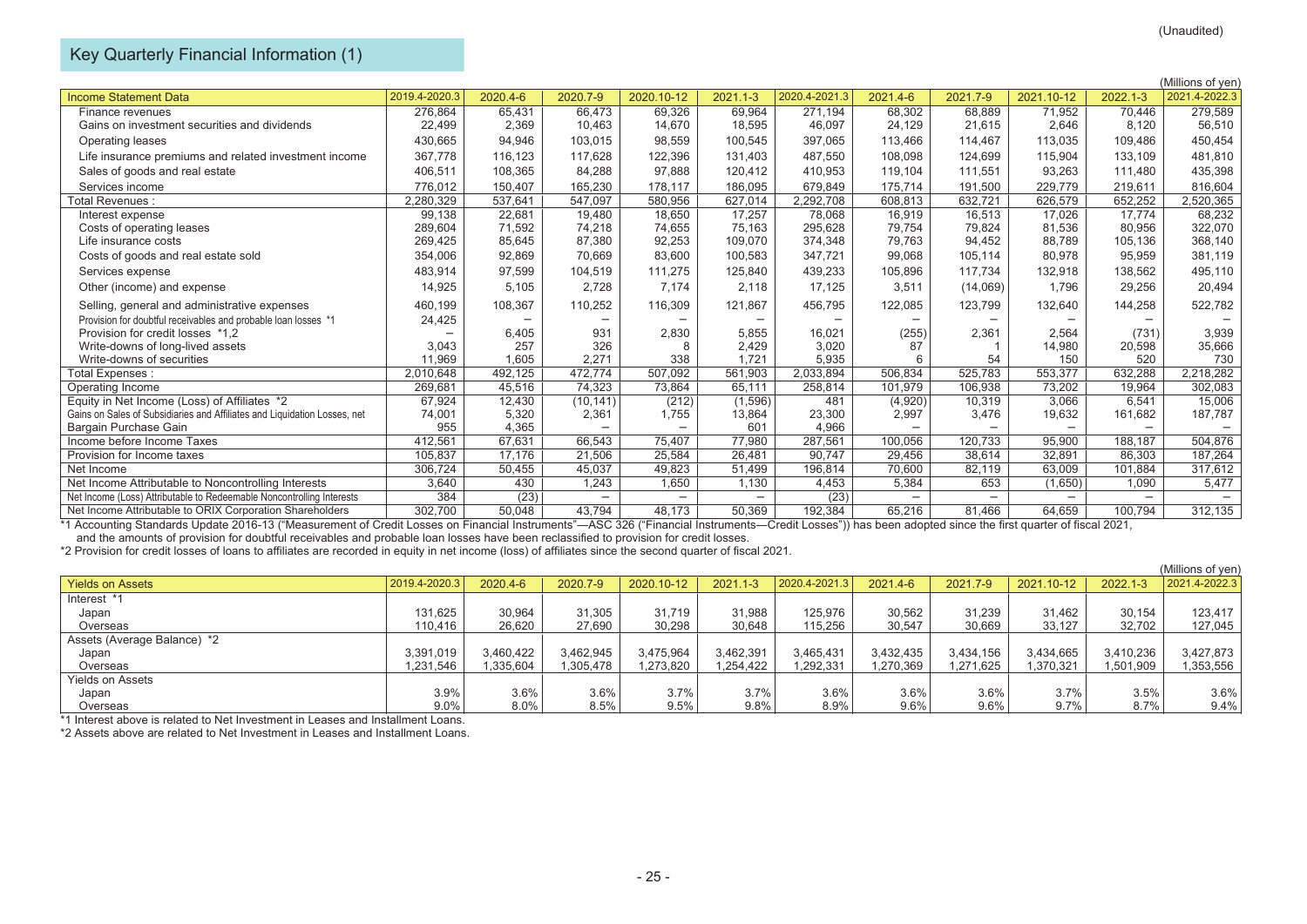# Key Quarterly Financial Information (2)

|                                                                                  |            |            |            |            |            |            |            |            | (Millions of yen) |
|----------------------------------------------------------------------------------|------------|------------|------------|------------|------------|------------|------------|------------|-------------------|
| <b>Balance Sheet Data</b>                                                        | 2020.3     | 2020.6     | 2020.9     | 2020.12    | 2021.3     | 2021.6     | 2021.9     | 2021.12    | 2022.3            |
| Net Investment in Leases                                                         | 1,080,964  | 1,059,563  | 1,033,980  | 1,033,515  | 1,029,518  | 1,025,763  | 1,033,684  | 1,052,017  | 1,057,973         |
| <b>Installment Loans</b>                                                         | 3,740,486  | 3,711,042  | 3,732,261  | 3,699,810  | 3,670,784  | 3,679,541  | 3,672,574  | 3,851,697  | 3,862,604         |
| Allowance for Doubtful Receivables on Finance Leases and Probable Loan Losses *1 | (56, 836)  |            |            |            |            |            |            |            |                   |
| Allowance for Credit Losses *1.2                                                 |            | (91, 860)  | (85, 761)  | (80, 866)  | (78, 945)  | (77, 904)  | (77, 571)  | (79, 116)  | (69, 459)         |
| Investment in Operating Leases                                                   | 1,400,001  | 1,385,904  | 1,375,958  | 1,401,071  | 1,408,189  | 1,406,898  | 1,426,860  | 1,410,656  | 1,463,202         |
| <b>Investment in Securities</b>                                                  | 2,245,323  | 2,326,405  | 2,347,344  | 2,546,696  | 2,660,443  | 2,637,297  | 2,701,122  | 2,828,488  | 2,852,349         |
| Property under Facility Operations                                               | 562,485    | 568,891    | 562,612    | 568,976    | 491,855    | 488,180    | 602,432    | 604,266    | 561,846           |
| Investment in Affiliates *2                                                      | 821,662    | 807,350    | 793,506    | 774,404    | 887,764    | 890,405    | 908,340    | 934,927    | 978,033           |
| Inventories                                                                      | 126,013    | 129,539    | 135,234    | 147,343    | 142,156    | 136,897    | 132,891    | 138,022    | 139,563           |
| Other Assets (Cash and Cash Equivalents etc.)                                    | 3,147,430  | 3,195,673  | 3,272,936  | 3,233,542  | 3,351,318  | 3,394,889  | 3,434,346  | 3,350,203  | 3,424,561         |
| <b>Total Assets</b>                                                              | 13,067,528 | 13,092,507 | 13,168,070 | 13,324,491 | 13,563,082 | 13,581,966 | 13,834,678 | 14,091,160 | 14,270,672        |
| Short-Term Debt, Long-Term Debt and Deposits                                     | 6,847,889  | 7,001,208  | 6,946,826  | 7,049,118  | 7,041,887  | 7,066,095  | 7,131,552  | 7,298,092  | 7,142,843         |
| Policy Liabilities and Policy Account Balances                                   | 1,591,475  | 1,632,439  | 1,727,963  | 1,765,677  | 1,822,422  | 1,849,661  | 1,885,834  | 1,912,474  | 1,963,623         |
| Other Liabilities (Trade Notes, Accounts and Other Payable etc.) *1              | 1,551,998  | 1,443,104  | 1,452,596  | 1,507,482  | 1,595,629  | 1,550,959  | 1,608,793  | 1,635,829  | 1,792,805         |
| <b>Total Liabilities</b>                                                         | 9,991,362  | 10,076,751 | 10,127,385 | 10,322,277 | 10,459,938 | 10,466,715 | 10,626,179 | 10,846,395 | 10,899,271        |
| Redeemable Noncontrolling Interests (RNCI)                                       | 10,331     | 10,204     |            |            |            |            |            |            |                   |
| <b>ORIX Corporation Shareholders' Equity</b>                                     | 2,993,608  | 2,935,174  | 2,979,684  | 2,938,261  | 3,028,456  | 3,047,532  | 3.117.654  | 3,147,960  | 3,261,419         |
| Noncontrolling Interests                                                         | 72,227     | 70,378     | 61,001     | 63,953     | 74,688     | 67,719     | 90,845     | 96,805     | 109,982           |
| <b>Total Equity</b>                                                              | 3,065,835  | 3,005,552  | 3,040,685  | 3,002,214  | 3,103,144  | 3,115,251  | 3,208,499  | 3,244,765  | 3,371,401         |
| Total Liabilities, RNCI and Equity                                               | 13,067,528 | 13,092,507 | 13,168,070 | 13,324,491 | 13,563,082 | 13,581,966 | 13,834,678 | 14,091,160 | 14,270,672        |

\*1 Accounting Standards Update 2016-13 ("Measurement of Credit Losses on Financial Instruments"―ASC 326 ("Financial Instruments―Credit Losses")) has been adopted since the first quarter of fiscal 2021,

and the amounts of allowance for doubtful receivables on finance leases and probable loan losses have been reclassified to allowance for credit losses.

\*2 Allowance for credit losses on loans to affiliates are recorded in investment in affiliates since the second quarter of fiscal 2021. Before fiscal 2020, there were no allowance for probable loan losses on affiliates.

| Key Exchange Rate    | 2020.3 | 2020.6 | 2020.9 | 2020.12 | 2021.3 | 2021.6 | 2021.9 | 2021.12 | 2022.3 |
|----------------------|--------|--------|--------|---------|--------|--------|--------|---------|--------|
| Yen/Dollar           |        |        |        |         |        |        |        |         |        |
| Quarter Average Rate | 109.22 | 107.74 | 105.88 | 104.45  | 106.24 | 110.00 | 110.47 | 113.60  | 117.10 |
| Period End Rate      | 108.83 | 107.74 | 105.80 | 103.50  | 110.71 | 110.58 | 111.92 | 115.02  | 122.39 |
| Yen/Euro             |        |        |        |         |        |        |        |         |        |
| Quarter Average Rate | 120.68 | 118.94 | 123.71 | 124.41  | 128.10 | 131.78 | 130.31 | 130.39  | 131.30 |
| Period End Rate      | 119.55 | 121.08 | 124.17 | 126.95  | 129.80 | 131.58 | 129.86 | 130.51  | 136.70 |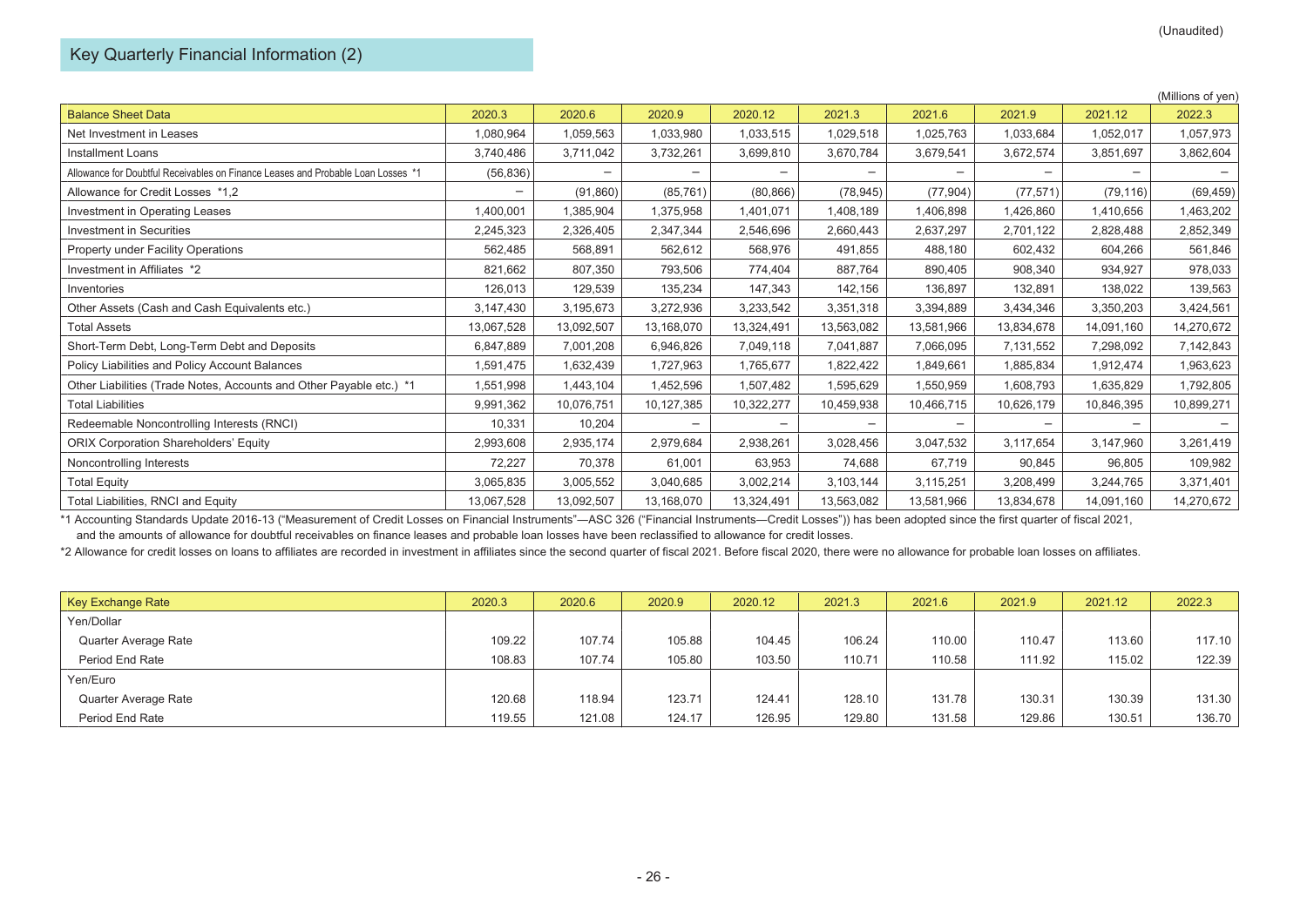|                                                      |               |          |          |            |              |               |          |          |            |              | (Millions of yen) |
|------------------------------------------------------|---------------|----------|----------|------------|--------------|---------------|----------|----------|------------|--------------|-------------------|
| <b>New Business Volumes</b>                          | 2019.4-2020.3 | 2020.4-6 | 2020.7-9 | 2020.10-12 | $2021.1 - 3$ | 2020.4-2021.3 | 2021.4-6 | 2021.7-9 | 2021.10-12 | $2022.1 - 3$ | 2021.4-2022.3     |
| Net Investment in Leases: New equipment acquisitions | 444,841       | 76,824   | 83,587   | 92,466     | 100,379      | 353,256       | 107,892  | 123,497  | 116,821    | 115,940      | 464,150           |
| Japan                                                | 244,087       | 43,325   | 44,706   | 50,976     | 53,701       | 192,708       | 45,196   | 58,106   | 53,347     | 54,124       | 210,773           |
| Overseas                                             | 200,754       | 33,499   | 38,881   | 41,490     | 46.678       | 160,548       | 62,696   | 65,391   | 63,474     | 61,816       | 253,377           |
| Installment Loans: New loans added                   | 1,529,175     | 258,559  | 282,136  | 289,439    | 367,894      | 1,198,028     | 294,052  | 293,115  | 326,423    | 289,087      | ,202,677          |
| Japan                                                | 1,134,586     | 193,862  | 226,963  | 207,322    | 234,783      | 862,930       | 160,660  | 217,712  | 176,136    | 211,945      | 766,453           |
| Overseas                                             | 394,589       | 64.697   | 55,173   | 82.117     | 133.111      | 335,098       | 133,392  | 75,403   | 150,287    | 77,142       | 436,224           |
| Operating Leases: New equipment acquisitions         | 493,666       | 67.787   | 79.078   | 82,983     | 72,987       | 302,835       | 67,499   | 128,050  | 92,903     | 99,951       | 388,403           |
| Japan                                                | 234,188       | 38,365   | 47,999   | 43,668     | 44,084       | 174.116       | 41,145   | 61,665   | 58,511     | 70,738       | 232,059           |
| (Real Estate in Japan)                               | 45,399        | 1,861    | 4,467    | 8,239      | 6,074        | 20,641        | 3,389    | 20,928   | 8,562      | 18,947       | 51,826            |
| Overseas                                             | 259,478       | 29,422   | 31,079   | 39,315     | 28,903       | 128,719       | 26,354   | 66,385   | 34,392     | 29,213       | 156,344           |
| Investment in Securities: New securities added       | 765,589       | 123,704  | 153,956  | 280,514    | 207,489      | 765,663       | 121,041  | 150,318  | 191,454    | 157,847      | 620,660           |
| Japan                                                | 653,228       | 116,327  | 145,732  | 239,094    | 197,402      | 698,555       | 97,921   | 128,321  | 154,803    | 128,119      | 509,164           |
| Overseas                                             | 112,361       | 7,377    | 8,224    | 41,420     | 10,087       | 67,108        | 23,120   | 21,997   | 36,651     | 29,728       | 111,496           |
| Other Operating Transactions: New assets added       | 116,623       | 30,714   | 24,860   | 31,355     | 25,068       | 111,997       | 20,853   | 44,505   | 25,497     | 65,893       | 156,748           |
| Japan                                                | 115,754       | 30,680   | 24,856   | 31,338     | 25,033       | 111,907       | 20,800   | 44,474   | 21,541     | 18,118       | 104,933           |
| Overseas                                             | 869           | 34       |          | 17         | 35           | 90            | 53       | 31       | 3,956      | 47,775       | 51,815            |

|                                          |           |           |           |           |          |           |           |           | (Millions of ven) |
|------------------------------------------|-----------|-----------|-----------|-----------|----------|-----------|-----------|-----------|-------------------|
| Net Investment in Leases                 | 2020.3    | 2020.6    | 2020.9    | 2020.12   | 2021.3   | 2021.6    | 2021.9    | 2021.12   | 2022.3            |
| <b>Transportation Equipment</b>          | 457.405   | 455.526   | 445.140   | 445.031   | 437.759  | 432,569   | 430.624   | 435.654   | 434,944           |
| Industrial Equipment                     | 210.248   | 205,968   | 201,932   | 202.711   | 212,655  | 222.157   | 226,775   | 233,870   | 247,398           |
| Electronics                              | 134.775   | 129.833   | 124,936   | 122.946   | 121.021  | 117,918   | 115.699   | 116,093   | 112,871           |
| Information-Related and Office Equipment | 104.218   | 99.992    | 96.781    | 95.977    | 95.708   | 94.265    | 93.133    | 94.196    | 94,292            |
| <b>Commercial Services Equipment</b>     | 45.062    | 43.471    | 43.106    | 43.822    | 42.339   | 40.841    | 48.407    | 48.282    | 46,941            |
| <b>Others</b>                            | 129.256   | 124.773   | 122.085   | 123.028   | 120.036  | 118.013   | 119.046   | 123,922   | 121,527           |
| Total                                    | 1,080,964 | 1,059,563 | 1,033,980 | 1,033,515 | ,029,518 | 1,025,763 | 1,033,684 | 1,052,017 | 1,057,973         |

|                                            |           |           |           |           |           |           |           |           | (Millions of yen) |
|--------------------------------------------|-----------|-----------|-----------|-----------|-----------|-----------|-----------|-----------|-------------------|
| Installment Loans by Region and Loan Type  | 2020.3    | 2020.6    | 2020.9    | 2020.12   | 2021.3    | 2021.6    | 2021.9    | 2021.12   | 2022.3            |
| Consumer Borrowers in Japan:               | 2.098.400 | 2.135.686 | 2.189.762 | 2,215,861 | 2,211,276 | 2,226,071 | 2,233,906 | 2.216.719 | 2,209,027         |
| <b>Real Estate Loans</b>                   | 1,842,131 | 1,888,833 | 1,954,007 | 1,990,171 | .995,031  | 2,016,722 | 2,021,477 | 2,006,476 | 2,007,570         |
| Card Loans                                 | 223,651   | 215,033   | 198,874   | 194,309   | 188,547   | 181,474   | 178,993   | 177,088   | 173,687           |
| Others                                     | 32.618    | 31.820    | 36,881    | 31,381    | 27.698    | 27.875    | 33,436    | 33,155    | 27,770            |
| Corporate Borrowers in Japan:              | 604,859   | 582.196   | 556,930   | 545,923   | 530,892   | 512,069   | 529,116   | 520,243   | 521,299           |
| <b>Real Estate Companies</b>               | 300,984   | 293,695   | 283,630   | 285.184   | 279,046   | 274,013   | 288,970   | 280,660   | 278,607           |
| Non-recourse Loans                         | 48.566    | 52,645    | 45,909    | 46,778    | 47,956    | 47,663    | 66.201    | 71,351    | 74,085            |
| Commercial, Industrial and Other Companies | 255.309   | 235.856   | 227.391   | 213.961   | 203.890   | 190.393   | 173.945   | 168,232   | 168,607           |
| Overseas:                                  | 1.024.009 | 980,665   | 973,284   | 925.903   | 916,265   | 928.398   | 896,853   | 1,101,654 | 1,118,531         |
| <b>Purchased Loans</b>                     | 13.218    | 12,495    | 12,285    | 12.123    | 12,351    | 13.003    | 12.699    | 13.081    | 13,747            |
| Total                                      | 3,740,486 | 3.711.042 | 3.732.261 | 3,699,810 | 3,670,784 | 3,679,541 | 3.672.574 | 3,851,697 | 3,862,604         |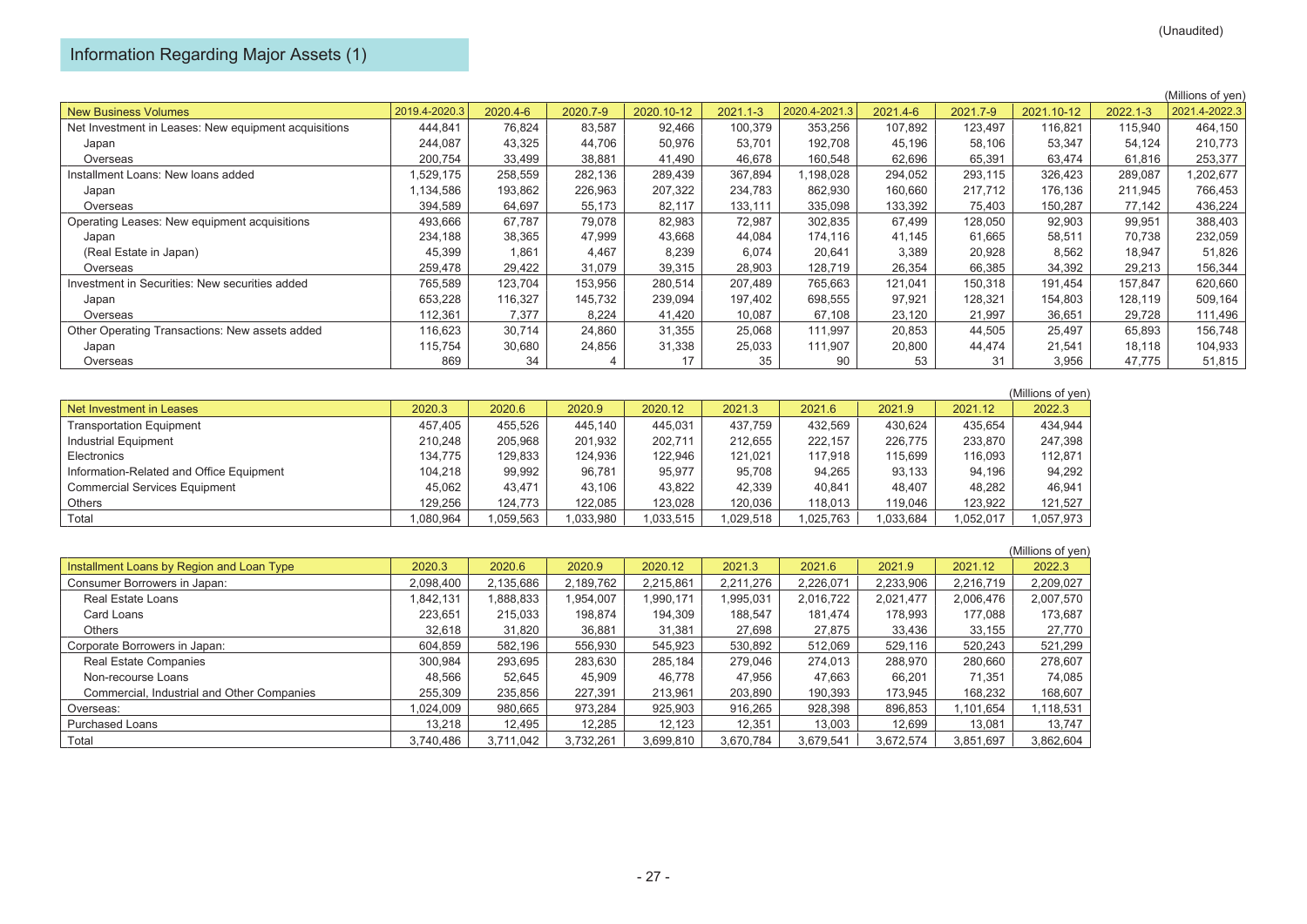# Information Regarding Major Assets (2)

|                                                          |           |           |           |           |           |           |         |           | (Millions of yen) |
|----------------------------------------------------------|-----------|-----------|-----------|-----------|-----------|-----------|---------|-----------|-------------------|
| Investment in Operating Leases                           | 2020.3    | 2020.6    | 2020.9    | 2020.12   | 2021.3    | 2021.6    | 2021.9  | 2021.12   | 2022.3            |
| <b>Transportation Equipment</b>                          | 847.376   | 854,500   | 852,817   | 857.895   | 873,697   | 860,673   | 873,320 | 858,211   | 898,602           |
| Measuring and Information-Related Equipment              | 125,897   | 122.711   | 120.165   | 117.907   | 118.758   | 118.674   | 116.369 | 117,937   | 120,067           |
| <b>Real Estate</b>                                       | 269.483   | 254.988   | 247.529   | 250.586   | 249,225   | 241.596   | 253,319 | 244,394   | 260,284           |
| Others                                                   | 10.308    | 9,588     | 13,844    | 24.224    | 24,291    | 46,957    | 47,113  | 45,265    | 45,782            |
| Right-of-use Assets (Operating Leases)                   | 121.553   | 119.132   | 114.671   | 117.272   | 114.268   | 111.710   | 109,118 | 108,794   | 107,742           |
| <b>Accrued Rental Receivables</b>                        | 25,384    | 25,326    | 27,255    | 33,522    | 28,259    | 27,630    | 27,965  | 36,480    | 31,639            |
| Allowance for Doubtful Receivables on Operating Leases * |           | (341)     | (323)     | (335)     | (309)     | (342)     | (344)   | (425)     | (914)             |
| Total                                                    | 1,400,001 | 1,385,904 | 1,375,958 | 1,401,071 | 1,408,189 | 1,406,898 | 426,860 | 1,410,656 | 1,463,202         |

\* Accounting Standards Update 2016-13 ("Measurement of Credit Losses on Financial Instruments"—ASC 326 ("Financial Instruments—Credit Losses")) has been adopted since the first quarter of fiscal 2021. Due to the adoption, allowance for doubtful accrued rental receivables on operating leases, which was previously recorded in allowance for doubtful receivables on finance leases and probable loan losses, has been recorded as a breakdown of investment in operating leases since the first quarter of fiscal 2021.

|                                                                                 |           |           |           |           |           |           |           |           | (Millions of yen) |
|---------------------------------------------------------------------------------|-----------|-----------|-----------|-----------|-----------|-----------|-----------|-----------|-------------------|
| Asset Quality (Net Investment in Leases, Installment Loans)                     | 2020.3    | 2020.6    | 2020.9    | 2020.12   | 2021.3    | 2021.6    | 2021.9    | 2021.12   | 2022.3            |
| Net Investment in Leases                                                        | 1,080,964 | 1,059,563 | 1,033,980 | 1,033,515 | 1,029,518 | 1,025,763 | 1,033,684 | 1,052,017 | 1,057,973         |
| Non-performing Net Investment in Leases                                         | 15.346    | 24.477    | 22,939    | 20.746    | 18,925    | 19.893    | 18.218    | 19,689    | 19,224            |
| Installment Loans                                                               | 3.740.486 | 3.711.042 | 3.732.261 | 3,699,810 | 3.670.784 | 3.679.541 | 3.672.574 | 3.851.697 | 3,862,604         |
| Non-performing Installment Loans                                                |           |           |           |           |           |           |           |           |                   |
| Non-performing Installment Loans Not Individually<br>Assessed for Credit Losses | 10.264    | 36.176    | 40.111    | 28.478    | 28,181    | 30,874    | 26.417    | 34,290    | 34,479            |
| Loans Individually Assessed for Credit Losses                                   | 85,820    | 62,986    | 65,291    | 57,871    | 59,757    | 55,612    | 58,930    | 55,346    | 50,836            |
| Allowance Individually Assessed for Credit Losses *1                            | 13.447    | 16,407    | 15,050    | 12,955    | 13,404    | 12,110    | 11.492    | 13,433    | 11,213            |
| Non-performing Ratio *2                                                         | 2.3%      | 2.6%      | 2.7%      | 2.3%      | 2.3%      | 2.3%      | 2.2%      | 2.2%      | 2.1%              |

\*1 Accounting Standards Update 2016-13 ("Measurement of Credit Losses on Financial Instruments"―ASC 326 ("Financial Instruments―Credit Losses")) has been adopted since the first quarter of fiscal 2021,

and the amounts of allowance for doubtful receivables on finance leases and probable loan losses have been reclassified to allowance for credit losses.

\*2 (Non-performing Net Investment in Leases + Non-performing Installment Loans Not Individually Assessed for Credit Losses + Loans Individually Assessed for Credit Losses) ÷ (Net Investment in Leases + Installment Loans)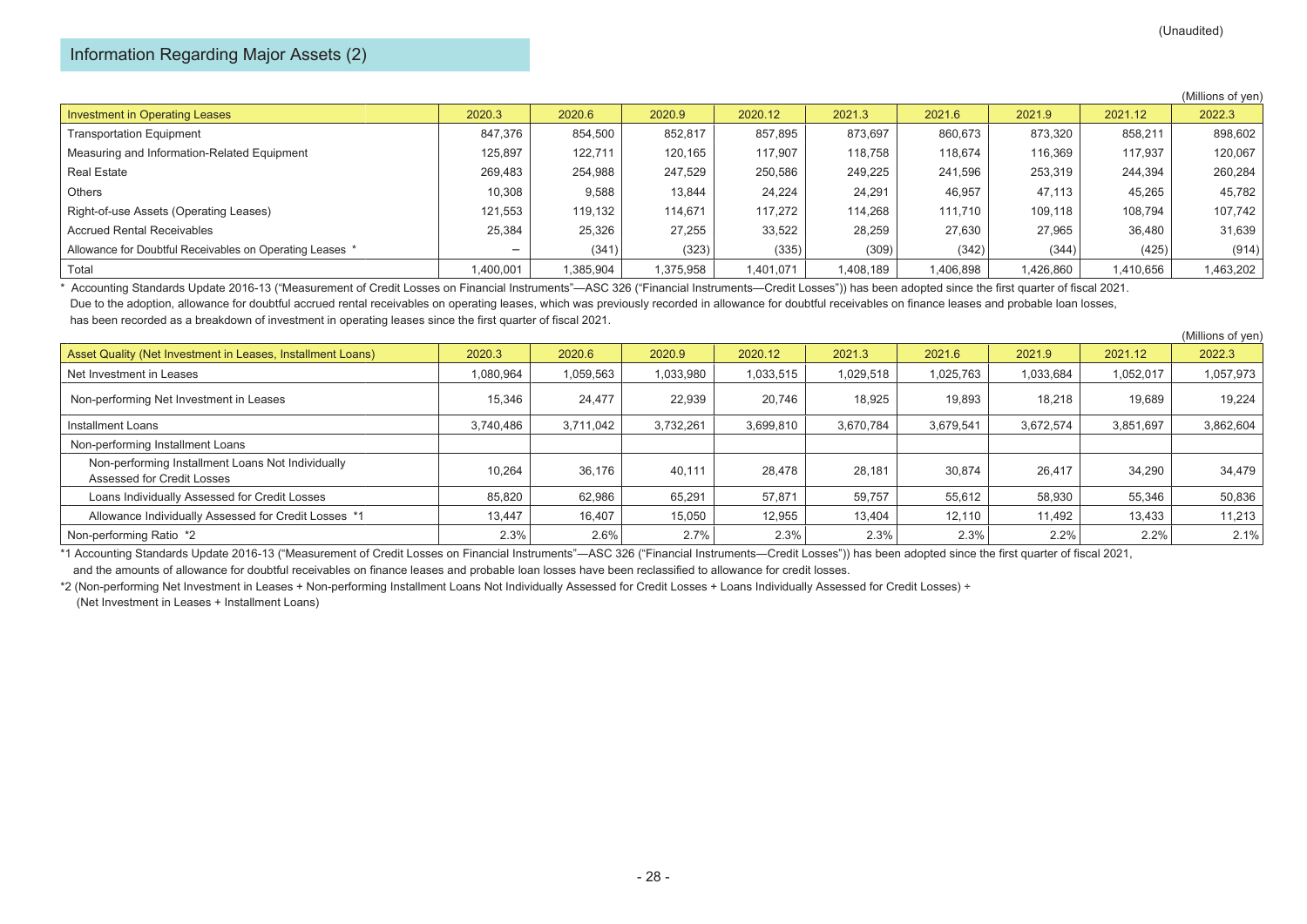|                                                                                                                   |               |          |          |            |           |               |          |          |            |              | (Millions of yen) |
|-------------------------------------------------------------------------------------------------------------------|---------------|----------|----------|------------|-----------|---------------|----------|----------|------------|--------------|-------------------|
| Allowance for Doubtful Receivables on Finance Leases<br>and Probable Loan Losses / Allowance for Credit Losses *1 | 2019.4-2020.3 | 2020.4-6 | 2020.7-9 | 2020.10-12 | 2021.1-3  | 2020.4-2021.3 | 2021.4-6 | 2021.7-9 | 2021.10-12 | $2022.1 - 3$ | 2021.4-2022.3     |
| <b>Beginning Balance</b>                                                                                          | 58,011        | 55,687   | 89.094   | 83,899     | 79,075    | 55,687        | 73,990   | 73,323   | 72,240     | 73,553       | 73,990            |
| Cumulative Effect of Adopting Accounting Standards Update 2016-13                                                 |               | 30,376   |          |            |           | 30,376        |          |          |            |              |                   |
| (Adjusted) Beginning Balance                                                                                      | 58,011        | 86,063   | 89,094   | 83,899     | 79,075    | 86,063        | 73,990   | 73,323   | 72,240     | 73,553       | 73,990            |
| Net Investment in Leases                                                                                          | 12.049        | 15,242   | 16.219   | 16,206     | 17,078    | 15,242        | 16,522   | 16,335   | 16,243     | 16,193       | 16,522            |
| Loans Not Individually Assessed for Credit Losses                                                                 | 32,231        | 57,685   | 56.468   | 52,643     | 49.042    | 57,685        | 44,064   | 44,878   | 44.505     | 43,927       | 44,064            |
| Loans Individually Assessed for Credit Losses                                                                     | 13,731        | 13,136   | 16,407   | 15,050     | 12,955    | 13,136        | 13,404   | 12,110   | 11,492     | 13,433       | 13,404            |
| Provision / Reversal (Reversal)                                                                                   | 24,425        | 7,654    | 4,095    | 3,690      | 3,674     | 19,113        | 1,505    | 2,020    | 2,831      | 798          | 7,154             |
| Net Investment in Leases                                                                                          | 3,304         | 1,015    | 449      | 1,600      | 221       | 3,285         | 273      | 399      | 229        | 676          | 1,577             |
| Loans Not Individually Assessed for Credit Losses                                                                 | 14,920        | 858      | 593      | (596)      | (275)     | 580           | 1,498    | 1,132    | 741        | (1, 149)     | 2,222             |
| Loans Individually Assessed for Credit Losses                                                                     | 6,201         | 5,781    | 3,053    | 2,686      | 3,728     | 15,248        | (266)    | 489      | 1,861      | 1,271        | 3,355             |
| Charge-offs / Recoveries (Charged-offs)                                                                           | (24, 132)     | (4,821)  | (8, 593) | (8, 128)   | (10, 853) | (32, 395)     | (2, 160) | (3,326)  | (2,589)    | (12, 522)    | (20, 597)         |
| Net Investment in Leases                                                                                          | (2,835)       | (213)    | (383)    | (843)      | (1, 219)  | (2,658)       | (475)    | (513)    | (622)      | (1, 171)     | (2,781)           |
| Loans Not Individually Assessed for Credit Losses                                                                 | (14, 819)     | (2, 139) | (3,436)  | (2,788)    | (5,018)   | (13, 381)     | (1,649)  | (1,632)  | (1, 814)   | (7, 219)     | (12, 314)         |
| Loans Individually Assessed for Credit Losses                                                                     | (6, 478)      | (2, 469) | (4, 774) | (4, 497)   | (4,616)   | (16, 356)     | (36)     | (1, 181) | (153)      | (4, 132)     | (5,502)           |
| Other *2                                                                                                          | (1,468)       | 198      | (697)    | (386)      | 2,094     | 1,209         | (12)     | 223      | 1.071      | 2,305        | 3,587             |
| Net Investment in Leases                                                                                          | (826)         | 175      | (79)     | 115        | 442       | 653           | 15       | 22       | 343        | 605          | 985               |
| Loans Not Individually Assessed for Credit Losses                                                                 | (635)         | 64       | (982)    | (217)      | 315       | (820)         | 965      | 127      | 495        | 1,059        | 2,646             |
| Loans Individually Assessed for Credit Losses                                                                     | (7)           | (41)     | 364      | (284)      | 1,337     | 1,376         | (992)    | 74       | 233        | 641          | (44)              |
| <b>Ending Balance</b>                                                                                             | 56,836        | 89,094   | 83,899   | 79,075     | 73,990    | 73,990        | 73,323   | 72,240   | 73,553     | 64,134       | 64,134            |
| Net Investment in Leases                                                                                          | 11,692        | 16,219   | 16.206   | 17,078     | 16,522    | 16,522        | 16,335   | 16,243   | 16,193     | 16,303       | 16,303            |
| Loans Not Individually Assessed for Credit Losses *1                                                              | 31,697        | 56,468   | 52,643   | 49,042     | 44,064    | 44,064        | 44,878   | 44,505   | 43,927     | 36,618       | 36,618            |
| Loans Individually Assessed for Credit Losses                                                                     | 13,447        | 16,407   | 15,050   | 12,955     | 13,404    | 13,404        | 12,110   | 11,492   | 13,433     | 11,213       | 11,213            |
| Other than the above *3                                                                                           |               | 2.766    | 1,862    | 1.791      | 4.955     | 4,955         | 4,581    | 5,331    | 5,563      | 5,325        | 5,325             |
| Total Ending Balance of Allowance for Credit Losses                                                               | 56,836        | 91,860   | 85,761   | 80,866     | 78,945    | 78,945        | 77,904   | 77,571   | 79,116     | 69,459       | 69,459            |
| Allowance for off-balance sheet credit exposures *4                                                               |               | 31,570   | 28,293   | 27,190     | 26,094    | 26,094        | 24,153   | 23,723   | 23,323     | 22,120       | 22,120            |

\*1 The method of estimating the allowance for credit losses was changed since the first quarter of fiscal 2021 for the adoption of Accounting Standards Update 2016-13 ("Measurement of Credit Losses on Financial Instruments Regarding valuation allowance not individually assessed, the Company and its subsidiaries has selected the most appropriate calculation method based on available information, such as the nature and related risk characteris

charge-off experience and future forecast scenario with correlated economic indicators.

\*2 Other mainly includes foreign currency translation adjustments and others.

\*3 Other than the above includes allowance for credit losses on other accounts receivables. Before fiscal 2020, the amounts of loans not individually assessed for credit losses shown in the above table were 1,149 million y

Allowance for credit losses on loans to affiliates are recorded in investment in affiliates since the second quarter of fiscal 2021. Before fiscal 2020, there were no allowance for probable loan losses on affiliates.

\*4 Allowance for off-balance sheet credit exposures are recorded in other liabilities on the consolidated balance sheet.

|                                                               |               |          |          |            |              |                     |          |          |            |          | (Millions of yen) |
|---------------------------------------------------------------|---------------|----------|----------|------------|--------------|---------------------|----------|----------|------------|----------|-------------------|
| <b>Provisioning Rate</b>                                      | 2019.4-2020.3 | 2020.4-6 | 2020.7-9 | 2020.10-12 | $2021.1 - 3$ | $ 2020.4 - 2021.3 $ | 2021.4-6 | 2021.7-9 | 2021.10-12 | 2022.1-3 | 2021.4-2022.3     |
| (Net investment in Leases, Instalment Loans)                  |               |          |          |            |              |                     |          |          |            |          |                   |
| Provision for Doubtful Receivables and Probable Loan Losses / | 24.425        | 7,654    | 4,095    | 3.690      | 3,674        | 19.113              | 1,505    | 2.020    | 2.831      | 798      | 7,154             |
| <b>Provision for Credit Losses</b>                            |               |          |          |            |              |                     |          |          |            |          |                   |
| Provisioning Rate *                                           | 0.53%         | 0.64%    | 0.34%    | 0.31%      | 0.31%        | 0.40%               | 0.13%    | $2.17\%$ | 0.24%      | 0.06%    | 0.15%             |

\* Provisions Charged to Income / (Average Net Investment in Leases + Average Installment Loans)

|                                                                                                                     |        |          |          |            |              |               |          |          |            |          | (Millions of yen) |
|---------------------------------------------------------------------------------------------------------------------|--------|----------|----------|------------|--------------|---------------|----------|----------|------------|----------|-------------------|
| Provision for Doubtful Receivables and Probable Loan Losses 12019.4-2020.3<br><b>Provision for Credit Losses *1</b> |        | 2020.4-6 | 2020.7-9 | 2020.10-12 | $2021.1 - 3$ | 2020.4-2021.3 | 2021.4-6 | 2021.7-9 | 2021.10-12 | 2022.1-3 | 2021.4-2022.3     |
| Net Investment in Leases                                                                                            | 3,304  | .015     | 449      | 1,600      | 221          | 3.285         | 273      | 399      | 229        | 676      | 1.577             |
| Installment Loans                                                                                                   | 21.121 | 6,639    | 3,646    | 2,090      | 3,453        | 15.828        | 1.231    | 1.622    | 2,602      | 122      | 5.577             |
| Off-balance sheet credit exposures                                                                                  |        | 1,854)   | (3,080)  | (932)      | (1,571)      | (7.437)       | (1,901)  | (468)    | (528)      | (1,552)  | (4, 449)          |
| Available-for-Sale Debt Securities                                                                                  |        |          |          |            |              |               |          |          |            |          | 21                |
| Other than the above *2                                                                                             |        | 605      | (84)     |            | 3,635        | 4.228         | 142      | 808      | 261        |          | 1,213             |
| Total                                                                                                               | 24.425 | 6,405    | 931      | 2.830      | 5,855        | 16.021        | (255)    | 2.361    | 2,564      | (731)    | 3,939             |

\*1 Accounting Standards Update 2016-13 ("Measurement of Credit Losses on Financial Instruments"-ASC 326 ("Financial Instruments-Credit Losses")) has been adopted since the first quarter of fiscal 2021, and the amounts of p and probable loan losses have been reclassified to provision for credit losses.

\*2 Other than the above includes provision for credit losses on other accounts receivables. Before fiscal 2020, the amounts was included on Installment Loans.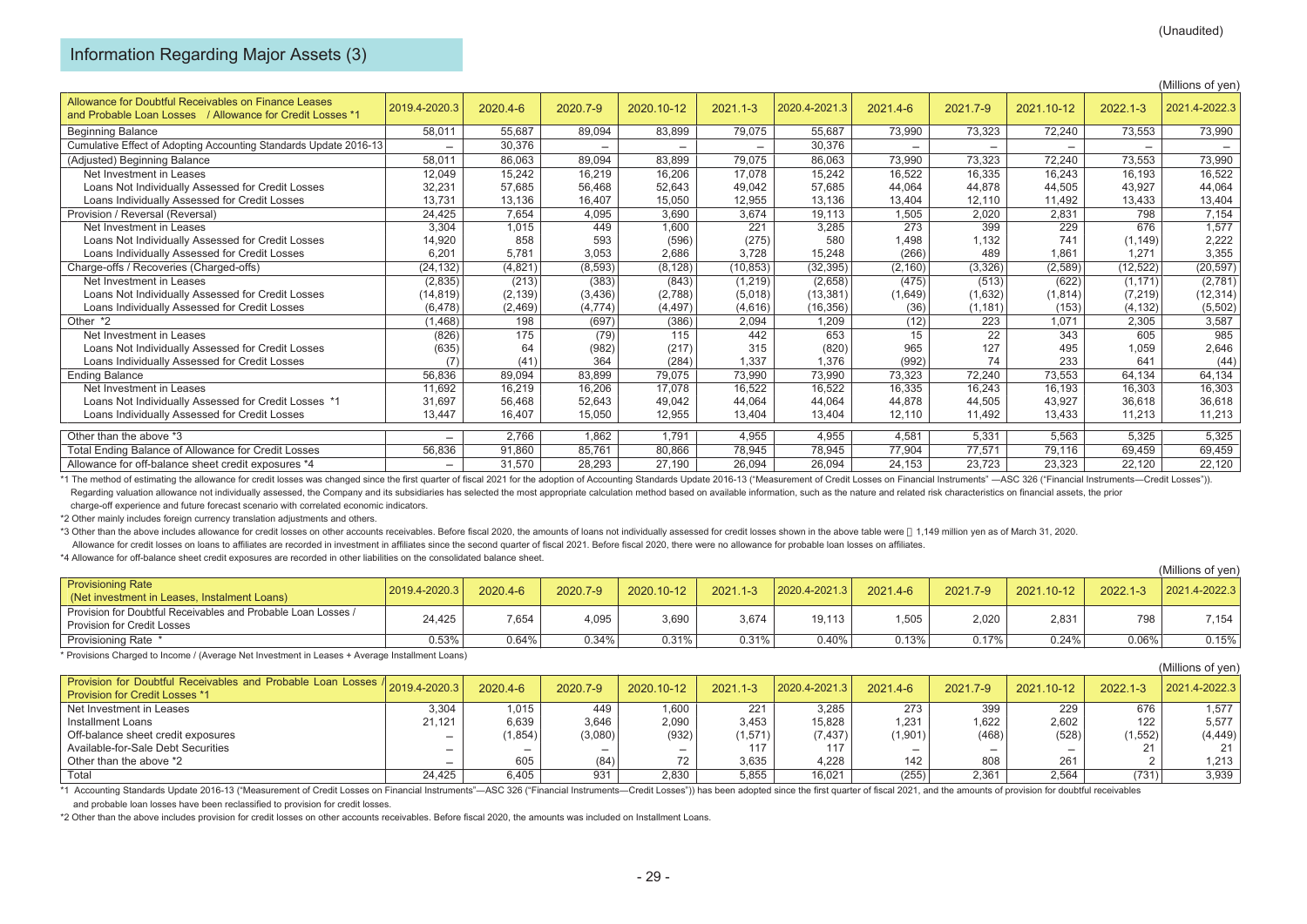|                                                                     |           |           |           |           |           |           |           |           | (Millions of yen) |
|---------------------------------------------------------------------|-----------|-----------|-----------|-----------|-----------|-----------|-----------|-----------|-------------------|
| <b>Investment in Securities</b>                                     | 2020.3    | 2020.6    | 2020.9    | 2020.12   | 2021.3    | 2021.6    | 2021.9    | 2021.12   | 2022.3            |
| <b>Equity Securities</b>                                            | 492,902   | 507,837   | 508,710   | 537,485   | 540,082   | 505,914   | 533,599   | 538,432   | 560,643           |
| <b>Trading Debt Securities</b>                                      | 7,431     | 2,761     | 5,464     | 2,748     | 2,654     | 3,373     | 2,483     | 2,269     | 2,503             |
| Available-for-Sale Debt Securities                                  |           |           |           |           |           |           |           |           |                   |
| Government Bond Securities and Municipal Bond Securities (Japan)    | 816,248   | 829,034   | 877,963   | 939,052   | 1,007,320 | 984,429   | 985,460   | 1,063,361 | 1,059,895         |
| Government Bond Securities and Municipal Bond Securities (Overseas) | 88,052    | 86,513    | 77,801    | 87,357    | 90,114    | 96,776    | 93,914    | 96,527    | 98,322            |
| <b>Corporate Debt Securities</b>                                    | 596,477   | 644,940   | 621,138   | 730,051   | 742,251   | 772,207   | 805,653   | 847,325   | 849,560           |
| CMBS and RMBS in the Americas                                       | 48,672    | 47,910    | 45,458    | 30,970    | 34,457    | 32,869    | 32,482    | 31,450    | 28,732            |
| Others                                                              | 81,736    | 93,700    | 97,244    | 105,630   | 129,775   | 127,979   | 133,736   | 135,188   | 138,382           |
| Subtotal                                                            | 631,185   | ,702,097  | 1,719,604 | ,893,060  | 2,003,917 | 2,014,260 | 2,051,245 | 2,173,851 | 2,174,891         |
| Held-to-Maturity Debt Securities                                    | 113,805   | 113,710   | 113,566   | 113,403   | 113,790   | 113,750   | 113,795   | 113,936   | 114,312           |
| Total                                                               | 2,245,323 | 2,326,405 | 2,347,344 | 2,546,696 | 2,660,443 | 2,637,297 | 2,701,122 | 2,828,488 | 2,852,349         |
|                                                                     |           |           |           |           |           |           |           |           | (Millions of yen) |
| <b>Unrealized Gains (Losses)</b>                                    | 2020.3    | 2020.6    | 2020.9    | 2020.12   | 2021.3    | 2021.6    | 2021.9    | 2021.12   | 2022.3            |
| Available-for-Sale Debt Securities                                  |           |           |           |           |           |           |           |           |                   |
| Government Bond Securities and Municipal Bond Securities (Japan)    | 13,106    | (8,601)   | (9,802)   | (20, 731) | (27, 644) | (26, 299) | (24, 085) | (19,300)  | (81, 220)         |
| Government Bond Securities and Municipal Bond Securities (Overseas) | (741)     | 886       | 2,480     | 3,186     | 3,692     | 4,776     | 4,554     | 4,430     | 1,116             |
| <b>Corporate Debt Securities</b>                                    | 852       | 6,479     | 4,519     | 4,256     | (611)     | 5,044     | 4,551     | 5,910     | (23, 618)         |
| CMBS and RMBS in the Americas                                       | (8, 285)  | (5, 190)  | (1,806)   | (2, 119)  | (1,211)   | (852)     | (344)     | (109)     | (617)             |
| <b>Others</b>                                                       | (10, 627) | (2, 236)  | 33        | 2,490     | 3,044     | 3,561     | 4,085     | 3,853     | 2,958             |
| Total                                                               | (5,695)   | (8,662)   | (4, 576)  | (12, 918) | (22, 730) | (13, 770) | (11, 239) | (5,216)   | (101, 381)        |
|                                                                     |           |           |           |           |           |           |           |           | (Millions of yen) |
| <b>Allowance for Credit Losses</b>                                  | 2020.3    | 2020.6    | 2020.9    | 2020.12   | 2021.3    | 2021.6    | 2021.9    | 2021.12   | 2022.3            |
| Available-for-Sale Debt Securities                                  |           |           |           |           | (120)     | (120)     | (121)     | (124)     | (153)             |

※ Accounting Standards Update 2016-13 ("Measurement of Credit Losses on Financial Instruments"—ASC 326 ("Financial Instruments—Credit Losses")) has been adopted since the first quarter of fiscal 2021. Due to the adoption, impairment related to credit losses is recognized through an allowance for credit losses with changes in the allowance recognized in earnings, if the fair value of available-for-sale debt securities is less than the amortized cost.

|                                                                     |               |          |          |            |              |               |          |          |            |          | (ivililloris or yeri) |
|---------------------------------------------------------------------|---------------|----------|----------|------------|--------------|---------------|----------|----------|------------|----------|-----------------------|
| Realized Gains (Losses) on Investment Securities *                  | 2019.4-2020.3 | 2020.4-6 | 2020.7-9 | 2020.10-12 | $2021.1 - 3$ | 2020.4-2021.3 | 2021.4-6 | 2021.7-9 | 2021.10-12 | 2022.1-3 | 2021.4-2022.3         |
| <b>Equity Securities</b>                                            | 4,620         | (411)    | 9,753    | 12,555     | 17.423       | 39,320        | 22,931   | 16,872   | 1,301      | 7.133    | 48,237                |
| <b>Trading Debt Securities</b>                                      | 1,115         | 166      | 378      | 446        | 429          | 1,419         | 283      | 586      | 645        | 414      | 1,928                 |
| Available-for-Sale Debt Securities                                  |               |          |          |            |              |               |          |          |            |          |                       |
| Government Bond Securities and Municipal Bond Securities (Japan)    | 74            |          | 61       | 37         |              | 103           | 19       |          |            |          | 28                    |
| Government Bond Securities and Municipal Bond Securities (Overseas) | 799           | 210      |          |            | (175)        | 56            | 26       | (15)     |            | (15)     | (3)                   |
| <b>Corporate Debt Securities</b>                                    | 298           | 1.131    | (45)     | 38         | (85)         | 1.039         | 57       | (12)     | 36         | (416)    | (335)                 |
| CMBS and RMBS in the Americas                                       | 454           | 148      | (2, 246) | 884        | 129          | (1,085)       | 166      |          |            | 205      | 376                   |
| Others                                                              | 878           | (993)    |          | (170)      | (1,001)      | (2, 164)      | 14       | 3,944    | (69)       | (265)    | 3,624                 |
| Subtotal                                                            | 2,500         | 500      | (2, 217) | 797        | (1, 131)     | (2,051)       | 282      | 3,930    | (32)       | (490)    | 3,690                 |
| Held-to-Maturity Debt Securities                                    |               |          |          |            |              |               |          |          |            |          |                       |
| Total                                                               | 8,235         | 255      | 7,914    | 13.798     | 16.721       | 38.688        | 23.496   | 21.388   | 1.914      | 7,057    | 53.855                |

※ Equity securities consist mainly of marketable equity securities, non-marketable equity securities and investment funds.

※ The balance of Investment In Securities related to our life insurance operations are included in Investment in Securities. Income and losses on investment in securities related to our life insurance operations are recorded in "Life insurance premiums and related investment income."

\* Realized gains (losses) consist of gains (losses) from sales of securities, write-downs of securities and credit loss expense of available-for-sale debt securities in addition to unrealized gains (losses) on equity securities held.

(Millions of  $\mathcal{L}$  year)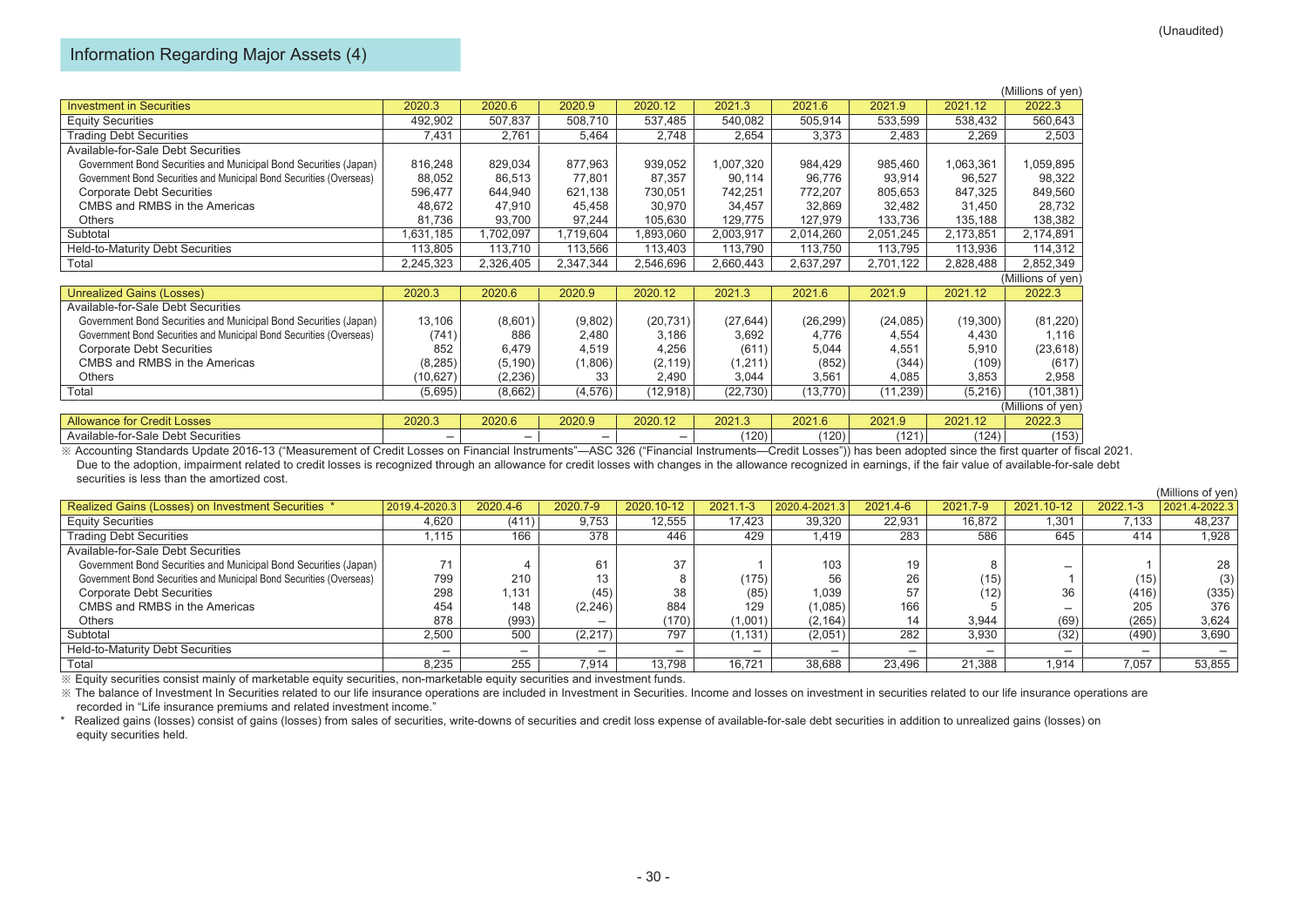|                                                                  |           |           |           |           |           |           |           |           | (Millions of yen) |
|------------------------------------------------------------------|-----------|-----------|-----------|-----------|-----------|-----------|-----------|-----------|-------------------|
| Funding                                                          | 2020.3    | 2020.6    | 2020.9    | 2020.12   | 2021.3    | 2021.6    | 2021.9    | 2021.12   | 2022.3            |
| Short-Term Debt                                                  |           |           |           |           |           |           |           |           |                   |
| Borrowings from Financial Institutions                           | 319.122   | 333,976   | 348,526   | 357,170   | 291,578   | 360,627   | 368,115   | 429,845   | 399,589           |
| Medium-Term Notes *                                              |           |           |           |           | 1,336     | 1,333     | 1,337     | 1,381     |                   |
| Commercial Paper *                                               | 17.710    | 43,174    | 12,999    | 14,285    | 14,355    | 94,505    | 124,524   | 234,660   | 40,050            |
| <b>Total Short-Term Debt</b>                                     | 336,832   | 377,150   | 361,525   | 371,455   | 307.269   | 456.465   | 493.976   | 665,886   | 439,639           |
| Long-Term Debt                                                   |           |           |           |           |           |           |           |           |                   |
| Borrowings from Financial Institutions                           | 3,094,474 | 3,173,310 | 3,122,871 | 3,193,227 | 3,189,083 | 3,114,949 | 3,142,338 | 3,126,265 | 3,240,763         |
| Bonds *                                                          | 845,938   | 856,104   | 835,622   | 829,340   | 927,088   | 979,921   | 974,262   | 976,753   | 997,654           |
| Medium-Term Notes *                                              | 176,802   | 172,854   | 138,055   | 132,007   | 141,296   | 85,864    | 86,878    | 89,312    | 32,279            |
| Asset-Backed Securities, Commercial Mortgage Backed Securities * | 162,140   | 135,894   | 166,913   | 181,916   | 159,366   | 138,290   | 148,016   | 158,412   | 156,350           |
| <b>Total Long-Term Debt</b>                                      | 4,279,354 | 4,338,162 | 4,263,461 | 4,336,490 | 4,416,833 | 4,319,024 | 4,351,494 | 4,350,742 | 4,427,046         |
| Short-Term Debt + Long-Term Debt                                 | 4,616,186 | 4,715,312 | 4,624,986 | 4,707,945 | 4,724,102 | 4,775,489 | 4,845,470 | 5,016,628 | 4,866,685         |
| Deposits                                                         | 2,231,703 | 2,285,896 | 2,321,840 | 2,341,173 | 2,317,785 | 2,290,606 | 2,286,082 | 2,281,464 | 2,276,158         |
| <b>Total Debt</b>                                                | 6.847.889 | 7,001,208 | 6,946,826 | 7.049.118 | 7,041,887 | 7.066.095 | 7,131,552 | 7,298,092 | 7,142,843         |

\* Funding from capital markets.

| Share of Long-Term Debt   | 2020.3 | 2020.6 | 2020.9 | 2020.12 | 2021.3 | 2021.6 | 2021.9 | 0024<br>$\sqrt{2}$<br>2021.12 | 2022.3       |
|---------------------------|--------|--------|--------|---------|--------|--------|--------|-------------------------------|--------------|
| Share of Long-Term Debt ' | 93%    | 92%    | 92%    | 92%     | 93%    | 90%    | 90%    | 070/<br>01                    | 0.10<br>. ال |

\* Share of long-term debt refers to long-term debt divided by the total of short- and long-term debt.

| <b>Funding Structure</b>               | 2020.3 | 2020.6 | 2020.9 | 2020.12 | 2021.3 | 2021.6 | 2021.9 | 2021.12 | 2022.3 |
|----------------------------------------|--------|--------|--------|---------|--------|--------|--------|---------|--------|
| Borrowings from Financial Institutions | 50%    | 50%    | 50%    | 50%     | 49%    | 49%    | 49%    | 49%     | 51%    |
| <b>Funding from Capital Markets</b>    | 18%    | 17%    | $17\%$ | 17%     | 18%    | 18%    | 19%    | 20%     | 17%    |
| Deposits                               | 32%    | 33%    | 33%    | 33%     | 33%    | 33%    | 32%    | 31%     | 32%    |

|                                                          |               |           |           |            |              |               |           |           |            |           | (Millions of yen) |
|----------------------------------------------------------|---------------|-----------|-----------|------------|--------------|---------------|-----------|-----------|------------|-----------|-------------------|
| <b>Funding Costs (including Deposits)</b>                | 2019.4-2020.3 | 2020.4-6  | 2020.7-9  | 2020.10-12 | $2021.1 - 3$ | 2020.4-2021.3 | 2021.4-6  | 2021.7-9  | 2021.10-12 | 2022.1-3  | 2021.4-2022.3     |
| Interest                                                 |               |           |           |            |              |               |           |           |            |           |                   |
| Domestic Currency                                        | 14,877        | 3,870     | 3,939     | 3,888      | 3,621        | 15,318        | 4,169     | 3,774     | 3,576      | 3,520     | 15,039            |
| <b>Foreign Currency</b>                                  | 84,261        | 18,811    | 15,541    | 14,762     | 13,636       | 62,750        | 12,750    | 12,739    | 13,450     | 14,254    | 53,193            |
| Short- and Long-Term Debt and Deposits (Average Balance) |               |           |           |            |              |               |           |           |            |           |                   |
| Domestic Currency                                        | 3,980,192     | 4,271,676 | 4,360,239 | 4,454,173  | 4,489,684    | 4,393,943     | 4,546,990 | 4.454.410 | 4,384,433  | 4,347,493 | 4,433,332         |
| Foreign Currency                                         | 2,565,733     | 2,616,456 | 2,574,755 | 2,540,796  | 2,493,126    | 2,556,284     | 2,528,725 | 2.645.097 | 2,786,620  | 2,868,660 | 2,707,276         |
| <b>Funding Costs</b>                                     |               |           |           |            |              |               |           |           |            |           |                   |
| Domestic Currency                                        | 0.37%         | 0.36%     | 0.36%     | 0.35%      | 0.32%        | 0.35%         | 0.37%     | 0.34%     | 0.33%      | 0.32%     | 0.34%             |
| <b>Foreign Currency</b>                                  | 3.28%         | 2.88%     | 2.41%     | 2.32%      | 2.19%        | 2.45%         | 2.02%     | 1.93%     | 1.93%      | 1.99%     | 1.96%             |